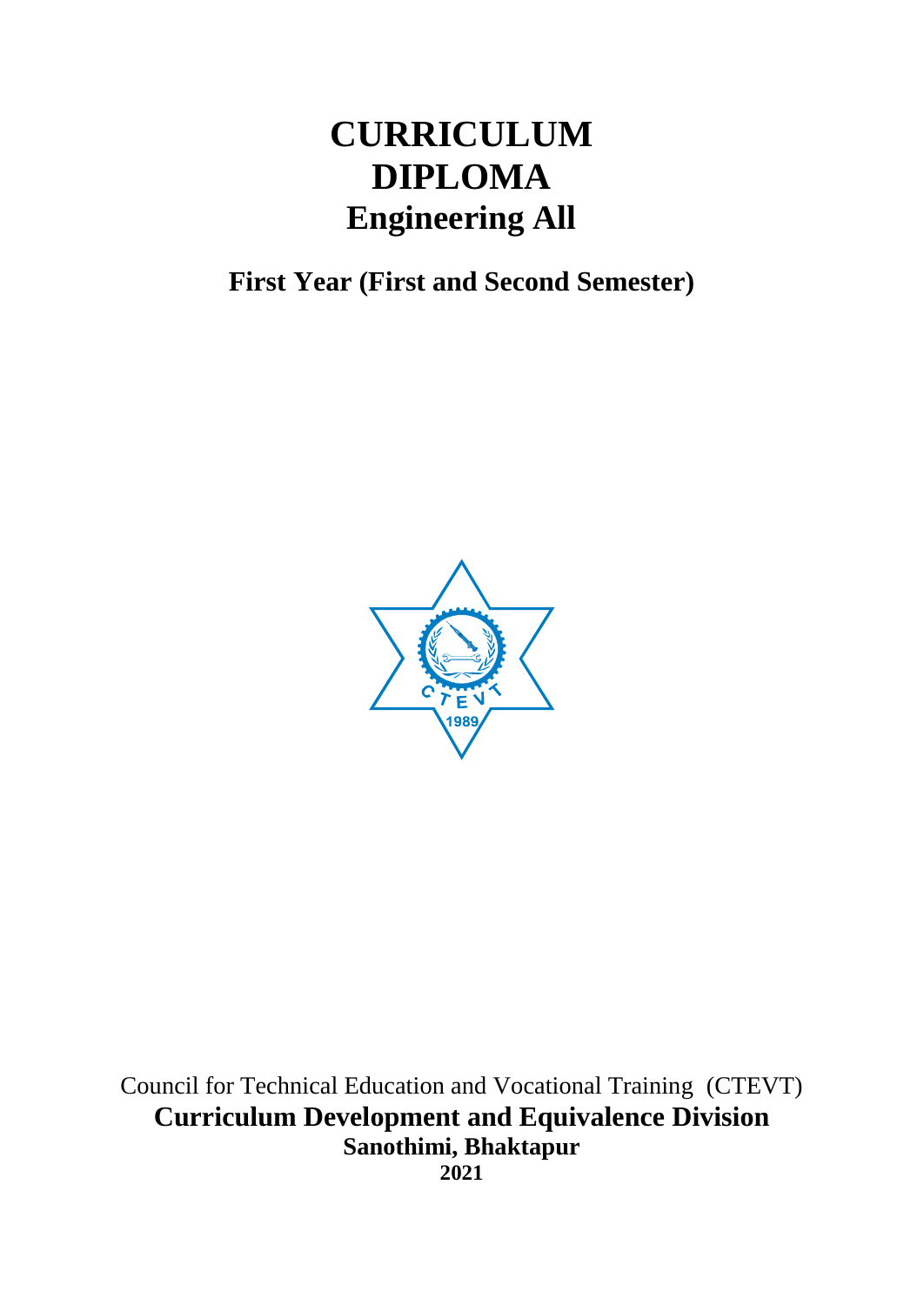| <b>Table of Contents</b> |  |
|--------------------------|--|
|--------------------------|--|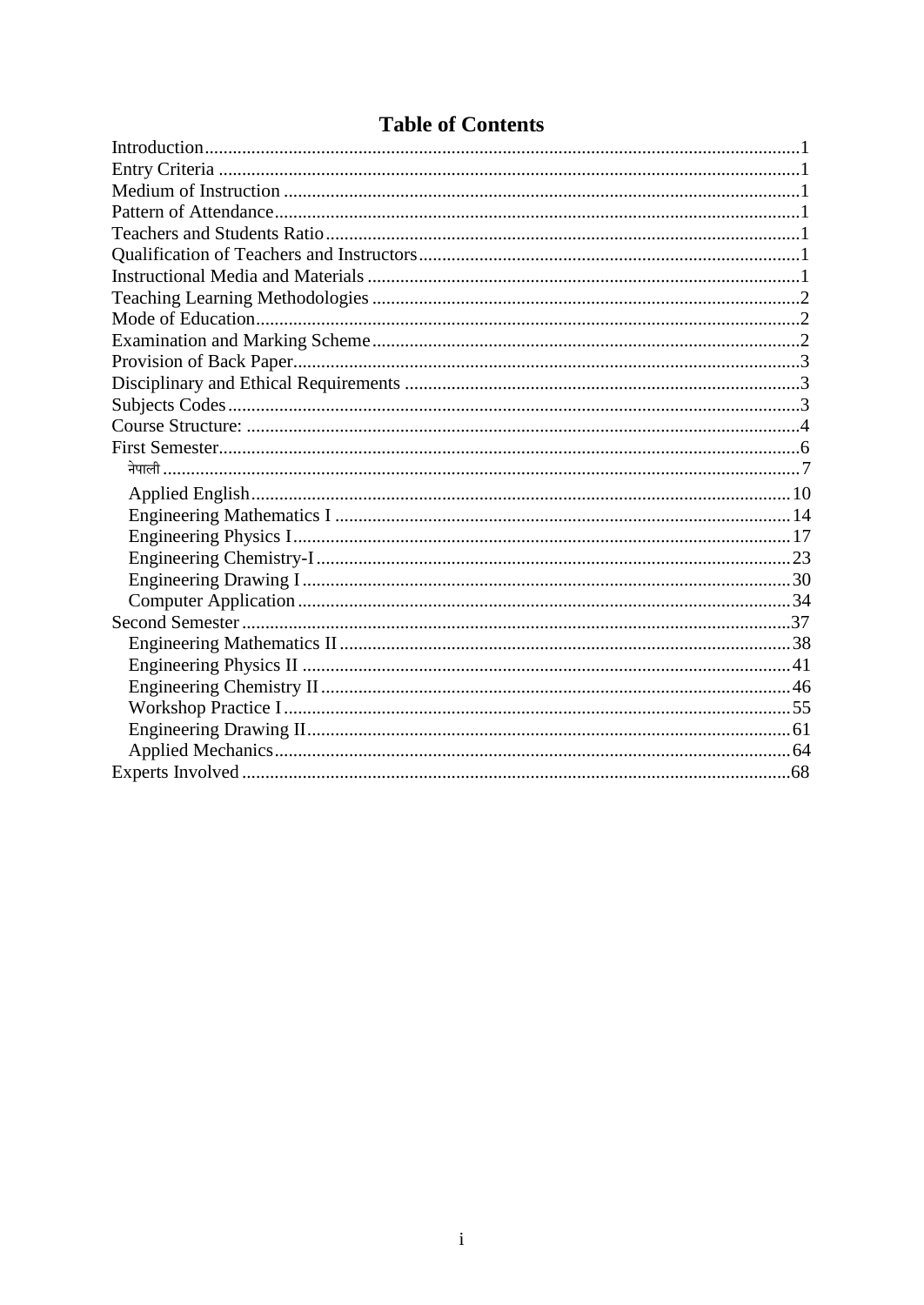# <span id="page-2-0"></span>**Introduction**

The first year (First and Second Semester) curriculum is designed for all 3-years Engineering programme of Diploma level. In these curriculum foundational subjects such as Nepali, English, Mathematics, Physics, Chemistry and Computer Application are offered to build the academic base. The disciplinary subjects such as Engineering Drawing, Workshop Practice and Applied Mechanics are included in order to lure them to their respective field. Most of the subjects offered in first year (First and Second Semester) are of theoretical nature with some lab practices in basic science & applied mechanics. Practical exercises have been included in computer application, workshop practice and engineering drawing to provide them the practical exposure. The first-year courses fulfil the academic requirements to enter bachelor degree in engineering.

# <span id="page-2-1"></span>**Entry Criteria**

- SLC Pass or SEE with minimum C grade in Compulsory Mathematics & Science and D+ in English.
- Pre-diploma in Civil Engineering with minimum 67.00%.
- Should pass entrance examination administered by CTEVT.

# <span id="page-2-2"></span>**Medium of Instruction**

The medium of instruction will be in English and/or Nepali.

# <span id="page-2-3"></span>**Pattern of Attendance**

Minimum of 90% attendance in each subject is required to appear in the respective final examination.

# <span id="page-2-4"></span>**Teachers and Students Ratio**

The ratio between teachers and students must be:

- Overall ratio of teacher and student must be 1:12 (at the institution level)
- 1:48 for theory and tutorial classes
- 1:12 for lab, practical/demonstration
- 1:6 for bench work
- 75 % of the technical teachers must be full timer

# <span id="page-2-5"></span>**Qualification of Teachers and Instructors**

- The program coordinator should be a master's degree holder in the related area.
- The disciplinary subject related teacher and demonstrators should be a bachelor's degree holder in the related area.
- The foundational subject related teacher (refer to course code SH and MG) should be master's degree holder in the related area.

# <span id="page-2-6"></span>**Instructional Media and Materials**

The following instructional media and materials are suggested for the effective instruction and demonstration.

- *Printed Media Materials* (Assignment sheets, Hand-outs, Information sheets, Individual training packets, Procedure sheets, Performance check lists, Textbooks etc.).
- *Non-projected Media Materials* (Display, Flip chart, Poster, Writing board etc.).
- *Projected Media Materials* (Opaque projections, multimedia, Slides etc.).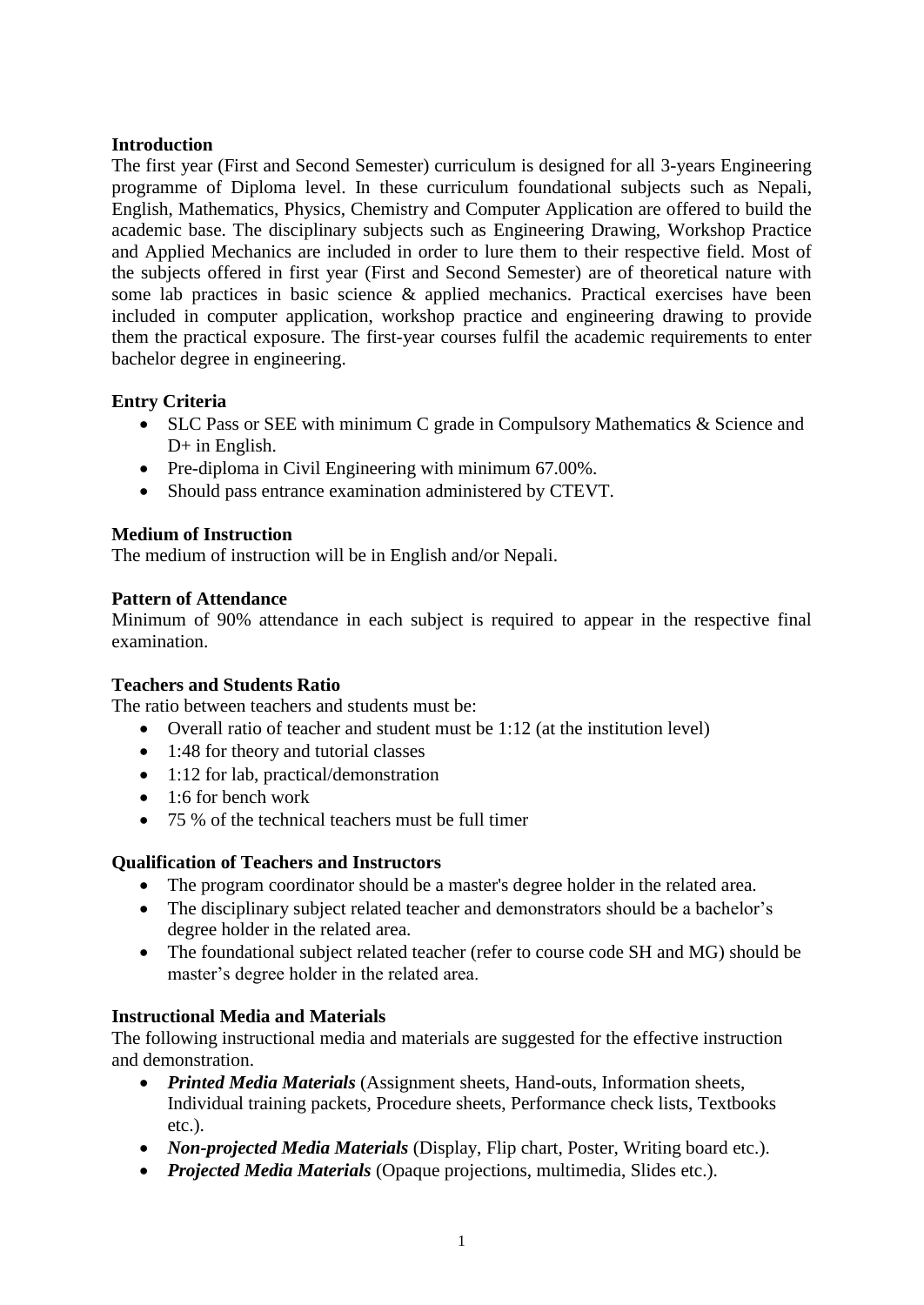• *Computer-Based Instructional Materials* (Computer-based training, Interactive video etc.)

# <span id="page-3-0"></span>**Teaching Learning Methodologies**

The methods of teachings for this curricular program will be a combination of several approaches such as; lecture, illustrated talk, tutorial, group discussion, demonstration, simulation, guided practice, self-practice, fieldwork, block study, industrial practice, report writing, term paper presentation, heuristic and other independent learning exercises.

**Theory:** Lecture, discussion, assignment, interaction, seminar, group work.

**Practical:** Demonstration, observation, simulation, guided practice, self-practice, industrial practice and project work.

#### <span id="page-3-1"></span>**Mode of Education**

<span id="page-3-2"></span>There will be inductive and deductive mode of education.

### **Examination and Marking Scheme**

#### **a. Internal assessment**

- There will be a transparent/fair evaluation system for each subject both in theory and practical exposure.
- Each subject will have internal assessment at regular intervals and students will get the feedback about it.
- Weightage of theory and practical marks are mentioned in course structure.
- Continuous assessment format will be developed and applied by the evaluators for evaluating student's performance in the subjects related to the practical experience.

#### **b. Final examination**

- Weightage of theory and practical marks are mentioned in course structure.
- Students must pass in all subjects both in theory and practical for certification. If a student becomes unable to succeed in any subject, s/he will appear in the reexamination administered by CTEVT.
- Students will be allowed to appear in the final examination only after completing the internal assessment requirements.

# **c. Requirement for final practical examination**

- Professional of relevant subject instructor must evaluate final practical examinations.
- One evaluator in one setting can evaluate not more than 24 students.
- Practical examination should be administered in actual situation on relevant subject with the provision of at least one internal evaluator from the concerned or affiliating institute led by external evaluator nominated by CTEVT.
- Provision of re-examination will be as per CTEVT policy.

#### **d. Final practicum evaluation will be based on:**

- Institutional practicum attendance 10%
- Logbook/Practicum book maintenance 10%
- Spot performance (assigned task/practicum performance/identification/arrangement preparation/measurement) - 40%
- Viva voce:
	- Internal examiner 20%
	- External examiner 20%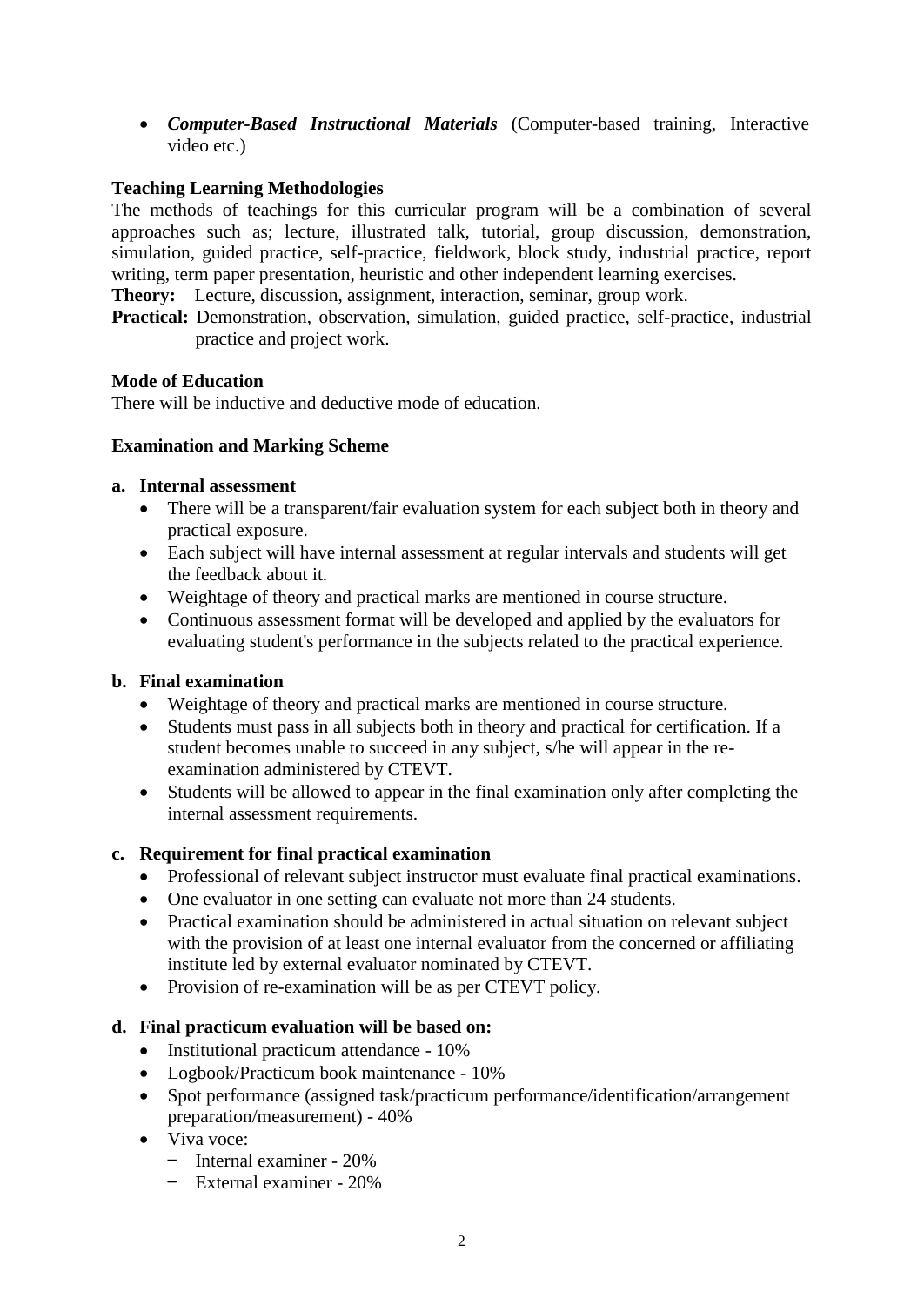#### **e. Pass marks:**

• The students must secure minimum 40% marks in theory and 50% marks in practical. Moreover, the students must secure minimum pass marks in the internal assessment and in the semester final examination of each subject to pass the subject.

### <span id="page-4-0"></span>**Provision of Back Paper**

There will be the provision of back paper but a student must pass all the subjects of all semester within six years from the enrollment.

#### <span id="page-4-1"></span>**Disciplinary and Ethical Requirements**

- Intoxication, insubordination or rudeness to peers will result in immediate suspension followed by the review of the disciplinary review committee of the institute.
- Dishonesty in academic or practical activities will result in immediate suspension followed by administrative review, with possible expulsion.
- Illicit drug use, bearing arms in institute, threats or assaults to peers, faculty or staff will result in immediate suspension, followed by administrative review with possible expulsion.

### <span id="page-4-2"></span>**Subjects Codes**

Each subject is coded with a unique number preceded and followed by certain letters as mentioned in following chart:



AE: Agricultural Engineering AR: Architecture CE: Civil Engineering CT: Computer Engineering EE: Electrical Engineering EX: Electronics Engineering HE: Hydropower Engineering ME: Mechanical Engineering MG: Management SH: Science and Humanities

**Offering Departments:**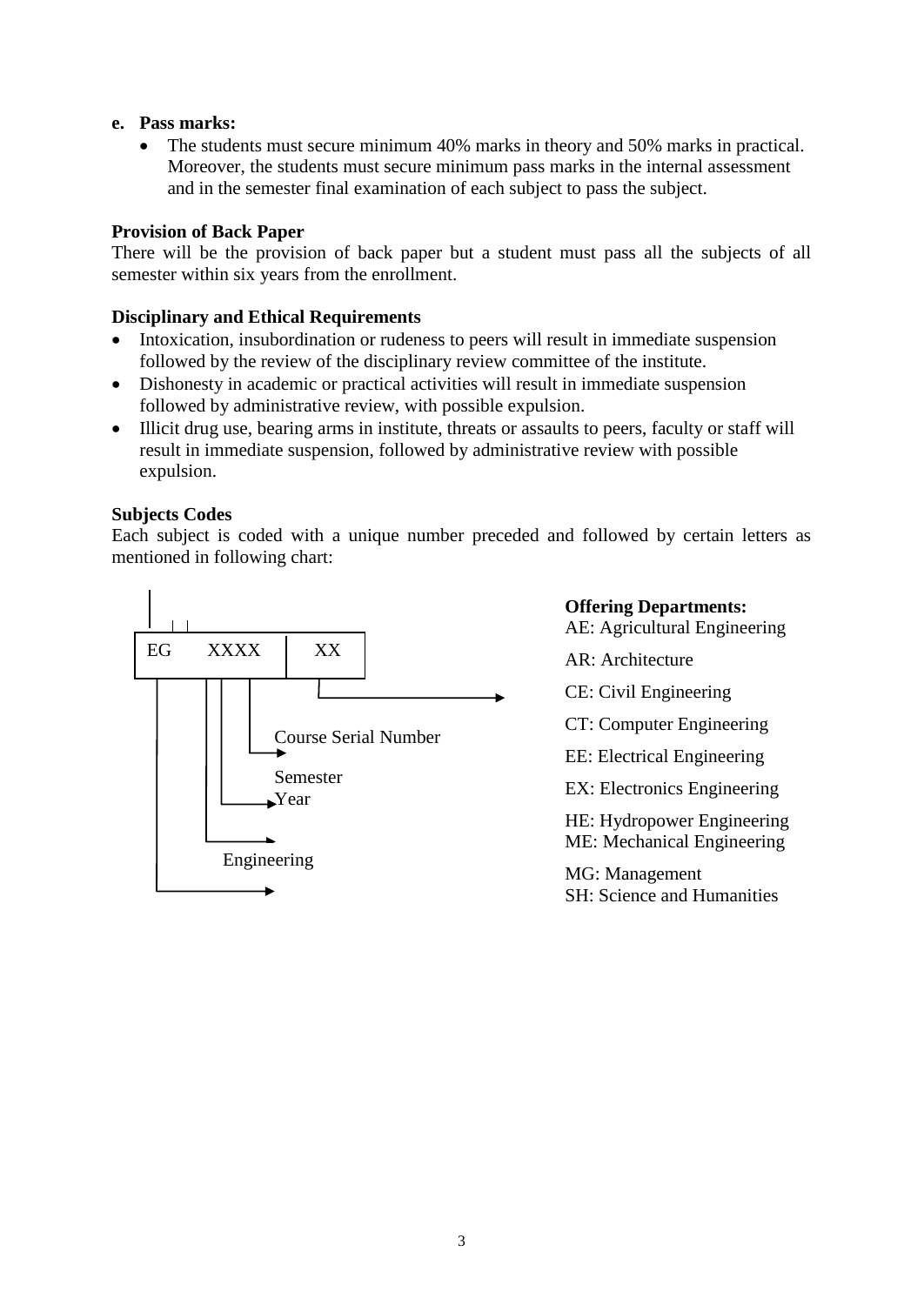| <b>YEAR: I</b> |            |                                  |                |              |                |                |              |              |                              |              |                  | <b>SEMESTER I</b> |              |              |                |
|----------------|------------|----------------------------------|----------------|--------------|----------------|----------------|--------------|--------------|------------------------------|--------------|------------------|-------------------|--------------|--------------|----------------|
| <b>S.N.</b>    | Code No.   | <b>Subjects</b>                  | Mode           |              |                |                | <b>Total</b> |              | <b>DISTRIBUTION OF MARKS</b> |              |                  |                   |              | <b>Total</b> | <b>Remarks</b> |
|                |            |                                  |                |              |                |                | <b>Hours</b> |              | <b>Theory</b>                |              | <b>Practical</b> |                   |              | <b>Marks</b> |                |
|                |            |                                  | ┺              |              | P              | Lab            |              | Assmt.       | Final                        | <b>Time</b>  | Assmt.           | Final             | Time         |              |                |
|                |            |                                  |                |              |                |                |              | <b>Marks</b> | <b>Marks</b>                 | <b>Hours</b> | Marks*           | <b>Marks</b>      | <b>Hours</b> |              |                |
|                | EG 1101 SH | <b>Applied Nepali</b>            | 4              |              |                |                | 4            | 20           | 80                           | 3            |                  |                   |              | 100          | *Continuous    |
| $\overline{2}$ | EG 1102 SH | <b>Applied English</b>           | 4              |              |                |                | 4            | 20           | 80                           | 3            |                  |                   |              | 100          | assessment     |
| 3              | EG 1103 SH | <b>Engineering Mathematics I</b> | $\overline{4}$ |              |                |                | 6            | 20           | 80                           | 3            |                  |                   |              | 100          |                |
| 4              | EG 1104 SH | <b>Engineering Physics I</b>     | 4              |              |                | $\overline{2}$ | 8            | 20           | 60                           | 3            | 10               | 10                | 2            | 100          |                |
| 5              | EG 1105 SH | Engineering Chemistry I          | 4              |              |                | $\overline{2}$ | 8            | 20           | 60                           | 3            | 10               | 10                | 2            | 100          |                |
| 6              | EG 1101 AR | <b>Engineering Drawing I</b>     |                |              | $\overline{4}$ |                |              | $\Omega$     | $\overline{0}$               |              | 60               | 40                | 4            | 100          |                |
| 7              | EG 1101 CT | <b>Computer Application</b>      | $\overline{2}$ |              | $\overline{2}$ |                | 4            | 10           | 40                           | 1.5          | 30               | 20                | 3            | 100          |                |
| <b>TOTAL</b>   |            |                                  | 23             | $\mathbf{v}$ | 6              | 4              | 39           | 110          | 400                          |              | 110              | 80                |              | 700          |                |

<span id="page-5-0"></span>

| <b>YEAR: I</b> |                   |                                   |          |                |              |                |                                              |              |               |              |              | <b>SEMESTER II</b> |                |              |                           |
|----------------|-------------------|-----------------------------------|----------|----------------|--------------|----------------|----------------------------------------------|--------------|---------------|--------------|--------------|--------------------|----------------|--------------|---------------------------|
| S.N.           | Code No.          | <b>Subjects</b>                   | Mode     |                |              |                | <b>Total</b><br><b>DISTRIBUTION OF MARKS</b> |              |               |              | <b>Total</b> | <b>Remarks</b>     |                |              |                           |
|                |                   |                                   |          |                |              |                | <b>Hours</b>                                 |              |               |              |              |                    |                | <b>Marks</b> |                           |
|                |                   |                                   |          |                |              |                |                                              |              | <b>Theory</b> |              |              | <b>Practical</b>   |                |              |                           |
|                |                   |                                   | L        | Т              | $\mathbf{P}$ | Lab            |                                              | Assmt.       | Final         | <b>Time</b>  | Assmt.       | Final              | Time           |              |                           |
|                |                   |                                   |          |                |              |                |                                              | <b>Marks</b> | <b>Marks</b>  | <b>Hours</b> | Marks*       | <b>Marks</b>       | <b>Hours</b>   |              |                           |
|                | EG 1201 SH        | <b>Engineering Mathematics II</b> | 4        | $\mathfrak{D}$ |              |                | 6                                            | 20           | 80            | 3            |              |                    |                | 100          |                           |
| $\overline{2}$ | EG 1202 SH        | <b>Engineering Physics II</b>     | 4        |                |              | $\overline{c}$ | 8                                            | 20           | 60            | 3            | 10           | 10                 | 2              | 100          | *Continuous<br>assessment |
| 3              | EG 1203 SH        | Engineering Chemistry II          | 4        | $\mathfrak{D}$ |              | 2              | 8                                            | 20           | 60            | 3            | 10           | 10                 | $\overline{2}$ | 100          |                           |
| 4              | EG 1201 CE        | <b>Workshop Practice I</b>        | 2        |                | 6            |                | 8                                            | 0            | $\theta$      |              | 60           | 40                 | $\overline{4}$ | 100          |                           |
| 5              | <b>EG 1201 AR</b> | <b>Engineering Drawing II</b>     | $\Omega$ |                | 4            |                | 4                                            | $\theta$     | $\Omega$      |              | 60           | 40                 | $\overline{4}$ | 100          |                           |
| 6              | EG 1202 CE        | <b>Applied Mechanics</b>          | 3        | $\mathcal{L}$  |              | 2/2            | 6                                            | 20           | 60            | 3            | 20           | $\Omega$           |                | 100          |                           |
|                |                   | <b>TOTAL</b>                      | 17       | 8              | 10           | 5              | 40                                           | 80           | 260           |              | 160          | 100                |                | 600          |                           |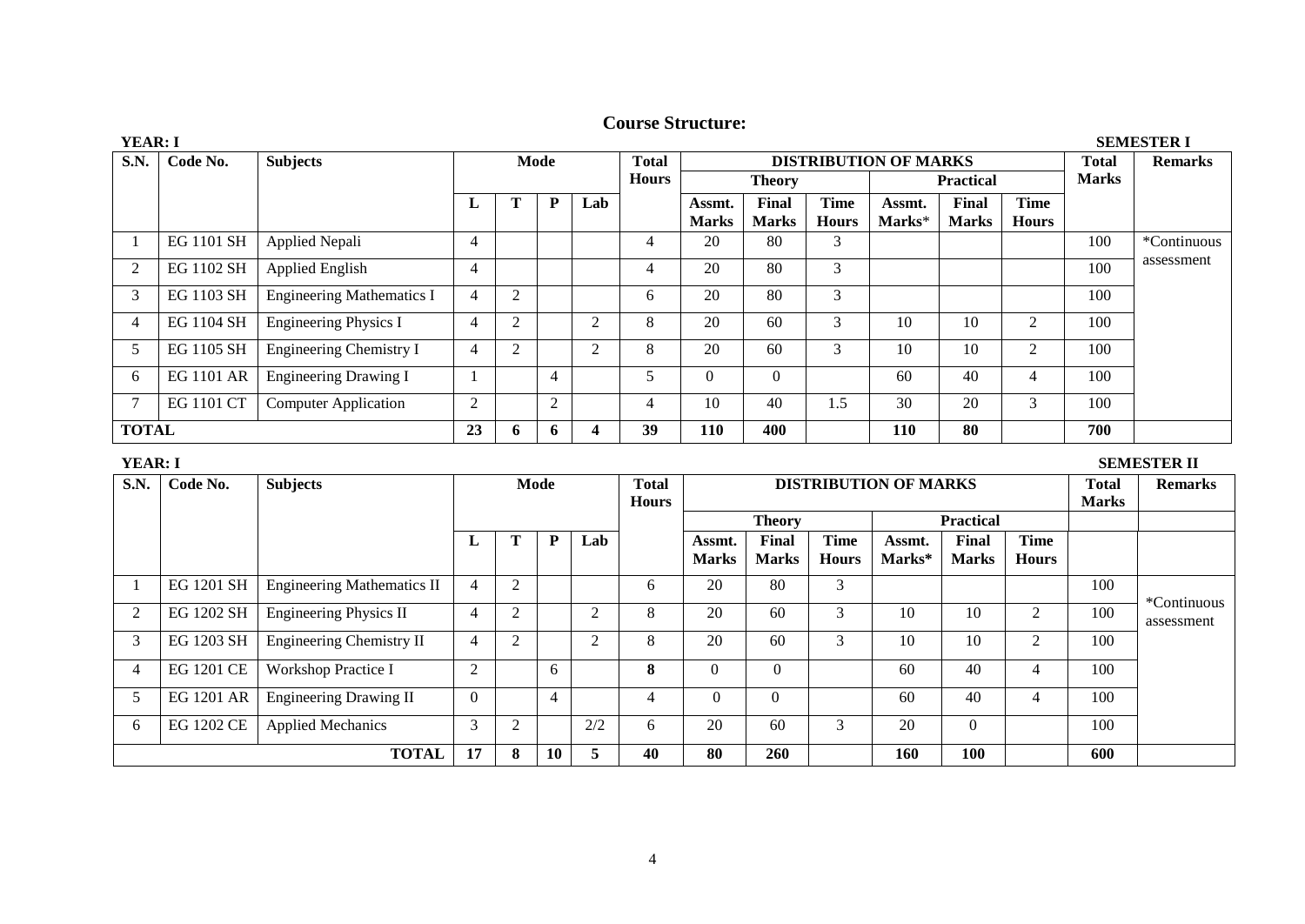**First Year [First and Second Semesters]**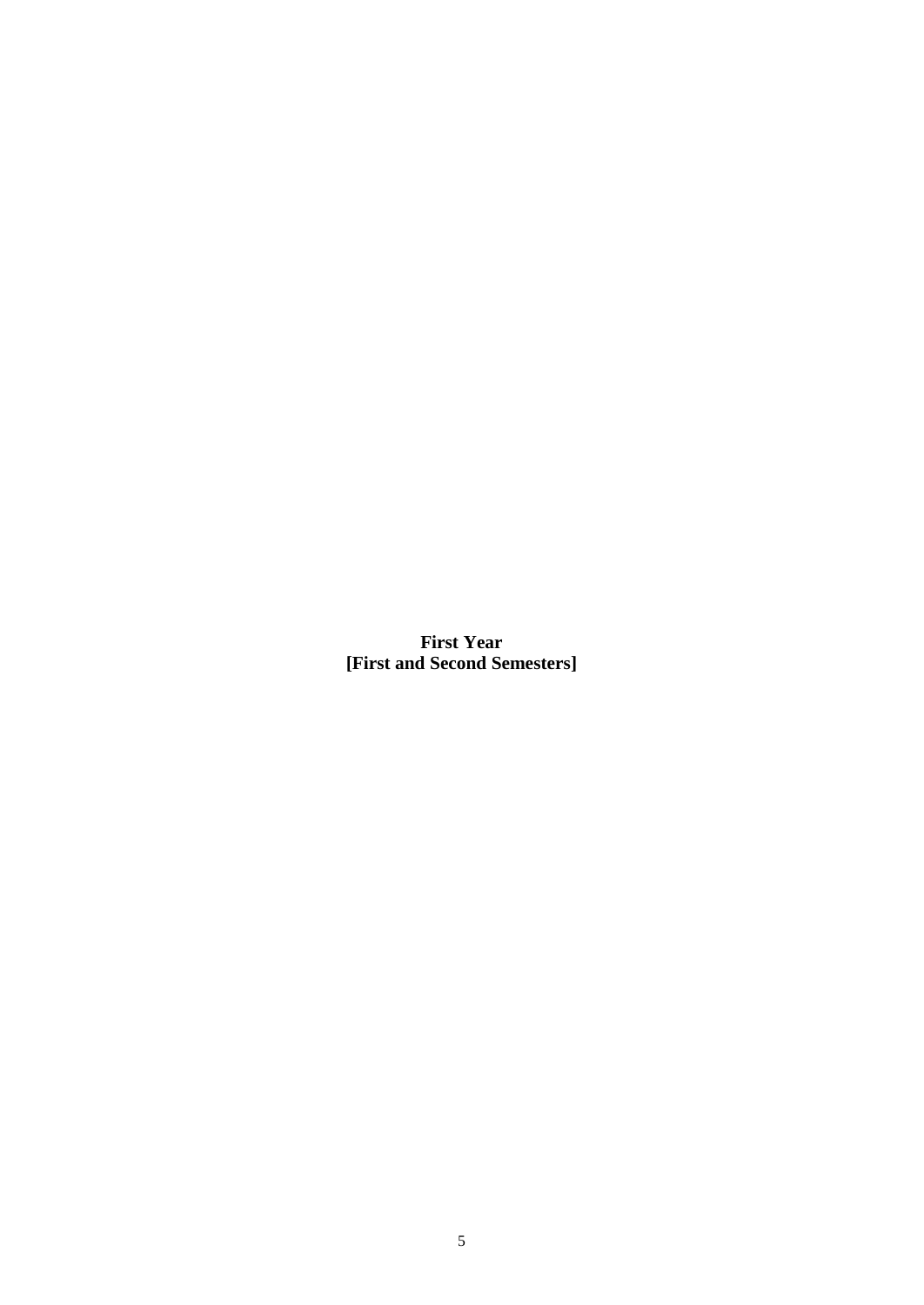### <span id="page-7-0"></span>**First Semester Subjects:**

- 
- 1 1101 SH Nepali<br>2 EG 1102 SH App 2 EG 1102 SH Applied English<br>3 EG 1103 SH Engineering Mat
- 3 EG 1103 SH Engineering Mathematics I<br>4 EG 1104 SH Engineering Physics I
- 4 EG 1104 SHEngineering Physics I
- 5 EG 1105 SHEngineering Chemistry I
- 6 EG 1101 AR Engineering Drawing I
- 7 EG 1101 CTComputer Application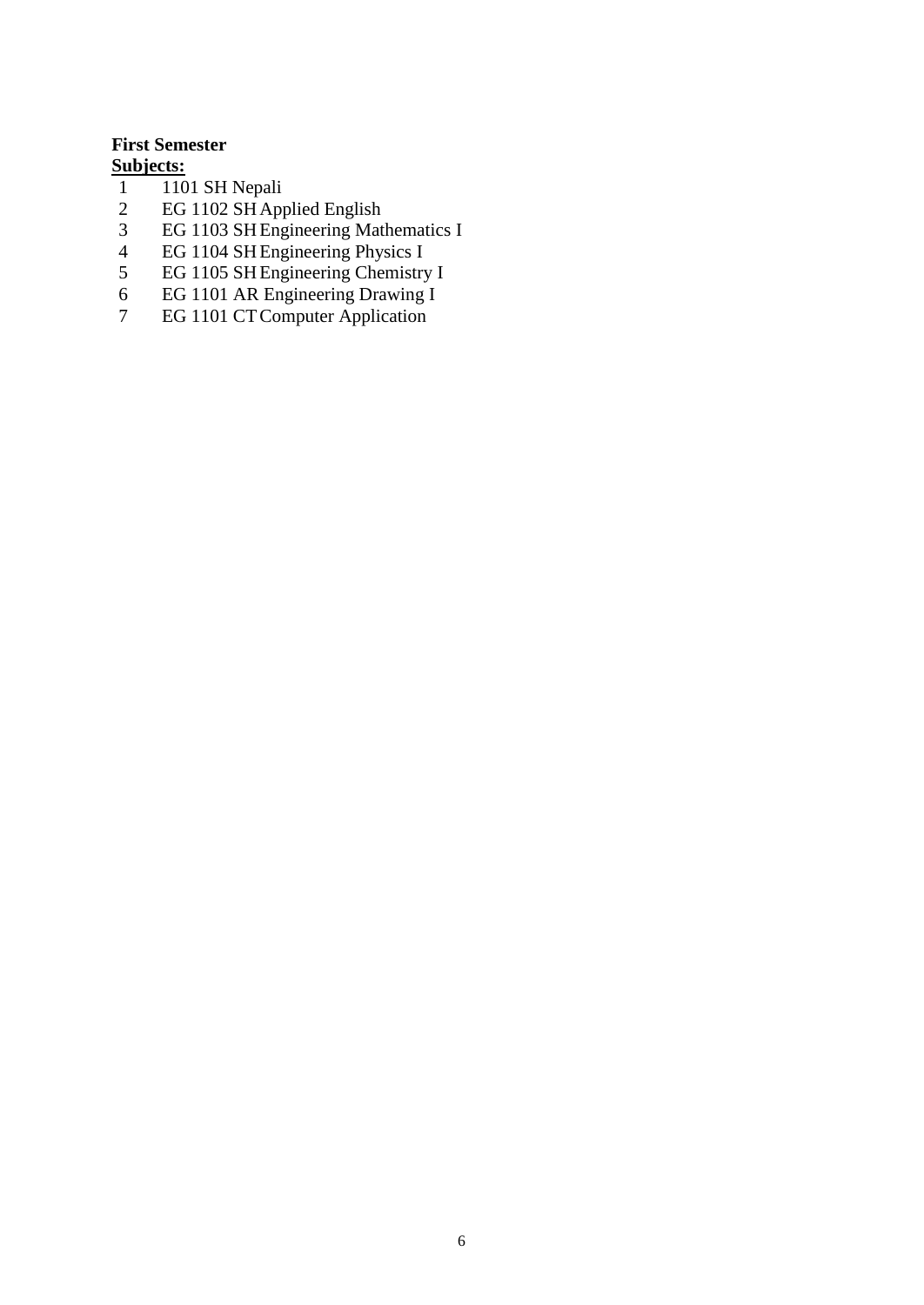# नेपाली

# ११०१ एस.एच.

<span id="page-8-0"></span>वर्ष: प्रथम जम्मा: ४ घण्टा/हप्ता खण्ड: प्रथम प्रवचन: ४ घण्टा/हप्ता

# कोर्षको परिचय:

यस विषयमा विद्यार्थीहरूले भावी व्यावसायमा प्रभावकारी ढङ्गले सञ्चार गर्नका लागि आवश्यक पर्ने ज्ञान र सीपसँग सम्बन्धित नेपाली सञ्चारात्मक भाषा, लेखन सीप अन्तर्गतका शीर्षक र कृति परिचयको ढाँचा गरी जम्मा ८ वटा एकाइहरू समावेश गरिएका छन।्

# कोर्षको उद्देश्य:

यस पाठ्यांशको अध्ययनबाट विद्यार्थीहरूले निम्न लिखित भाषिक क्षमता विकास गर्न सक्नेछन्:-

- १. आफ्नो व्यावसायिक कार्य क्षेत्रमा प्रभावकारी सञ्चार गर्न
- २. आफ्नो व्यावसायसँघ सम्बन्धित विविध लेखन सीप प्रदर्शन गर्न
- ३. कार्य सम्पादनमा आवश्यक परिस्थितिजन्य संवाद गर्न।

| एकाइ १: संचारात्मक नेपाली भाषा र नेपाली व्याकरण    | १४ घण्टा |
|----------------------------------------------------|----------|
| १.१ भाषिक भेदको परिचय                              | ३ घण्टा  |
| मौखिक र लिखित                                      |          |
| औपचारिक र अनौपचारिक                                |          |
| अमानक र मानक                                       |          |
| सामान्य र प्रयोजनपरक (विशिष्ट) भेदको सोदाहरण परिचय |          |
| १.२ वर्णको परिचय                                   | २ घण्टा  |
| नेपाली वर्णहरूको पहिचान                            |          |
| ध्वनि र वर्ण                                       |          |
| स्वर वर्ण                                          |          |
| व्यञ्जनवर्ण                                        |          |
| १.३ वर्ण विन्यास                                   | २ घण्टा  |
| हस्व र दीर्घ हुने नियम                             |          |
| हलन्त र अजन्तको प्रयोग सम्बन्धी नियम               |          |
| शिरबिन्दु र चन्द्रबिन्दु सम्बन्धी नियमहरू          |          |
| पदयोग र पद वियोग सम्बन्धी नियम                     |          |
| लेख्य चिह्नहरुको परिचय र प्रयोग सम्बन्धी नियमहरू   |          |
| १.४ शब्द भण्डार                                    | ३ घण्टा  |
| स्रोतका आधारमा शब्दको वर्गीकरण                     |          |
| बनोटका आधारमा                                      |          |
| कार्यका आधारमा                                     |          |
| १.५. शब्द रूपायन                                   | २ घण्टा  |
| रूपायनको परिचय                                     |          |
| नामको रूपायन                                       |          |
| सर्वनामको रूपायन                                   |          |
| विशेषणको रूपायन                                    |          |
| कियापदको रूपायन                                    |          |
| १.६ वाक्य संस्नेषण र वाक्य विस्नेषण                | १ घण्टा  |
| वाक्य संश्लेषण                                     |          |
| वाक्यविश्लेषण                                      |          |
| १.७ पदसङ्गति                                       | १ घण्टा  |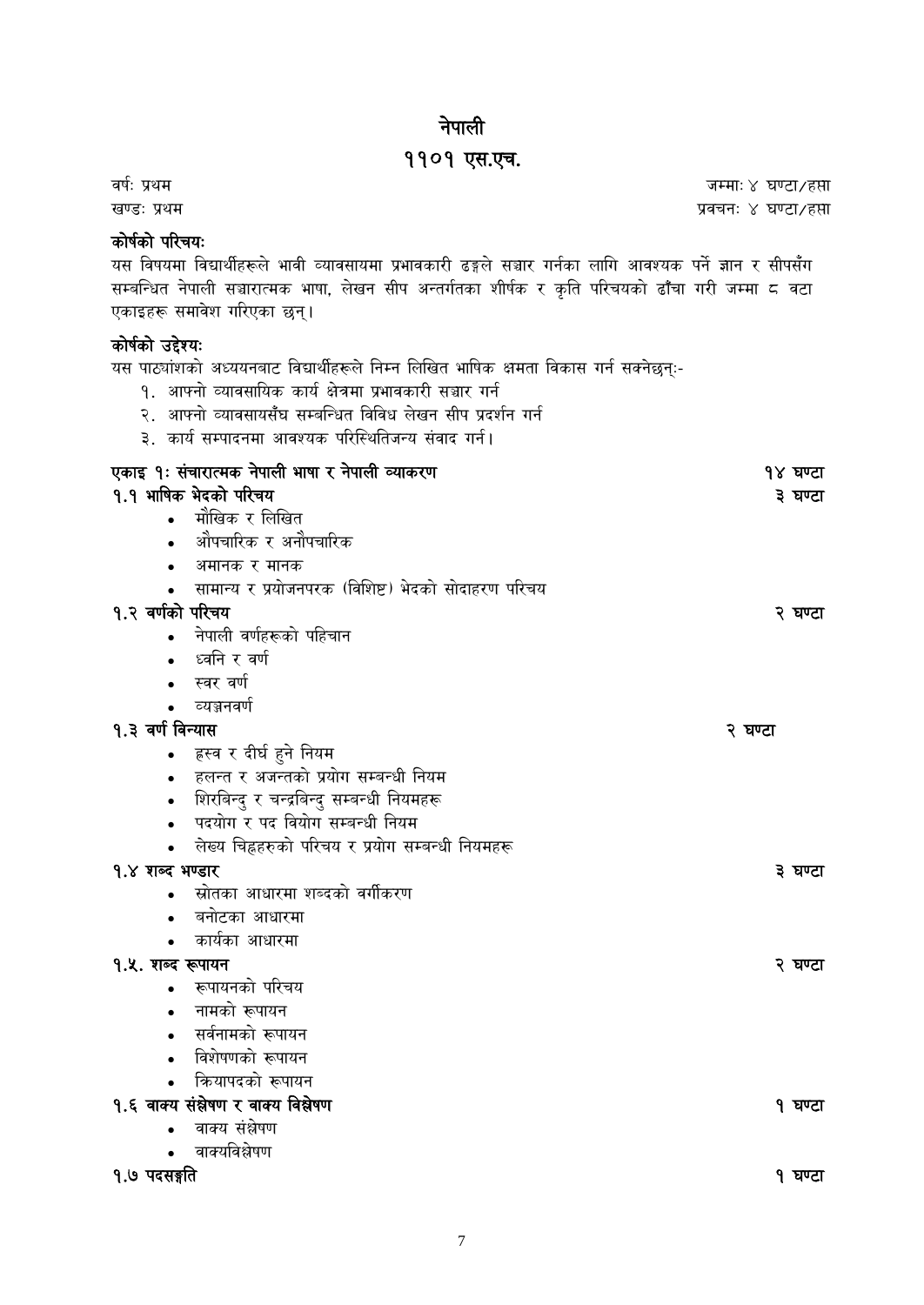|                    | पदसङ्गतिको परिचय                                         |                          |                           |          |          |
|--------------------|----------------------------------------------------------|--------------------------|---------------------------|----------|----------|
|                    | पदसङ्गतिका प्रकार                                        |                          |                           |          |          |
| एकाइ दुईः लेखन सिप |                                                          |                          |                           |          | २२ घण्टा |
| २.१ लेखन सिप       |                                                          |                          |                           |          | ६ घण्टा  |
|                    | • बोधको ज्ञान र अभ्यास                                   |                          |                           |          |          |
| २.२ लेखन सिप       |                                                          |                          |                           |          | ३ घण्टा  |
|                    | • बुँदाटिपोट                                             |                          |                           |          |          |
|                    | • सारांश लेखन                                            |                          |                           |          |          |
| २.३ लेखन सिप       |                                                          |                          |                           |          | ३ घण्टा  |
|                    | संवाद लेखन                                               |                          |                           |          |          |
|                    | • अनुच्छेद लेखन                                          |                          |                           |          |          |
|                    |                                                          | (कुनै एक)                |                           |          |          |
| २.४ लेखन सिप       |                                                          |                          |                           |          | ४ घण्टा  |
|                    | निमन्त्रणापत्र                                           |                          |                           |          |          |
|                    | सूचना                                                    |                          |                           |          |          |
|                    | सम्पादकलाई चिट्ठी                                        |                          |                           |          |          |
|                    | निवेदन                                                   |                          |                           |          |          |
|                    | विज्ञापन                                                 |                          |                           |          |          |
|                    | बधाई ज्ञापन                                              |                          |                           |          |          |
|                    |                                                          | (कुनै एक)                |                           |          |          |
| २.५ लेखन सिप       |                                                          |                          |                           |          | ४ घण्टा  |
|                    | • निबन्ध लेखन                                            |                          |                           |          |          |
| २.६ लेखन सिप       |                                                          |                          |                           |          | २ घण्टा  |
|                    | प्रतिवेदन लेखन                                           |                          |                           |          |          |
|                    | एकाइ ३: कृति/पाठ परिचय र कृति समीक्षा                    |                          | २४ घण्टा                  |          |          |
|                    | ३.१ निम्नलिखित ढाँचामा तलका कृति/पाठको परिचय लेखे अभ्यास |                          |                           |          | ६ घण्टा  |
| क)कृतिहरूः         |                                                          |                          |                           |          |          |
| $\bullet$          | म कसरी हार्छु (नाटक)                                     |                          | गोविन्दबहादुर मल्ल गोठाले |          |          |
|                    | माइतघर (उपन्यास)                                         |                          | लैनसिंह वाङ्देल           |          |          |
|                    | राष्ट्रनिर्माता (खण्डकाव्य)                              |                          | माधवप्रसाद घिमिरे         |          |          |
|                    | ख)कृति परिचयको ढाँचा                                     |                          |                           |          |          |
|                    | कृति/पाठको नामः                                          |                          |                           |          |          |
|                    | कृति/पाठको रचनाकारको नामः                                |                          |                           |          |          |
|                    | कृति/पाठको मुख्य विषयः (एक अनुच्छेद)                     |                          |                           |          |          |
|                    | कृति/पाठको महत्वः (एक अनुच्छेद)                          |                          |                           |          |          |
|                    | कृति/पाठले आफूलाई पारेको प्रभावः (छोटो एक अनुच्छेद)      |                          |                           |          |          |
|                    | कृति/पाठको भाषाशैलीः (छोटो एक अनुच्छेद)                  |                          |                           |          |          |
|                    | कृति/पाठको कमी, कमजोरी र सुझावः (छोटो एक अनुच्छेद)       |                          |                           |          |          |
| ३.२ कृति समीक्षा   |                                                          |                          |                           | १८ घन्टा |          |
| क) कथाखण्ड         |                                                          |                          |                           |          | ५ घण्टा  |
|                    | हरिदत्तः                                                 | विश्वेश्वरप्रसाद कोइराला |                           |          |          |
|                    | बितेका कुराः                                             | रुपनारायण सिंह           |                           |          |          |
|                    | मृगतृष्णाः                                               | माया ठकुरी               |                           |          |          |
| ख) निबन्ध खण्ड     |                                                          |                          |                           |          | ५ घण्टा  |
|                    | पहाडी जीवनः                                              | लक्ष्मीप्रसाद देवकोटा    |                           |          |          |
|                    |                                                          |                          |                           |          |          |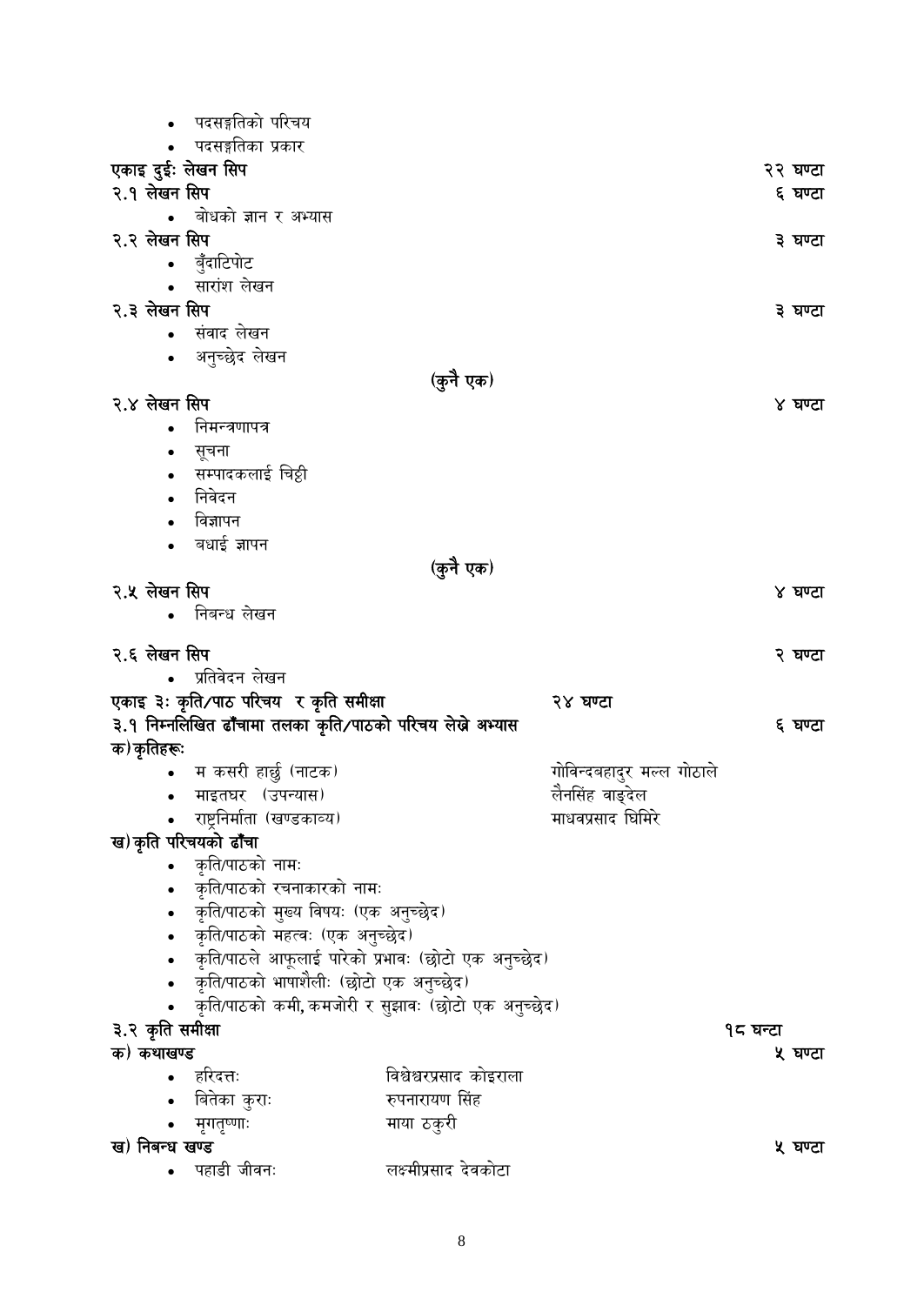- एक पत्र– सम्पादकलाईूः शङ्कि लागमछाने
- भान्सा भो हजुरः भैरव अर्याल

# ग) कववता खण्ड ४ घण्टा

- साहित्य सुधाः <sup>साहित्य</sup> सुधाः स्वरणीधर कोइराला
- हामीूः भपूी शेिचन
	- नन्चगननेभएछौूः अगमगसांह गगिी
- घ) एकाङ्की ४ घण्टा
	- भावनाूः भीमगनगि गतवािी

# गसकाइ सामग्रीहरू

- कृष्णप्रसाद पिाजलुीूः िाम्रो िचना मीठो नेपाली**,** सहयोगी प्रसे
- दयािाम श्रेष्ठ ि मोहनिाज शमाष**:** नेपाली सावहत्यको सन्ङ्क्षप्त इगतहास**,** साझा प्रकाशन
- डा. मोहन गबिम थापाूः सावहत्य परिचय**,** साझा प्रकाशन
- ववश्वश्वे िप्रसाद कोइिालाूः दोर्ी चथमा कथा सङ्ग्रह**,** साझा प्रकाशन
- मािवप्रसाद न्घगमिेूः िाष्ट्र गनमाषता खण्डकाव्य**,** साझा प्रकाशन
- लैनगसांह वाङ्देलूः माइतघि उपधयास**,** ित्न पथुतक भण्डाि
- गोववधदबहादिु मल्ल गोठालेूः भोको घि एकाङ्की सङ्ग्रह**,** साझा प्रकाशन
- व्यावहारिक नेपाली**,** टीकाहरि बिाल**,** अन्थमता बक्ुस पन्ब्लससष एण्ड गडन्थिब्यटुसष प्रा.गल.पतुलीसडक काठमाडौ
- गोिखापत्र**,** कान्धतपिु आदद पगत्रका सम्पादकीय**,** वटप्पणी ि लेखहरू
- <u>प्रशिक्षकहरूले आफ्नो पुस्तक तयार गर्न वा बजारमा पाइने सामग्री छानेर पढाउन सक्ने</u>

# ववन्शष्टीकिण तागलका

| एकाइ         | शीर्षक                                                           | समय      | पूर्णाक        |
|--------------|------------------------------------------------------------------|----------|----------------|
| $\mathbf{P}$ | संचारात्मक नेपाली भाषा र नेपाली व्याकरण                          | १४ घण्टा | पुणाङ्क (२४)   |
|              | १.१ भाषिक भेदको परिचय                                            | ३ घण्टा  | पूर्णाङ्क (४)  |
|              | १.२ वर्णको परिचय                                                 | १ घण्टा  | पूर्णाङ्क (२)  |
|              | १.३ वर्णविन्यास                                                  | ३ घण्टा  | पूर्णाङ्क (४)  |
|              | १.४ शव्द भण्डार                                                  | ३ घण्टा  | पूर्णाङ्क (२)  |
|              | १.५ शब्द रुपायन                                                  | २ घण्टा  | पूर्णाङ्क (४)  |
|              | १.६ वाक्य संस्नेषण र वाक्य विश्लेषण                              | ३ घण्टा  | पूर्णाङ्क (४)  |
|              | १.७ पदसङ्गति                                                     | ३ घण्टा  | पूर्णाङ्क (४)  |
| २            | लेखन सीप                                                         | २२ घण्टा | पूर्णाङ्क (३२) |
|              | २.१ लेखन सीप (बोधको ज्ञान)                                       | ६ घण्टा  | पूर्णाङ्क (८)  |
|              | २.२ लेखन सीप (बुँदा लेखन, सारांश लेखन)                           | ३ घण्टा  | पूर्णाङ्क (४)  |
|              | २.३ लेखन सीप (संवाद लेखन, अनुच्छेद लेखन)                         | ३ घण्टा  | पूर्णाङ्क (४)  |
|              | २.४ लेखन सीप (निमन्त्रणा पत्र, सूचना, सम्पादकलाई चिट्ठी, निवेदन, | ४ घण्टा  | पूर्णाङ्क (४)  |
|              | विज्ञापन, बधाई ज्ञापन)                                           |          |                |
|              | २.५ लेखन सीप (निबन्ध लेखन)                                       | ४ घण्टा  | पूर्णाङ्क (८)  |
|              | २.६ लेखन सीप (प्रतिवेदन लेखन)                                    | २ घण्टा  | पूर्णाङ्क (४)  |
| $\vec{z}$    | कृति/पाठको परिचय लेखे अभ्यास                                     | २४ घण्टा | पूर्णाङ्क (२४) |
|              | ३.१ कृति/पाठको परिचय लेखे अभ्यास                                 | ६ घण्टा  | पूर्णाङ्क (८)  |
|              | ३.२ कृति समीक्षा                                                 | १८ घण्टा | पूर्णाङ्क (१६) |
|              | क. कथा खण्ड                                                      | ५ घण्टा  | पूर्णाङ्क (४)  |
|              | ख. निवन्ध खण्ड                                                   | ५ घण्टा  | पूर्णाङ्क (४)  |
|              | ग. कविता खण्ड                                                    | ४ घण्टा  | पूर्णाङ्क (४)  |
|              | घ. एकाङ्की                                                       | ४ घण्टा  | पूर्णाङ्क (४)  |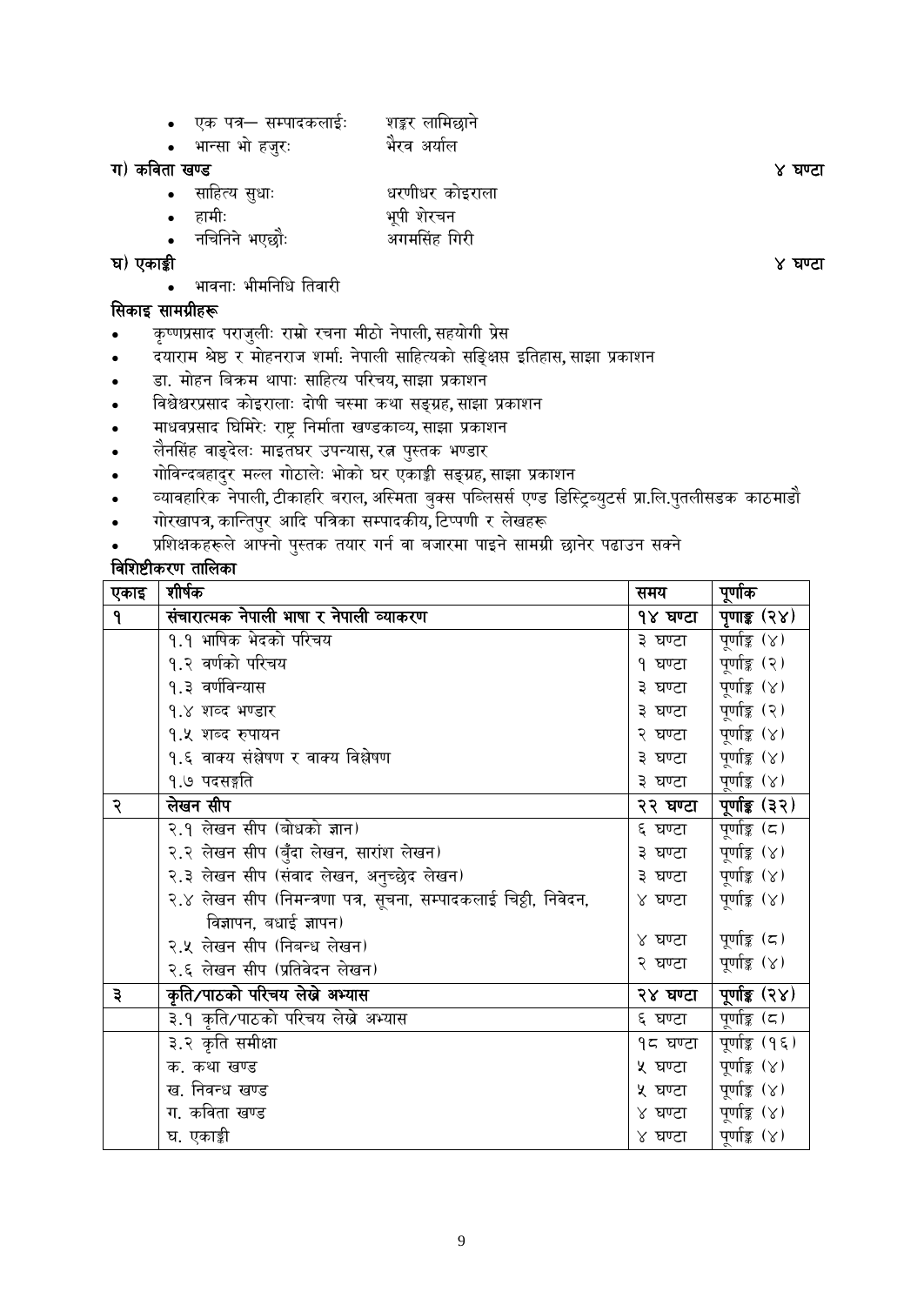# **Applied English EG 1102 SH**

<span id="page-11-0"></span>**Year: I Total: 4 hours /week Semester: I Lecture: 4 hour/week Practical: hours/week**

### **Course Description:**

This course is designed with a view to provide students techniques in using English for academic and communicative purposes, train them in the comprehending varieties of texts, terminologies, grammatical and communicative areas of English language, make them see the relationship between structure and meaning. This guides the students from general to comprehensive understanding of language.

### **Course Objectives:**

On completion of the course the students will be enabled to:

- 1. Construct sensible sentences applying the grammatical structures.
- 2. Answer the questions given after the comprehension passage.
- 3. Use terminologies vocabularies to construct sensible sentences.
- 4. Conduct a dialogue in given situation.
- 5. Write paragraphs on people, place and events correctly and meaningfully.
- 6. Analyze the literary texts.

| <b>Section One: Language Development</b>            | $[40$ Hrs.]        |
|-----------------------------------------------------|--------------------|
| <b>Unit 1: Technology</b>                           | $[4 \text{ Hrs.}]$ |
| 1.1 Reading comprehension: Hyper loop               |                    |
| 1.1.1 Use of technological terms                    |                    |
| 1.1.2 Use of prefixes                               |                    |
| 1.1.3 Question- answer                              |                    |
| 1.2 Issuing a press release                         |                    |
| 1.3 Subject Verb agreement                          |                    |
| 1.4 Summarizing                                     |                    |
| 1.5 Project Work                                    |                    |
| <b>Unit 2: Money and Economy</b>                    | $[4 \text{ Hrs.}]$ |
| 2.1 Reading comprehension: QR Code                  |                    |
| 2.1.1 Use of terminologies                          |                    |
| 2.1.2 Abbreviations                                 |                    |
| 2.1.3 Vowel sounds                                  |                    |
| 2.1.4 Question-Answer                               |                    |
| 2.2 Writing a news article                          |                    |
| 2.3 Questions:                                      |                    |
| 2.3.1 Yes/no questions                              |                    |
| 2.3.2 Wh - questions                                |                    |
| 2.3.3 Indirect and direct questions                 |                    |
| 2.4 Expressing necessity                            |                    |
| 2.5 Project Work                                    |                    |
| <b>Unit 3: Human Culture</b>                        | $[4 \text{ Hrs.}]$ |
| $\mathbf{r}$ $\mathbf{r}$ $\mathbf{r}$ $\mathbf{r}$ |                    |

3.1 Reading Comprehension: Land of Plenty

3.1.1 Word Formation: Root, Prefixes and prefixes

10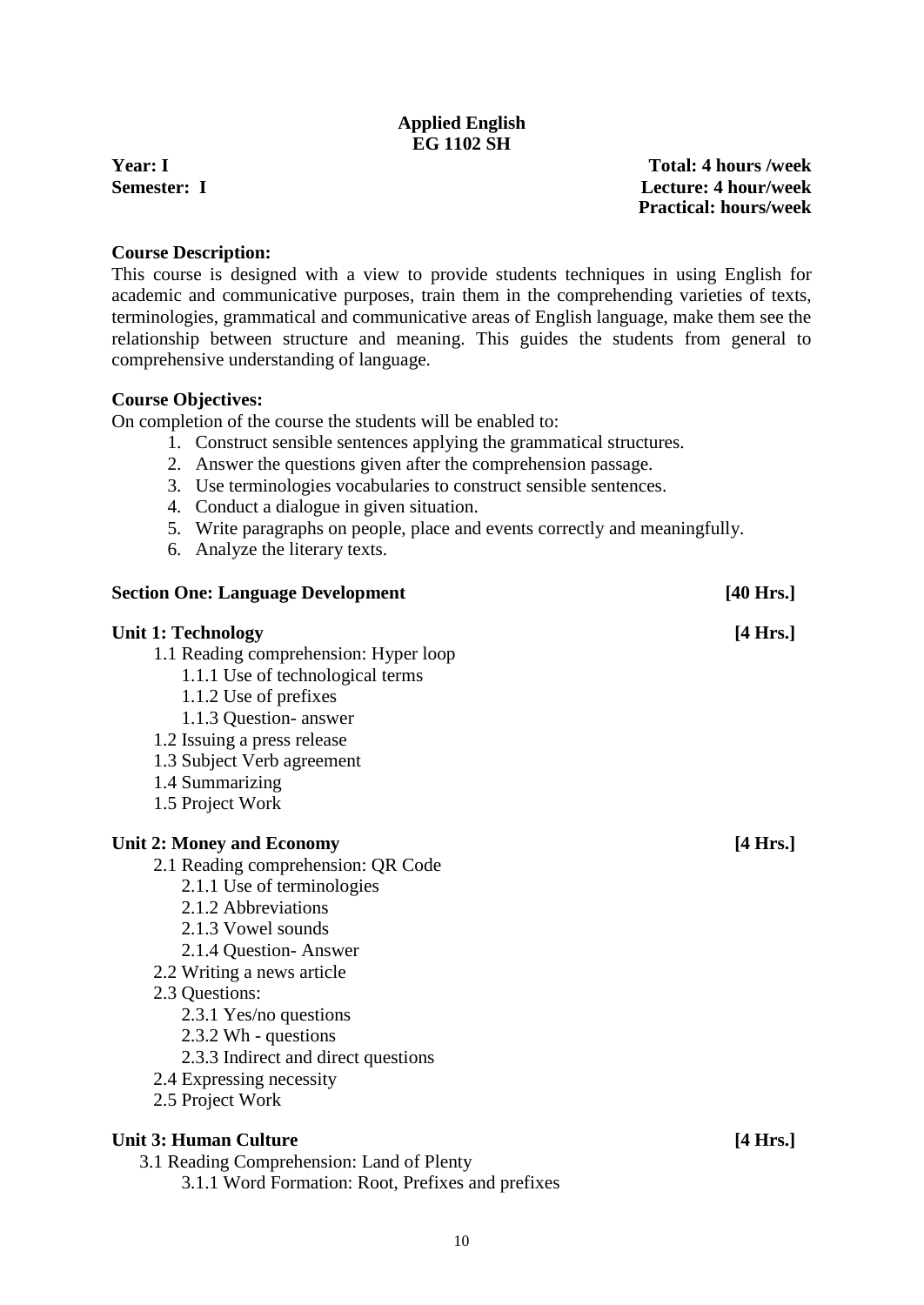| 3.1.2 Question-answer<br>3.2 Writing:<br>3.2.1 Paragraph<br>3.2.2 Letter to the editor<br>3.3 Adjectives and Adverbs<br>3.4 Making comparison and contrast<br>3.5 Project Work                                                                                                                                                                                   |                    |
|------------------------------------------------------------------------------------------------------------------------------------------------------------------------------------------------------------------------------------------------------------------------------------------------------------------------------------------------------------------|--------------------|
| <b>Unit 4: Ecology and Environment</b><br>4.1 Reading Comprehension: Living in a Redwood Tree<br>4.1.1 Terminologies used in ecology<br>4.1.2 Compound words<br>4.1.3 Question - answer<br>4.2 Writing a book/film review<br>4.3 Reported Speech<br>4.4 Reporting<br>4.5 Project Work                                                                            | [4 Hrs.]           |
| <b>Unit 5: Career Opportunities</b><br>5.1 Reading Comprehension: Presenting Yourself<br>5.1.1 Employment-related terminologies<br>5.1.2 Answering questions<br>5.2 Writing job application with CV<br>5.3 Conditional Sentences<br>5.4 Clarifying<br>5.5 Project Work                                                                                           | $[4 \text{ Hrs.}]$ |
| <b>Unit 6: Human Rights</b><br>6.1 Reading Comprehension: "I am Sorry" - The Hardest Three Words to Say<br>6.1.1 Word formation<br>6.1.2 Question-answer<br>6.2 Writing Paragraphs on Steps on making education equal<br>6.3 Connectives<br>6.4 Group work: Criticizing<br>6.5 Project Work                                                                      | [4 Hrs.]           |
| <b>Unit 7: War and Peace</b><br>7.1 Reading comprehension: Train to Pakistan<br>7.1.1 Terminologies<br>7.1.2 Question -answer<br>7.1.3 Vowels: Monophthongs and diphthongs<br>7.2 Describing People, place or event<br>7.3 Past simple, Past continuous, Past perfect, Past perfect continuous tense<br>7.4 Group work: Making Announcements<br>7.5 Project Work | $[4 \text{ Hrs.}]$ |
| <b>Unit 8: Music and Creation</b><br>8.1 Reading Comprehension: A Life of Sound and Silence<br>8.1.1 Terminologies used in music<br>8.1.2 Word Stress<br>8.1.3 Question -answer                                                                                                                                                                                  | [4 Hrs.]           |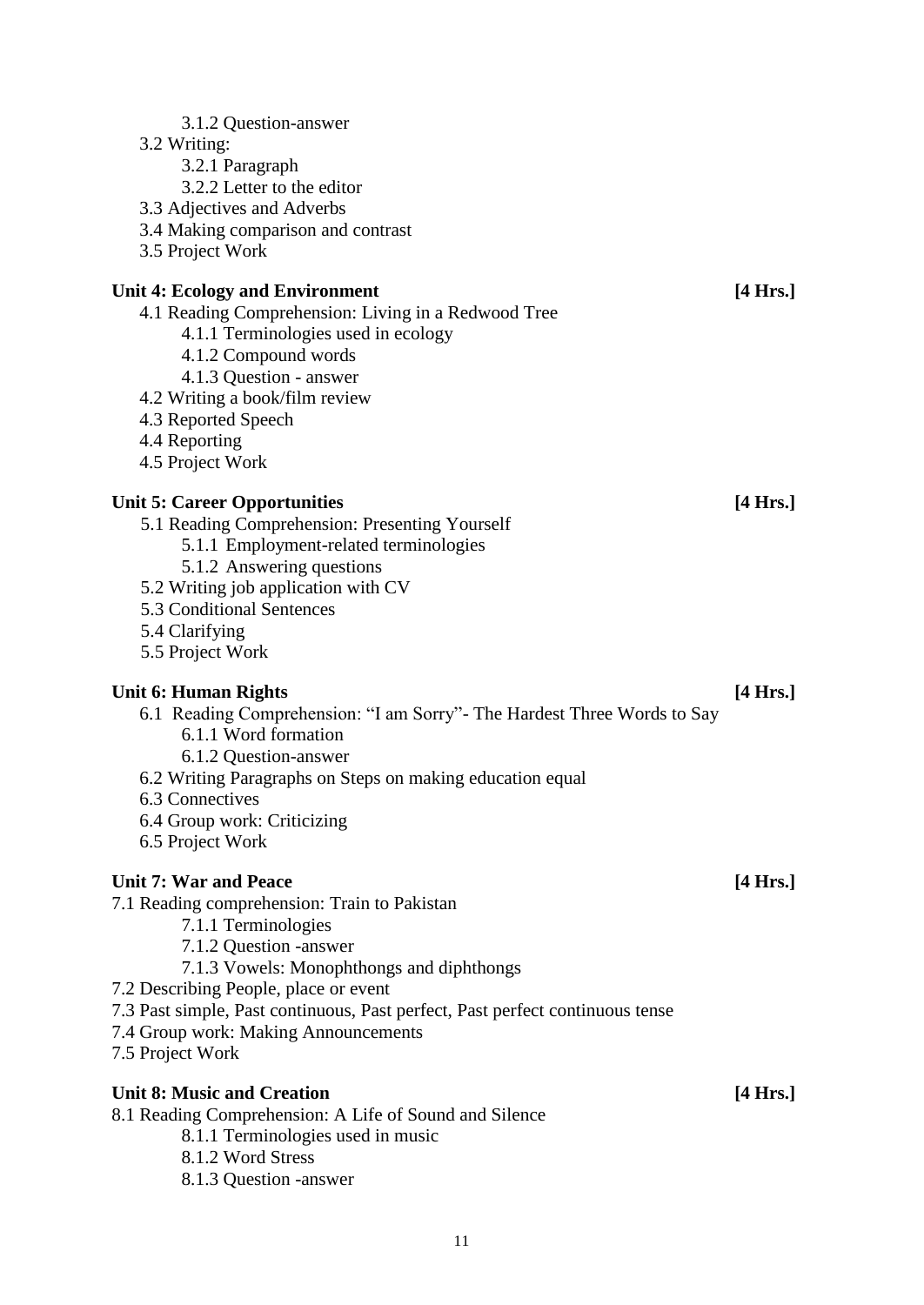- 8.2 Writing a bibliography.
- 8.3 Preposition of time
- 8.4 Group work: Predicting
- 8.5 Project Work

# **Unit 9: Migration and Diaspora [4 Hrs.]**

- 9.1 Reading Comprehension: Dediasporization: Homeland and Hostland
	- 9.1.1 Consonants: Voiced and voiceless sounds
	- 9.1.2 Stressed an unstressed syllable
	- 9.1.3 Question answer
- 9.2 Interpreting data in charts and graphs
- 9.3 Would/ Used to
- 9.4 Narrating past events
- 9.5 Project Work

# **Unit 10: Power and Politics [4 Hrs.]**

- 10.1 Reading Comprehension: An Open Letter to Mary Daly
	- 10.1.1 Terminologies used in politics
		- 10.1.2Consonant cluster
	- 10.1.3Question- answer
- 10.2 Writing an article for a newspaper
- 10.3 Adjective order
- 10.4 Pair work: Denying
- 10.5 Project Work

# **Section Two: Literature [20 Hrs.]**

# **Unit One: Short Stories**

- 1. The Treasure in the Forest H. G. Wells
- 2. My Old Home Lu Xun
- 3. The Half-closed Eyes of the Buddha and the Slowly Sinking Sun -Shankar Lamichhane
- 4. A Very Old Man with Enormous Wings Gabriel Garcia Marquez

# **Unit Two: Poems**

- 1. The Awakening Age Ben Okri
- 2. Soft Storm Abhi Subedi

# **Unit Three: Essays**

- 1. Knowledge and Wisdom Bertrand Russell
- 2. Humility Yuval Noah Harari
- 3. Human Rights and the Age of Inequality Samuel Moyn

#### **References:**

- 1. Panday, Ram Kumar. *Yeti Tells.* SajhaPrakashan.3rd edition. Kathmandu, 2050.
- 2. Ancient Tales.Ed, Lohani, Shreedhar P, Adhikari Rameshwar P and Subedi, Abhi N. Educational Enterprises Pvt Ltd: Kathmandu,1996.
- 3. Grade 12 English. Centre for Curriculum Development, Government of Nepal: Sano Thimi, 2077.
- 4. Poudel, R.C., A Manual to Communicative English, K.P. Pustak Bhandar, Kathmandu, 1956/57.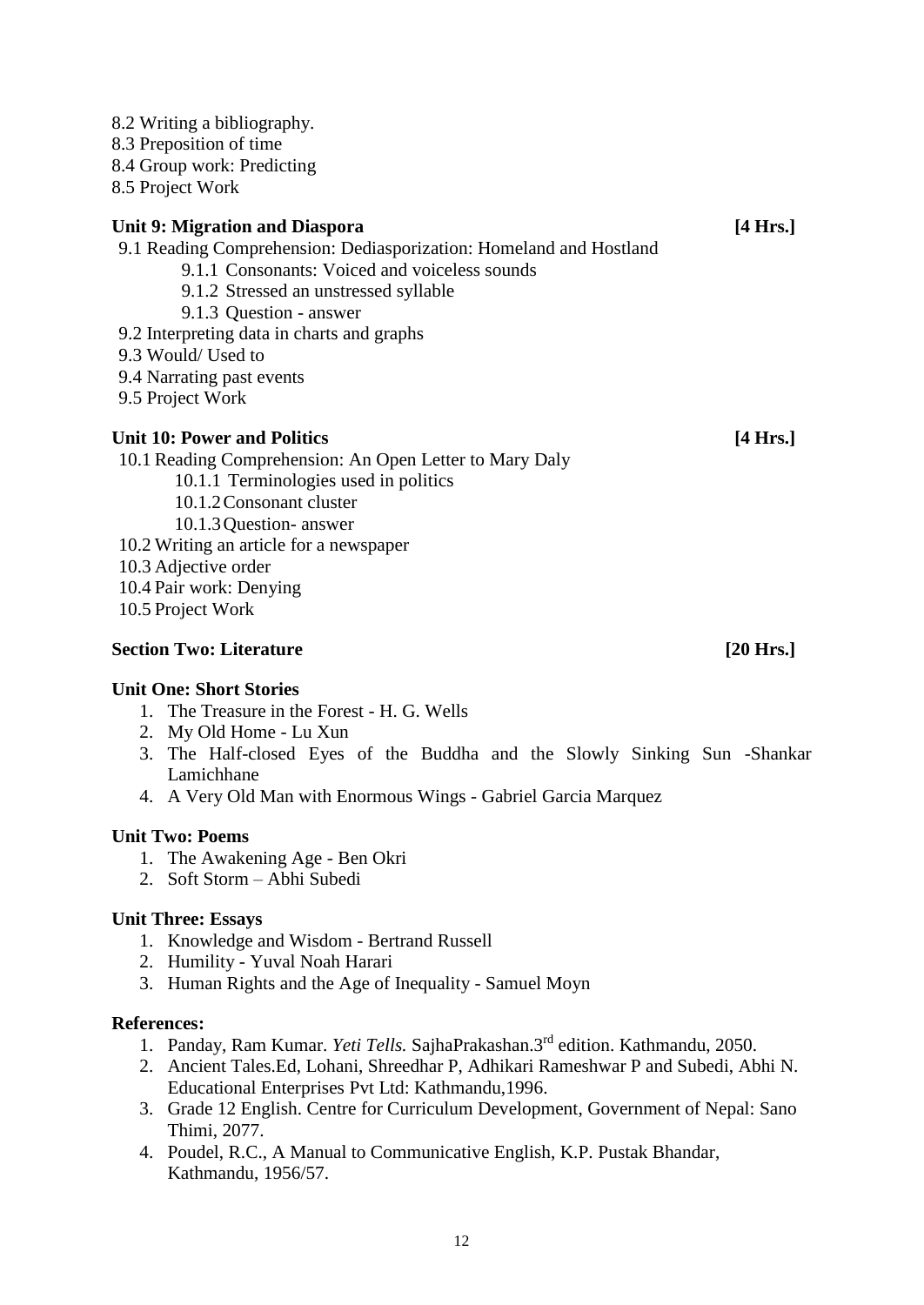- 5. Shah, B.L., A text book of writing skills in English, First edition Hira Books Enterprises, Kathmandu,
- 6. Fruehling, R. T. and Oldham N. B., Write to the point, McGraw- Hill, Inc. New York NY 10020
- 7. Taylor, G., English conversation practice, 1975.
- 8. Maharjan L. B., A textbook of English sounds and Structures, Vidyarthi Pustak Bhandar, Kathmandu,2000.
- 9. Blundell, Jon, Higgens, Jonathan & Middlemiss, Nigel, Function of English, Oxford University Press
- 10. Better English Pronunciation, Cambridge University Press, New edition
- 11. Link English, Central Department of English, Tribhuvan University
- 12. References to be selected by the related lecturer(s) from among the texts available in the market that meet the content needs of this subject.
- 13. The related institute may develop its own textbook and approve from the related authority so as to have a prescribed textbook of this subject.

| <b>Units</b>     | <b>Title</b>                                                                          | <b>Hours</b>   | Mark distribution* |  |  |  |  |  |  |  |
|------------------|---------------------------------------------------------------------------------------|----------------|--------------------|--|--|--|--|--|--|--|
|                  | <b>Language Development</b>                                                           |                |                    |  |  |  |  |  |  |  |
| 1.               | Technology                                                                            | $\overline{4}$ | 5                  |  |  |  |  |  |  |  |
| 2.               | Money and Economy                                                                     | $\overline{4}$ | 5                  |  |  |  |  |  |  |  |
| 3.               | Human Culture                                                                         | $\overline{4}$ | 5                  |  |  |  |  |  |  |  |
| $\overline{4}$ . | Ecology and Environment                                                               | $\overline{4}$ | 5                  |  |  |  |  |  |  |  |
| 5.               | <b>Career Opportunities</b>                                                           | $\overline{4}$ | $\overline{4}$     |  |  |  |  |  |  |  |
| 6.               | Human Rights                                                                          | $\overline{4}$ | 5                  |  |  |  |  |  |  |  |
| 7.               | War and Peace                                                                         | $\overline{4}$ | 5                  |  |  |  |  |  |  |  |
| 8.               | Music and Creation                                                                    | $\overline{4}$ | $\overline{4}$     |  |  |  |  |  |  |  |
| 9.               | <b>Migration and Diaspora</b>                                                         | $\overline{4}$ | 5                  |  |  |  |  |  |  |  |
| 10.              | <b>Power and Politics</b>                                                             | $\overline{4}$ | 5                  |  |  |  |  |  |  |  |
|                  | <b>Total</b>                                                                          | 40             | 48                 |  |  |  |  |  |  |  |
|                  | Literature                                                                            |                |                    |  |  |  |  |  |  |  |
| 1.               | The Treasure in the Forest - H. G. Wells                                              | 3              | $7\times2$         |  |  |  |  |  |  |  |
| 2.               | My Old Home - Lu Xun                                                                  | 3              |                    |  |  |  |  |  |  |  |
| 3.               | The Half-closed Eyes of the Buddha and the<br>Slowly Sinking Sun - Shankar Lamichhane | 3              |                    |  |  |  |  |  |  |  |
| $\overline{4}$ . | A Very Old Man with Enormous Wings -<br>Gabriel Garcia Marquez                        | 3              |                    |  |  |  |  |  |  |  |
| 5.               | The Awakening Age - Ben Okri                                                          |                | $6\times1$         |  |  |  |  |  |  |  |
| 6.               | Soft Storm - Abhi Subedi                                                              | 1              |                    |  |  |  |  |  |  |  |
| 7.               | Knowledge and Wisdom - Bertrand Russell                                               | $\overline{2}$ | $6\times2$         |  |  |  |  |  |  |  |
| 8.               | Humility - Yuval Noah Harari                                                          | $\overline{c}$ |                    |  |  |  |  |  |  |  |
| 9.               | Human Rights and the Age of Inequality -<br>Samuel Moyn                               | $\overline{2}$ |                    |  |  |  |  |  |  |  |
| <b>Total</b>     |                                                                                       | 20             | 32                 |  |  |  |  |  |  |  |

#### **Evaluation Scheme**

Any four questions out of five groups should be attempted from literature.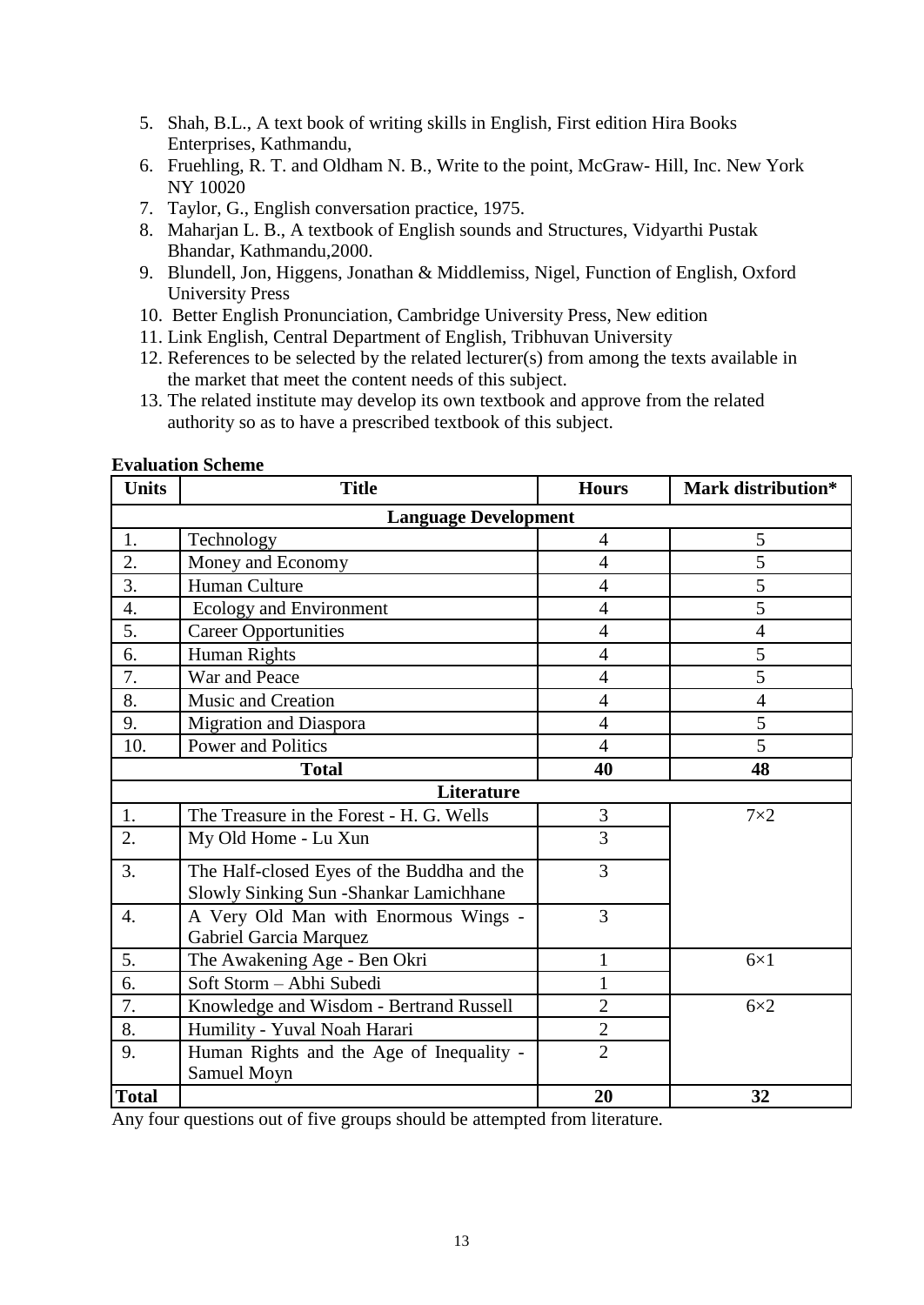### **Engineering Mathematics I EG 1103 SH**

<span id="page-15-0"></span>**Year: I Total: 6 hours /week Semester: I Lecture: 4 hour/week Tutorial: 2 hours/week Practical: hours/week Lab: hours/week**

## **Course Description:**

This course consists of five units namely: Set and Function, Trigonometry, Calculus, Algebra, Coordinate Geometry; which are basically necessary to develop mathematical knowledge and helpful for understanding as well as practicing their skills in the related engineering fields.

### **Course Objectives:**

On completion of this course, students will be able to understand the concept of the following topics and apply them in the related fields of different engineering areas:

- Ideas of real number system and functional relation between parameters
- Trigonometric equations, inverse circular functions and properties of triangles
- Progressions, permutations and combinations, binomial theorem, exponential and logarithmic series
- Straight lines, pair of lines and circle, Limit and continuity, derivatives and antiderivatives

## **Course Contents:**

#### **Unit 1: Set, Functions and Graphs [7 Hrs.]**

- Cardinality of set, Power set, Properties of set algebra, De Morgan's laws,
- Real number systems, intervals and absolute value
- Relations and Functions, idea of domain and range
- Types of functions, exponential and logarithmic functions with their graphs

#### Unit 2: Trigonometry *I1* **Hrs.**

**2.1. Revision: Basic trigonometric formulae, Identities and conditional identities, Height and distance**

#### **2.2. Trigonometric Equations and Inverse Circular Functions**

- General solutions of the equations of type Sin  $x = k$ , Cos  $x = k$  and Tan  $x = k$
- Formulae involving inverse circular functions
- Simple identities and equations involving circular functions

#### **2.3. Properties of Triangles**

- The Sine, Cosine and projection laws (with proofs)
- The half angle formulae, Tangent laws and area of a triangle (without proofs)
- Simple cases on solution of triangles

# Unit 3: Calculus **Internal Contract Contract Contract Contract Contract Contract Contract Contract Contract Contract Contract Contract Contract Contract Contract Contract Contract Contract Contract Contract Contract Contra**

# **3.1. Limit and Continuity**

- Limit of functions, Indeterminate forms (only  $\frac{0}{0}$ ,  $\frac{\infty}{\infty}$  $\frac{\infty}{\infty}$  and  $\infty - \infty$ )
- Algebraic properties of limits (without proof)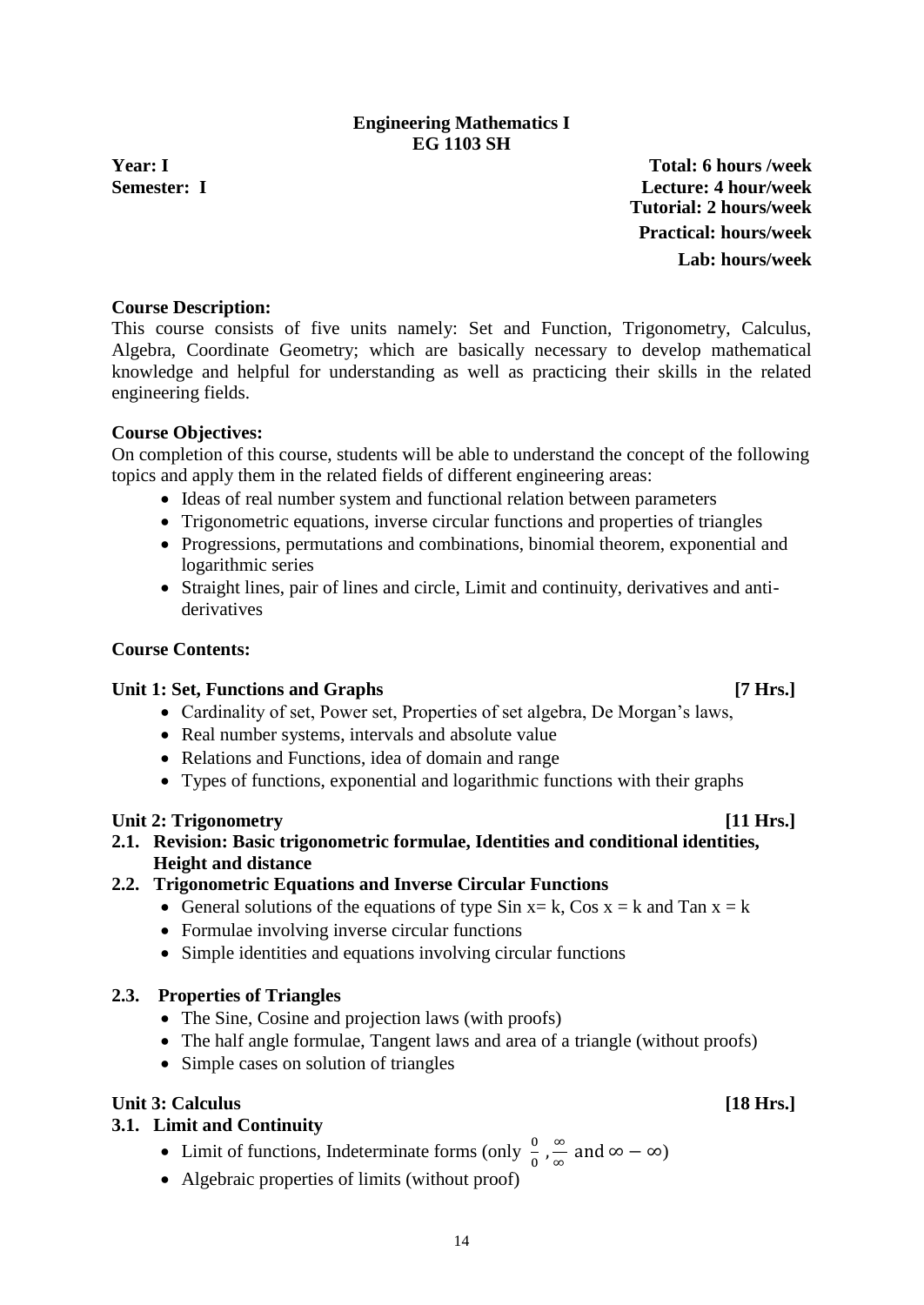- Theorems on limits (without proof)
- Continuity and discontinuity of function, types of discontinuity

# **3.2. Derivatives**

- Definition, geometrical and physical meanings of derivative
- Derivatives from definition of simple functions like:  $x^n$ ,  $(ax+b)^n$ , *sin*  $(ax+b)$ ,  $e^{ax}$ ,  $a^x$  and  $\log x$
- Rules of derivatives (sum, difference, product, quotient and chain rules)
- Derivatives of trigonometric, parametric and implicit functions
- Higher order derivatives

# **3.3. Integration**

- Definition and notation, Basic rules of integration
- Fundamental integrals and Integration by substitution
- Integration by parts and Definite integrals

# **Unit 4: Algebra [12 Hrs.]**

# **4.1. Progressions**

- Arithmetic, Geometric and Harmonic Progressions
- Sum of infinite geometric series, Sum of First natural numbers
- Sum of squares and cubes of First n natural numbers (without proof)

# **4.2. Permutations and Combinations**

- Principle of counting, Types of Permutation
- Combination and its properties (without proof)

# **4.3. The Binomial Theorem**

- Binomial theorem (without proof)
- Expansion of binomial expressions, general terms, middle terms
- and terms free from variables
- Expansion of binominal expression for any index
- Expansion of exponential and logarithmic functions (without proof)

# **Unit 5: Coordinate Geometry [12 Hrs.]**

# **5.1. Straight Lines**

- Three standard forms of a line, general form:  $ax + by + c = 0$ , the line
- through the intersection of two lines, the concurrency of lines, area of triangle
- Angle between two lines, bisector of angle between two lines
- and length of perpendicular from a point on a line

# **5.2. Pair of Lines**

- Homogeneous equation of second degree
- General equation of second degree representing two lines
- Angle between a pair of lines and bisectors of the angles for a line pair (without proof)
- Condition for general equation of second degree to represent a line pair (without proof)
- Lines joining the origin to the points of intersection of a curve and a line

# **5.3. The Circle**

- Standard and central forms
- General and Diameter forms (without proof)
- Tangent and normal to the circle
- Condition of tangency of a straight line to a circle (without proof)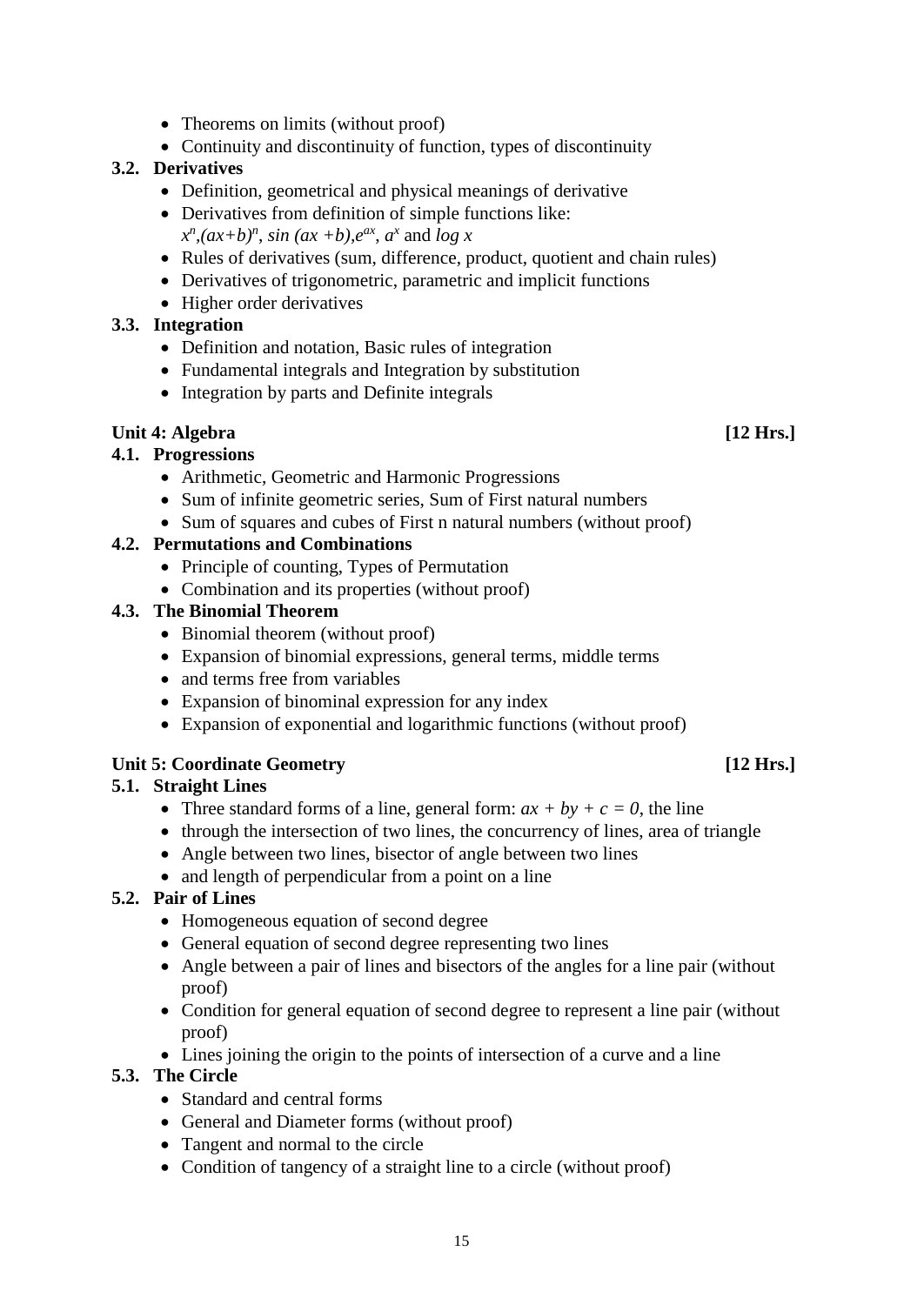| <b>Tutorial</b> |                                                               | [30 Hrs.]           |
|-----------------|---------------------------------------------------------------|---------------------|
|                 | 1. Set, function and graphs                                   | $[2 \text{ Hrs.}]$  |
|                 | 2. Trigonometry                                               | [5 Hrs.]            |
|                 | <b>Trigonometric Equations and Inverse Circular Functions</b> | [2 Hrs.]            |
|                 | Properties of Triangles                                       | [3 Hrs.]            |
|                 | 3. Calculus                                                   | $[10 \text{ Hrs.}]$ |
|                 | • Limit and Continuity                                        | [2 Hrs.]            |
|                 | Derivatives<br>$\bullet$                                      | $[4 \text{ Hrs.}]$  |
|                 | Integration                                                   | $[4 \text{ Hrs.}]$  |
|                 | 4. Algebra                                                    | [7 Hrs.]            |
|                 | Progressions                                                  | [2 Hrs.]            |
|                 | Permutations and Combinations                                 | [2 Hrs.]            |
|                 | The Binomial Theorem                                          | [3 Hrs.]            |
|                 | 5. Coordinate Geometry [6 Hrs.]                               |                     |
|                 | <b>Straight Lines</b>                                         | [2 Hrs.]            |
|                 | Pair of Lines                                                 | [2 Hrs.]            |
|                 | The Circle                                                    | [2 Hrs.]            |

### **Evaluation Scheme**

**Unit wise Marks division for Final**

| <b>S. N.</b> | <b>Units</b>               | <b>Short questions</b><br>(2 marks) | Long questions<br>(4 marks) | <b>Total</b><br><b>Marks</b> |
|--------------|----------------------------|-------------------------------------|-----------------------------|------------------------------|
|              | Set, function and graphs   | $2x2=4$                             | $1x4=4$                     |                              |
|              | Trigonometry               | $3x2=6$                             | $2x4=8$                     | 14                           |
| 3            | Calculus                   | $4 x 2 = 8$                         | $4x4 = 16$                  | 24                           |
|              | Algebra                    | $3x2=6$                             | $3x4 = 12$                  | 18                           |
|              | <b>Coordinate Geometry</b> | $2 \times 2 = 4$                    | $3 \times 4 = 12$           | 16                           |
|              |                            | $14 \times 2 = 28$                  | $13 \times 4 = 52$          | 80                           |

# **Reference Books**

- 1.Thapa et al., Engineering Mathematics (Volume I, Three Years Diploma), Sukunda Pustak Bhawan, Bhotahity, Kathmandu, Nepal
- 2**.** Bajracharya et al., Basic Mathematics (Grade XI/XII), Sukunda Pustak Bhawan, Bhotahity, Kathmandu, Nepal
- 3. Nath et al., Engineering Mathematics I, Vidhyarthi Publisher and distributors, Bhotahity, Kathmandu, Nepal
- 4. Other references selected by the related lecturer(s) from among the texts available in the market that meet the content of this subject.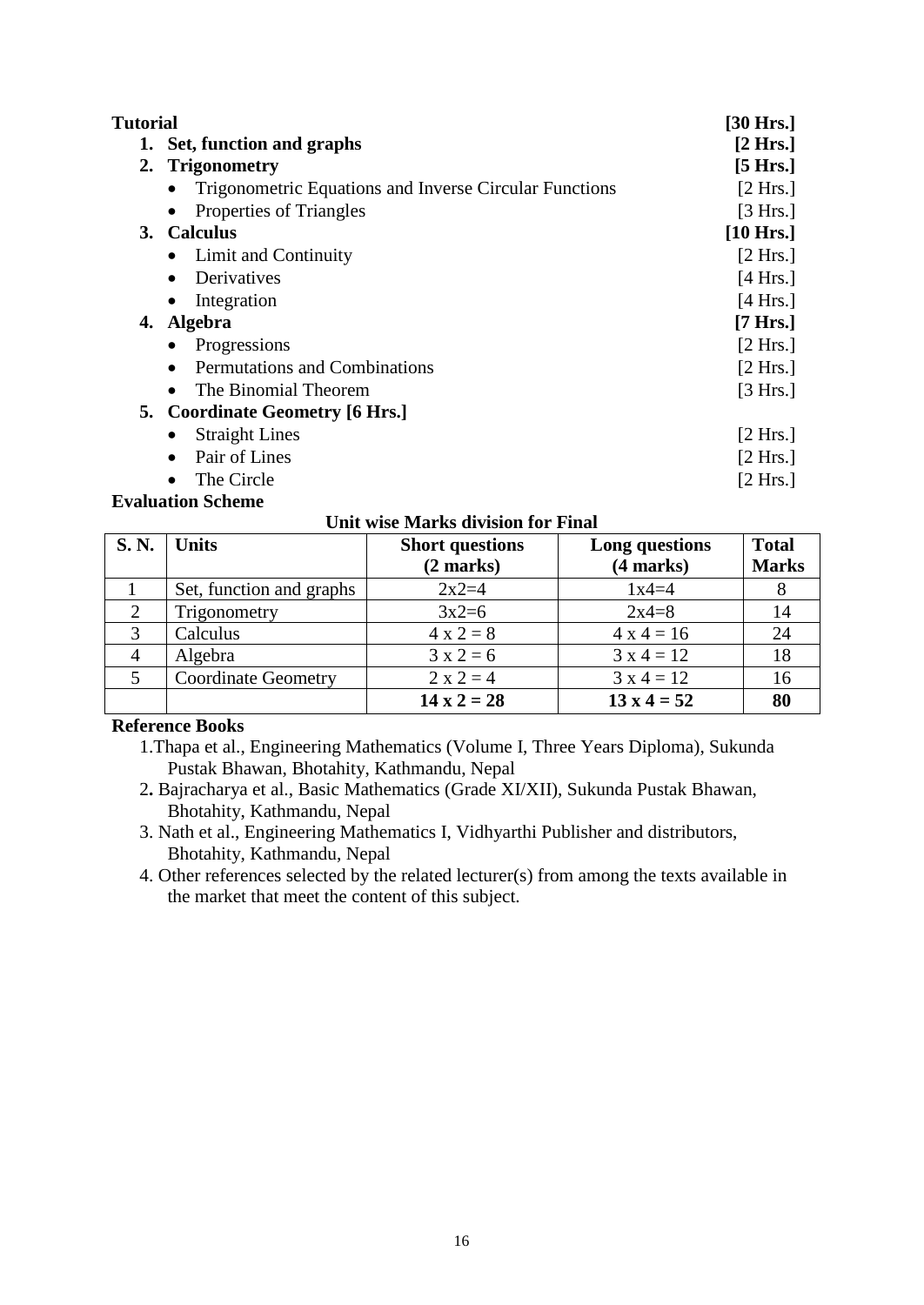# **Engineering Physics I EG 1104 SH**

<span id="page-18-0"></span>

**Year: I Total: 8 hours /week Semester: I Lecture: 4 hour/week Tutorial: 2 hours/week Practical: hours/week Lab: 2 hours/week**

### **Course Description**

This course in physics is designed to provide students with an understanding of the scientific laws of our physical world, and how physics contributes to life's activities in modern society. The course emphasizes both quantitative and qualitative aspects of physics, involving mathematical models and equations. The application of physics to social and environmental situations is well illustrated.

The practical component of this course is designed to supplement learning through the application of learned theory. The students will handle simple apparatus to do simple measurements, demonstrate simple electrical circuits, and apply their knowledge of physics to real life examples.

### **Course Objectives**

On completion of the course the student will be able to:

- Sustain interest in physics and its applications related to everyday experiences of their life
- Identify the social, economic, environmental and other implications of physics
- Describe physics as a coherent and developing framework of knowledge based on fundamental theories ofthe structures and processes of the physical world
- Demonstrate the skills of experimenting, observing, interpreting data and evaluating evidence to formulate generalizations and models
- Apply knowledge of physical principles to familiar and unfamiliar situations
- Apply facts, vocabulary and conventions to unit measurements and common measuring instruments
- Explain the definitions, laws, concepts, theories and models presented in this course.
- Describe the applications and implications of physical facts and principles.
- Explain the basic concept of Physics relevant to problems for the understanding
- and practicing related in engineering works.

#### **Course content**

| <b>Unit 1: Mechanics</b>                                          | $[22$ Hrs.]        |
|-------------------------------------------------------------------|--------------------|
| <b>Sub-Unit 1.1: Units and Measurement</b>                        | $[2 \text{ Hrs.}]$ |
| Physical concept of mass, length and time.                        |                    |
| Various systems of units and their conversion                     |                    |
| Derived units in terms of fundamental units.<br>$\bullet$         |                    |
| Precise and accurate measurement<br>$\bullet$                     |                    |
| Dimensional formula for various physical quantities.<br>$\bullet$ |                    |
| Applications of dimensional equations.<br>$\bullet$               |                    |
| <b>Simple Numerical Problems</b>                                  |                    |
| <b>Sub-unit 1.2: Scalars and Vectors</b>                          | [3 Hrs.]           |
| Scalars and vectors with examples.<br>$\bullet$                   |                    |
| Resolution of a vector.<br>$\bullet$                              |                    |
|                                                                   |                    |
|                                                                   |                    |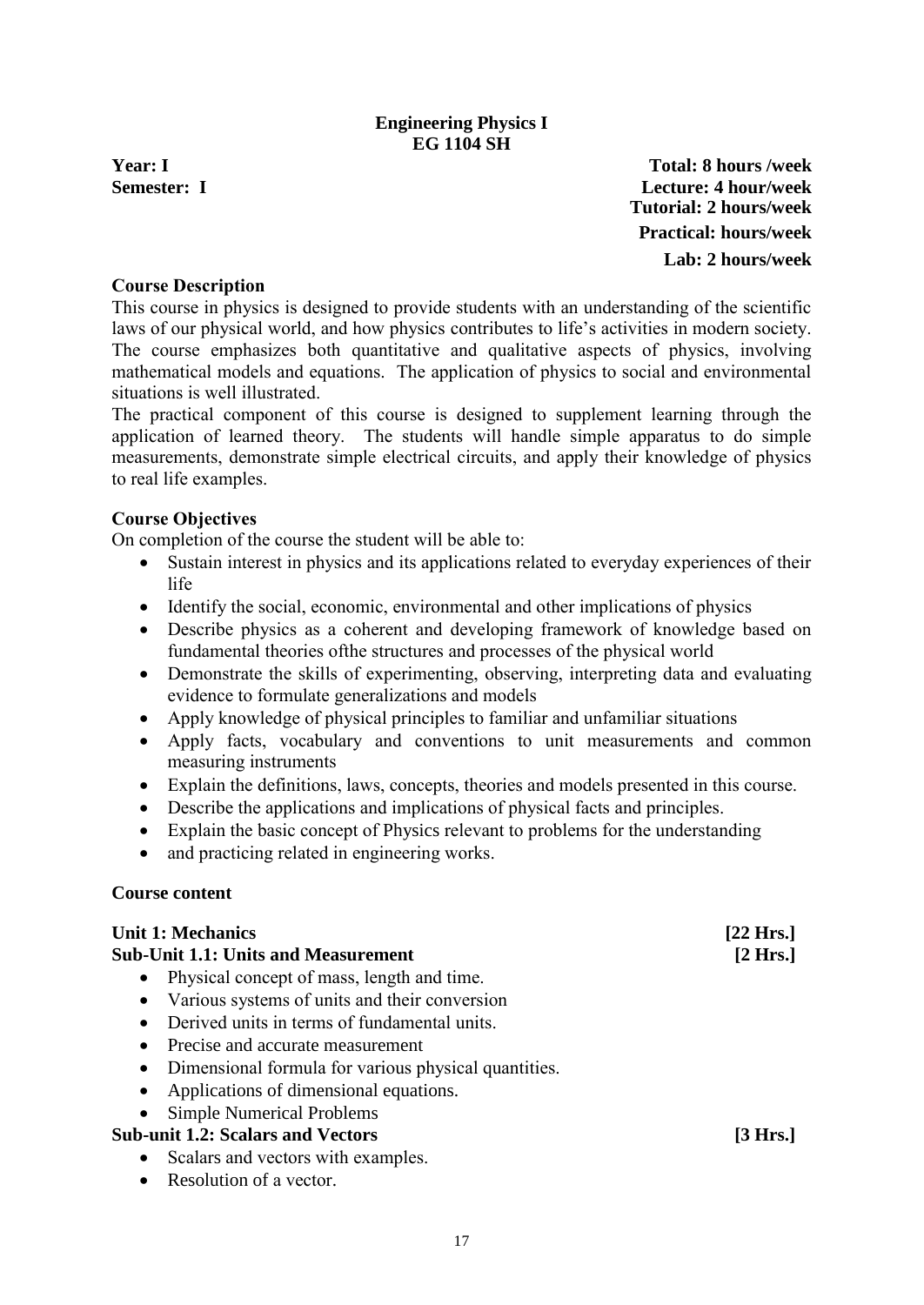| $\bullet$ | Triangle and parallelogram law of vectors                                          |  |
|-----------|------------------------------------------------------------------------------------|--|
| $\bullet$ | Multiplication of vectors                                                          |  |
|           | <b>Simple Numerical Problems</b>                                                   |  |
|           | <b>Sub unit 1.3: Kinematics</b><br>[2 Hrs.]                                        |  |
|           | Revision of equations of motion                                                    |  |
| $\bullet$ | Projectile motion                                                                  |  |
| $\bullet$ | Concepts of relative velocity                                                      |  |
|           | <b>Simple Numerical Problems</b>                                                   |  |
|           | <b>Sub-unit 1.4: Newton's Laws of motion</b><br>[2 Hrs.]                           |  |
|           | Newton's first, second and third laws of motion.                                   |  |
| $\bullet$ | Principle of conservation of linear momentum.                                      |  |
| $\bullet$ | Applications of inertia and impulse.                                               |  |
| $\bullet$ | Laws of solid friction, angle of friction and angle of repose                      |  |
|           | <b>Simple Numerical Problems</b>                                                   |  |
|           | <b>Sub unit1.5: Uniform circular Motion</b><br>[3 Hrs.]                            |  |
| $\bullet$ | Angular displacement and velocity                                                  |  |
| $\bullet$ | Derivation of the relation $v = \omega r$ .                                        |  |
|           | Vector nature of velocity and change the direction of velocity in circular motion. |  |
| $\bullet$ | Derivation of centripetal acceleration and force.                                  |  |
|           | Motion of a body in a vertical circle.                                             |  |
| $\bullet$ | Motion of cyclist and motion of vehicle in banked road                             |  |
|           | Simple numerical problems                                                          |  |
|           | Sub-unit 1.6: Work, Energy and power<br>[3 Hrs.]                                   |  |
| $\bullet$ | Definition and units of work, energy and power and its meaning in Physics          |  |
| $\bullet$ | Potential and kinetic energy.                                                      |  |
| $\bullet$ | Work energy theorem.                                                               |  |
| $\bullet$ | Conservation of energy i.e. change of KE into PEgiving example of freely falling   |  |
|           | body.                                                                              |  |
|           | Transformation of energy into different forms.                                     |  |
| $\bullet$ | Conservative and non-conservative forces.                                          |  |
| $\bullet$ | Simple numerical problems.                                                         |  |
|           | <b>Sub-unit 1.7: Gravity and Gravitation</b><br>[3 Hrs.]                           |  |
| $\bullet$ | Newton's law of gravitation.                                                       |  |
| $\bullet$ | Acceleration due to gravity and its variation due to height, depth and latitude    |  |
| $\bullet$ | Motion of satellites: Escape velocity, orbital velocity, geostationary satellite   |  |
| $\bullet$ | Weightlessness condition in a lift                                                 |  |
|           | Simple numerical problems                                                          |  |
|           | <b>Sub unit 1.8: Simple Harmonic Motion</b><br>[2 Hrs.]                            |  |
|           | Simple harmonic motion and its characteristics                                     |  |
|           | Time period, frequency, amplitude of simple harmonic motion                        |  |
|           | Speed and acceleration in simple harmonic motion                                   |  |
| $\bullet$ | Energy of simple harmonic motion                                                   |  |
| $\bullet$ | Simple pendulum and its time period                                                |  |
|           | Simple numerical problems                                                          |  |
|           | Sub unit 1.9: Rotation of Rigid bodies<br>[2 Hrs.]                                 |  |
|           | Forces in equilibrium, center of gravity, center of mass                           |  |
|           | Torque, work done by torque, couple                                                |  |
|           | Moment of inertia                                                                  |  |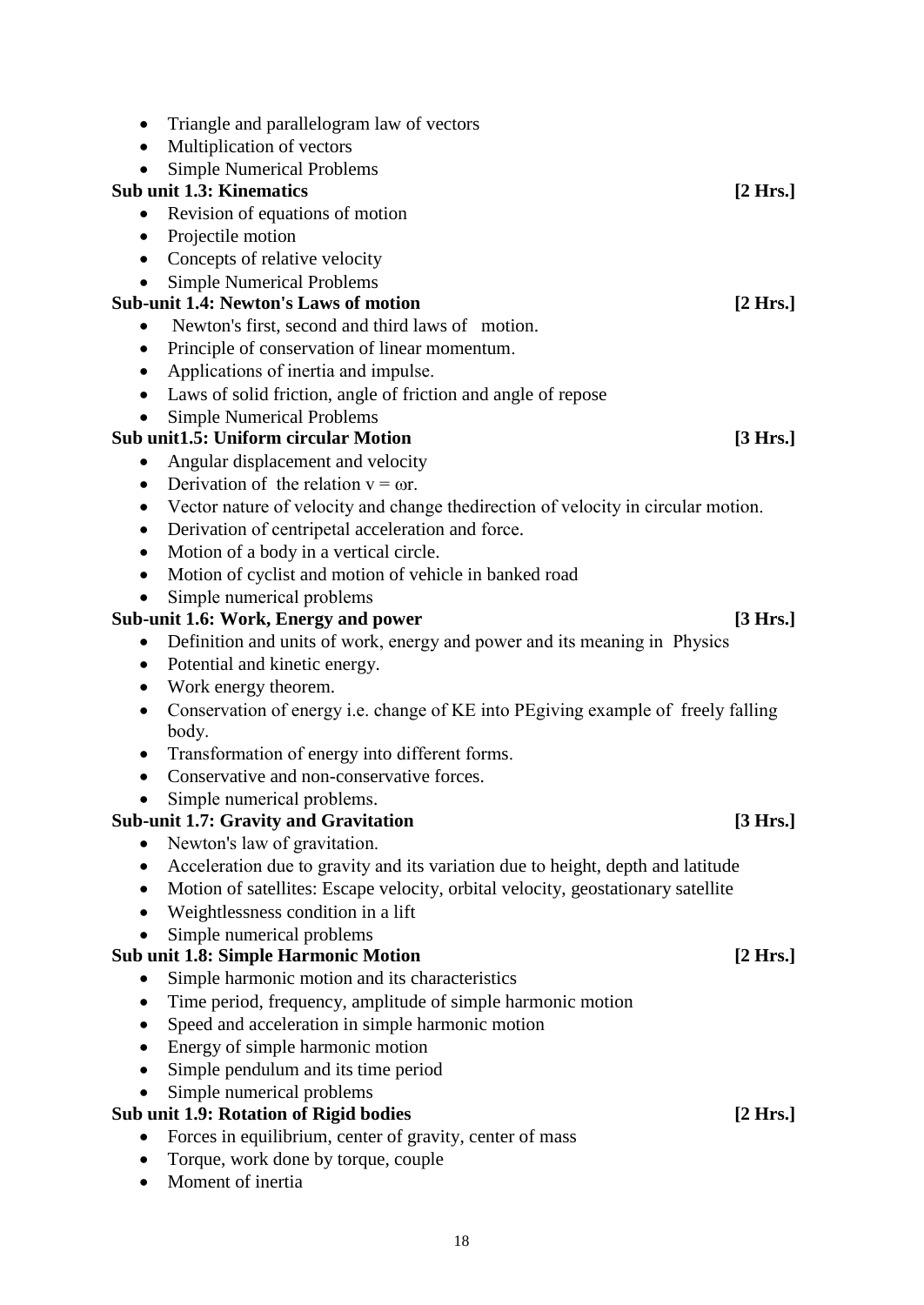|           | Simple numerical problems                                                              |                     |
|-----------|----------------------------------------------------------------------------------------|---------------------|
|           | <b>Unit 2: Heat and Thermodynamics</b>                                                 | $[18 \text{ Hrs.}]$ |
|           | Sub unit 2.1: Heat phenomena and Quantity of heat                                      | [3 Hrs.]            |
| $\bullet$ | Concepts of temperature and thermal equilibrium                                        |                     |
|           | Different scales of temperature and their relations                                    |                     |
|           | Quantity of heat gain and heat loss                                                    |                     |
|           | Specific heat capacity and its determination by method of mixture                      |                     |
| $\bullet$ | Newton's laws of cooling and its explanation                                           |                     |
|           | <b>Simple Numerical Problems</b>                                                       |                     |
|           | Sub unit 2.2: Change of Phase and Hygrometry                                           | $[2 \text{ Hrs.}]$  |
| $\bullet$ | States of matter, fusion, vaporization, evaporation and boiling                        |                     |
| $\bullet$ | Determination of specific latent heat of fusion and vaporization                       |                     |
| $\bullet$ | Saturated and unsaturated vapors                                                       |                     |
| $\bullet$ | Variation of melting and boiling points with pressure                                  |                     |
| $\bullet$ | Triple point, dew point and humidity                                                   |                     |
|           | <b>Simple Numerical Problem</b>                                                        |                     |
|           | <b>Sub unit 2.3: Thermal Expansion</b>                                                 | [3 Hrs.]            |
| $\bullet$ | Coefficients of linear, superficial and cubical expansion of a solid and relation      |                     |
|           | between them                                                                           |                     |
| $\bullet$ | Real and apparent expansions of liquids and their relation                             |                     |
| $\bullet$ | Variation of density due to change in temperature                                      |                     |
|           | <b>Simple Numerical Problems</b>                                                       |                     |
|           | Sub unit 2.4: Transfer of Heat                                                         | [2 Hrs.]            |
| ٠         | Methods of heat transfer                                                               |                     |
| ٠         | Thermal conduction, conductivity and determination of thermal conductivity             |                     |
| $\bullet$ | Radiation                                                                              |                     |
| ٠         | Black body and its practical realization                                               |                     |
| $\bullet$ | Stefan's law of black body radiation                                                   |                     |
|           | <b>Simple Numerical Problems</b>                                                       |                     |
|           | Sub unit 2.5: Gas Laws and Kinetic Theory of Gas                                       | [3 Hrs.]            |
|           | Boyle's law, Charle's law and ideal gas equations                                      |                     |
|           | Universal gas constant, Avogadro's number and Boltzmann's constant                     |                     |
|           | Volume and pressure coefficients of ideal gas                                          |                     |
| $\bullet$ | Pressure exerted by ideal gas according to kinetic theory                              |                     |
| $\bullet$ | RMS speed and mean energy of a molecule of an ideal gas                                |                     |
|           | <b>Simple Numerical Problems</b>                                                       |                     |
|           | Sub units 2.6: Thermodynamics                                                          | [5 Hrs.]            |
| $\bullet$ | First law of thermodynamics                                                            |                     |
| $\bullet$ | Thermodynamic processes: Isothermal, adiabatic, isobaric and isochoric                 |                     |
| $\bullet$ | Equation of adiabatic process.                                                         |                     |
| $\bullet$ | Work done in isothermal and adiabatic process.                                         |                     |
| $\bullet$ | Specific and molar heat capacities at constant pressure and constant volume with their |                     |
|           | relation                                                                               |                     |
|           | Second law of thermodynamics, working of ideal engine and refrigerator                 |                     |
|           | <b>Simple Numerical Problems</b>                                                       |                     |

• Angular momentum and its conservation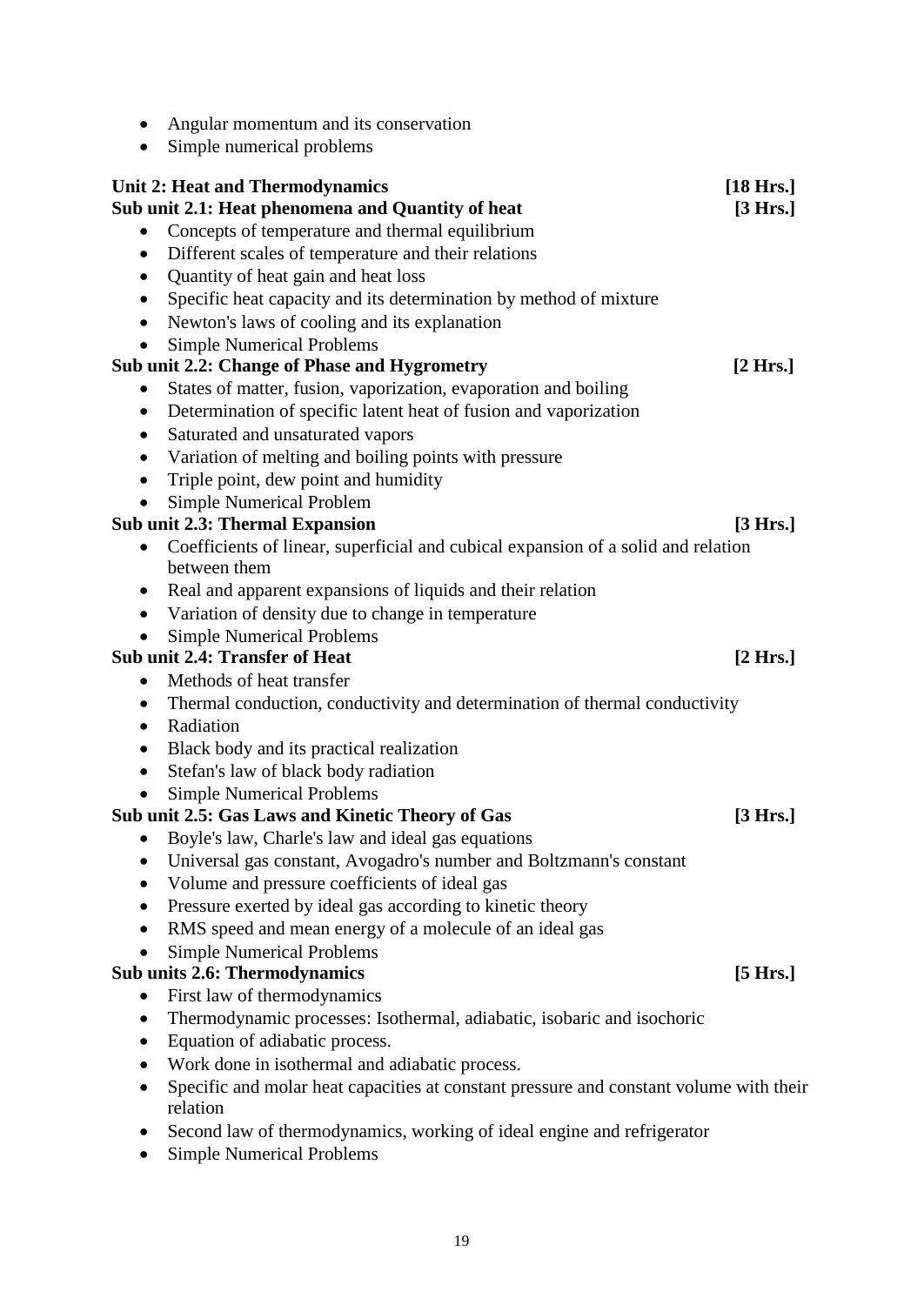| <b>Unit 3: Optics</b>                                                                                      | $[12 \text{ Hrs.}]$ |
|------------------------------------------------------------------------------------------------------------|---------------------|
| Sub unit 3.1: Reflection by plane surface                                                                  | [2 Hrs.]            |
| Laws of reflection<br>$\bullet$                                                                            |                     |
| Deviation produced by plane mirror<br>$\bullet$                                                            |                     |
| Effect on reflected ray due to rotation of mirror<br>$\bullet$                                             |                     |
| Minimum size of mirror to see full image of a person.<br>$\bullet$                                         |                     |
| Real and virtual images<br>$\bullet$                                                                       |                     |
| Sub unit 3.2: Reflection by spherical surfaces                                                             | [2 Hrs.]            |
| Reflection by concave and convex mirrors<br>$\bullet$                                                      |                     |
| Formation of image by concave and convex mirrors<br>$\bullet$                                              |                     |
| Derivation of mirror formula for concave and convex mirrors<br>$\bullet$                                   |                     |
| Uses of spherical mirrors<br>$\bullet$                                                                     |                     |
| Simple numerical Problems                                                                                  |                     |
| <b>Sub unit 3.3: Refraction through Plane Surfaces</b>                                                     | [3 Hrs.]            |
| Laws of refraction of light                                                                                |                     |
| Speed of light in different media<br>$\bullet$                                                             |                     |
| Principle of reversibility of light<br>$\bullet$                                                           |                     |
| <b>Lateral Shift</b><br>$\bullet$                                                                          |                     |
| Real and apparent depths<br>$\bullet$                                                                      |                     |
| Total internal reflection and critical angle                                                               |                     |
| <b>Simple Numerical Problems</b>                                                                           |                     |
| <b>Sub unit 3.4: Refraction through Prism and Lenses</b>                                                   | [5 Hrs.]            |
| Deviation through prism and minimum deviation<br>$\bullet$                                                 |                     |
| Refraction through lenses<br>$\bullet$                                                                     |                     |
| Formation of images by lenses<br>$\bullet$                                                                 |                     |
| Lens formula and lens maker's formula<br>$\bullet$                                                         |                     |
| Combination of two thin lenses<br>$\bullet$                                                                |                     |
| Power and magnification of lenses<br>٠                                                                     |                     |
| Uses of lenses in compound microscope and Astronomical telescope<br>$\bullet$                              |                     |
| <b>Simple Numerical Problems</b>                                                                           |                     |
|                                                                                                            |                     |
| <b>Unit 4: Magnetism</b>                                                                                   | [8 Hrs.]            |
| Sub unit 4.1: Magnets and magnetic fields                                                                  | [3 Hrs.]            |
| Magnetic poles, magnetic moments, magnetic axis, magnetic meridian, real and<br>effective length of magnet |                     |
| Magnetic field, magnetic lines of force, Coulomb's law in magnetism                                        |                     |
| Magnetic field intensity on axial and equatorial line due to magnetic poles of bar                         |                     |
| magnet                                                                                                     |                     |
| Neutral points and Tangent's law                                                                           |                     |
| <b>Simple Numerical Problems</b>                                                                           |                     |
| <b>Sub unit 4.2: Terrestrial Magnetism</b>                                                                 | [2 Hrs.]            |
| Horizontal and vertical components of earth's magnetic field<br>$\bullet$                                  |                     |
| Angle of declination and angle of dip                                                                      |                     |
| Total intensity of earth's magnetic fields<br>$\bullet$                                                    |                     |
| <b>Simple Numerical Problems</b>                                                                           |                     |
| <b>Sub unit 4.3: Magnetic Properties of Materials</b>                                                      | [3 Hrs.]            |
| Molecular and modern theory of magnetism                                                                   |                     |
| Dia, Para and Ferromagnetic materials                                                                      |                     |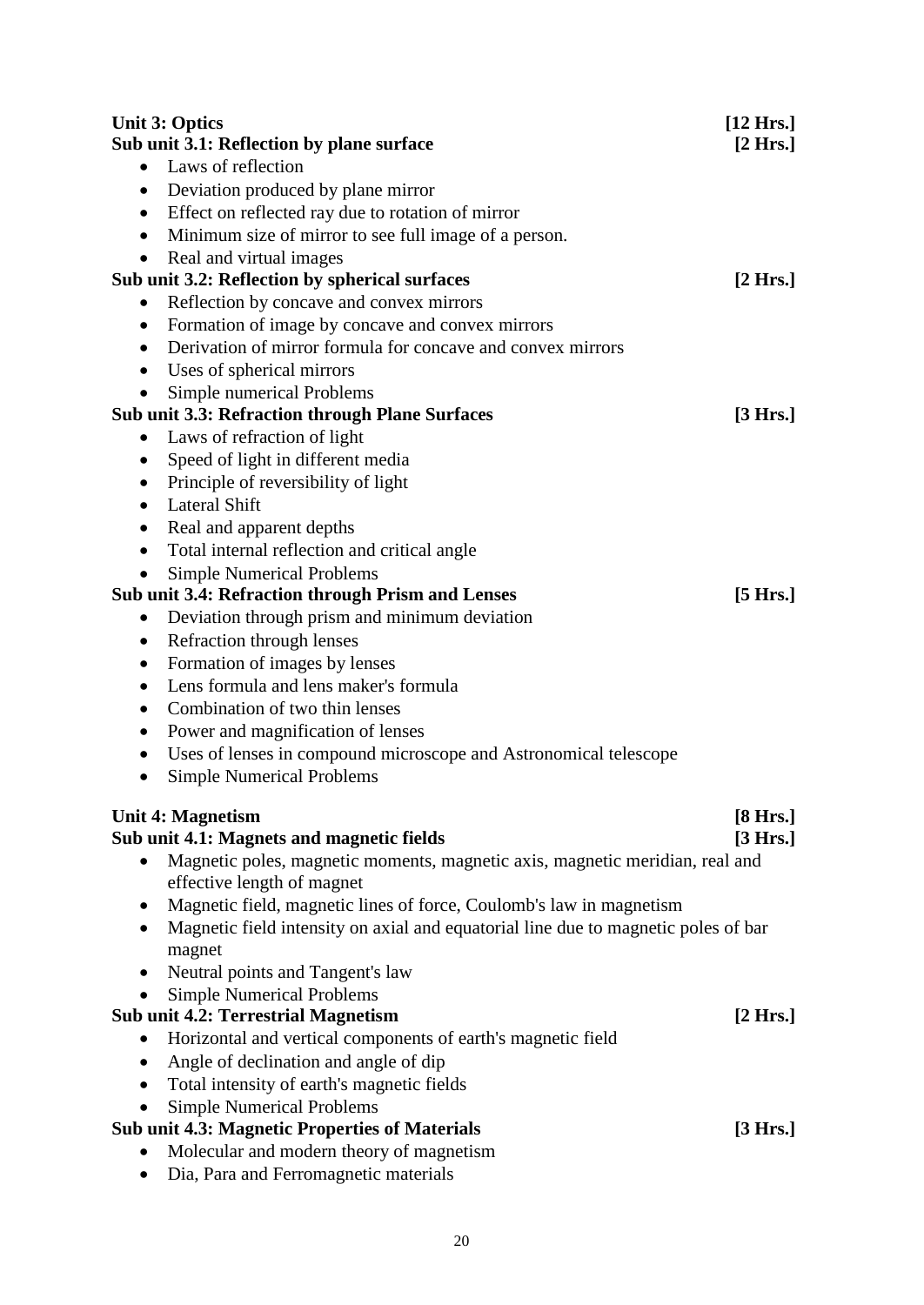- Permeability, susceptibility and intensity of magnetization
- Domain theory of ferromagnetism
- Magnetic Hysteresis

#### **Tutorial:**

### **The instructors should practice the numerical problems of following topics as indicated by credit hours.**

| S.N.                     | <b>Units</b>                       | <b>Sub Units</b>                           |                | <b>Credit Hrs.</b> |
|--------------------------|------------------------------------|--------------------------------------------|----------------|--------------------|
|                          |                                    | <b>Units and Measurements</b>              | 1              |                    |
|                          |                                    | <b>Scalars and Vectors</b>                 | 1              |                    |
|                          |                                    | Kinematics                                 | $\overline{2}$ |                    |
|                          |                                    | Newton's Law of Motion                     | $\overline{2}$ |                    |
|                          |                                    | Works, Energy and Power                    |                |                    |
| 1                        | Mechanics                          | Gravity and Gravitation                    | $\mathbf{1}$   | 13                 |
|                          |                                    | <b>Uniform Circular Motions</b>            | 1              |                    |
|                          |                                    | <b>Simple Harmonic Motion</b>              | $\overline{2}$ |                    |
|                          |                                    | <b>Rotation of Rigid Bodies</b>            |                |                    |
|                          |                                    | Heat phenomena and quantity of heat        | $\overline{2}$ |                    |
|                          |                                    | Change of State and Hygrometry             | $\mathbf{1}$   |                    |
|                          | <b>Heat and Thermo</b><br>Dynamics | <b>Thermal Expansion</b>                   | $\overline{2}$ | 10                 |
|                          |                                    | <b>Transfer of Heat</b>                    | $\overline{2}$ |                    |
|                          |                                    | Gas Laws and Kinetic theory of Gas         |                |                    |
| $\overline{2}$           |                                    | Thermodynamics                             | 1              |                    |
|                          |                                    | Reflection through Plane Surface           | $\overline{2}$ |                    |
|                          |                                    | Reflection through Spherical Surface       | $\overline{2}$ |                    |
|                          |                                    | <b>Refraction through Plane Surface</b>    | $\mathbf{1}$   |                    |
|                          |                                    | Refraction through prism and lenses        |                |                    |
|                          |                                    | <b>Magnet and Magnetic Fields</b>          | 1              |                    |
| 3                        | Optics                             | <b>Terrestrial Magnetism</b>               | 1              | 4                  |
|                          |                                    | <b>Magnetic properties of Materials</b>    | $\overline{2}$ |                    |
| 4                        |                                    | Permeability, susceptibility and intensity | $\overline{2}$ |                    |
|                          | Magnetism                          | of magnetization                           |                | 3                  |
|                          |                                    | <b>Magnetic Hysteresis</b>                 | $\mathbf{1}$   |                    |
| <b>Total credit hour</b> |                                    |                                            | 30             |                    |

#### **Engineering Physics Practical I [30 Hrs.]**

- 1. Find volume and density of hollow tube using Vernier calipers.
- 2. Determine density of a steel / glass using micrometer screw gauge.
- 3. Determine thickness volume and density of a glass plate using spherometer.
- 4. Determine the acceleration due to gravity by using simple pendulum.
- 5. Determine the magnetic movement of a bar magnet using deflection magnetometer.
- 6. Determine the refractive index of the material of prism.
- 7. Determine the specific heat capacity of solid by the method of mixture.
- 8. Determine the specific latent heat of ice by the method of mixture.
- 9. Determine specific gravity of different solids by up thrust method.
- 10. Determine focal length of a converging lens by displacement method.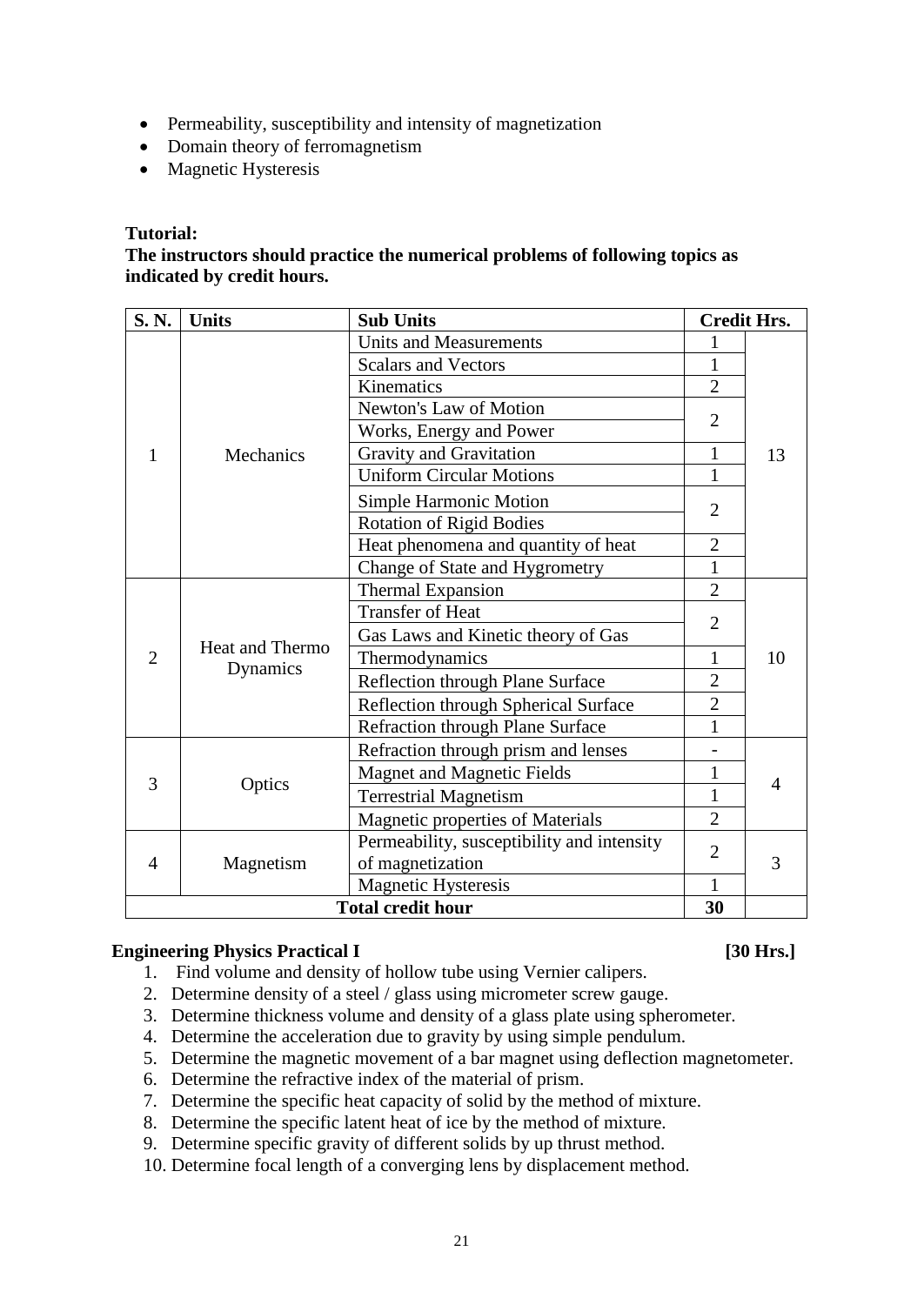# **Prescribed Books**

- 1. Engineering Physics -I, 5<sup>th</sup> edition, Devkota Binaya, Poudyal Khem Nath, Poudyal Dhan Prasad, Gupta Suresh Prasad, Laxmi publication Kathmandu.
- 2. Advanced level physics by Nelkon and Parker,  $5<sup>th</sup>$  and later editions
- 3. College physics by sears, Zemansky and Young, Fourth and later editions
- 4. Physics practical by S.K. Neupane

# **Learning materials:**

- 1. Reference to be selected by the related lecture(s) from among the texts available in the market that meet the content needs of this subject.
- 2. The related institute may develop its own textbook and approve from the related authority so as to have a prescribed textbook of this subject.

# **Evaluation Scheme**

There will be questions covering all the chapters in the syllabus. The evaluation scheme for the questions will be as indicated as in the table below.

| S. N.          | <b>Units</b>                    | <b>Sub Units</b>                        | <b>Credit Hrs.</b> |    | <b>Total</b><br>marks |
|----------------|---------------------------------|-----------------------------------------|--------------------|----|-----------------------|
|                |                                 | Unit and Measurement                    | 2                  |    |                       |
|                |                                 | <b>Scalars and Vectors</b>              | 3                  | 9  | 8                     |
|                |                                 | Kinematics                              | $\overline{2}$     |    |                       |
|                |                                 | Newton's Law of Motion                  | $\overline{2}$     |    |                       |
| 1              | Mechanics                       | Works, Energy and Power                 | 3                  |    |                       |
|                |                                 | Gravity and Gravitation                 | 3                  |    |                       |
|                |                                 | <b>Uniform Circular Motions</b>         | 3                  | 13 | 16                    |
|                |                                 | Simple Harmonic Motion                  | $\mathbf{2}$       |    |                       |
|                |                                 | <b>Rotation of Rigid Bodies</b>         | $\overline{2}$     |    |                       |
|                | Heat and<br>Thermal<br>Dynamics | Heat phenomena and quantity of<br>heat  | 3                  |    |                       |
|                |                                 | Change of State and Hygrometry          | $\overline{2}$     |    |                       |
|                |                                 | <b>Thermal Expansion</b>                | 3                  |    | 16                    |
| $\overline{2}$ |                                 | <b>Transfer of Heat</b>                 | $\overline{2}$     | 18 |                       |
|                |                                 | Gas Laws and Kinetic theory of<br>Gas   | 3                  |    |                       |
|                |                                 | Thermodynamics                          | 5                  |    |                       |
|                |                                 | Reflection through Plane Surface        | $\overline{2}$     |    |                       |
| 3              |                                 | Reflection through Spherical<br>Surface | $\overline{2}$     |    | 12                    |
|                | Optics                          | <b>Refraction through Plane Surface</b> | $\overline{3}$     | 12 |                       |
|                |                                 | Refraction through prism and<br>lenses  | 5                  |    |                       |
| $\overline{4}$ |                                 | <b>Magnets and Magnetic Fields</b>      | 3                  |    |                       |
|                | Magnetism                       | <b>Terrestrial Magnetism</b>            | $\overline{2}$     | 8  | 8                     |
|                |                                 | <b>Magnetic properties of Materials</b> | $\overline{3}$     |    |                       |
|                |                                 | <b>Total credit hour</b>                | 60                 | 60 | 60                    |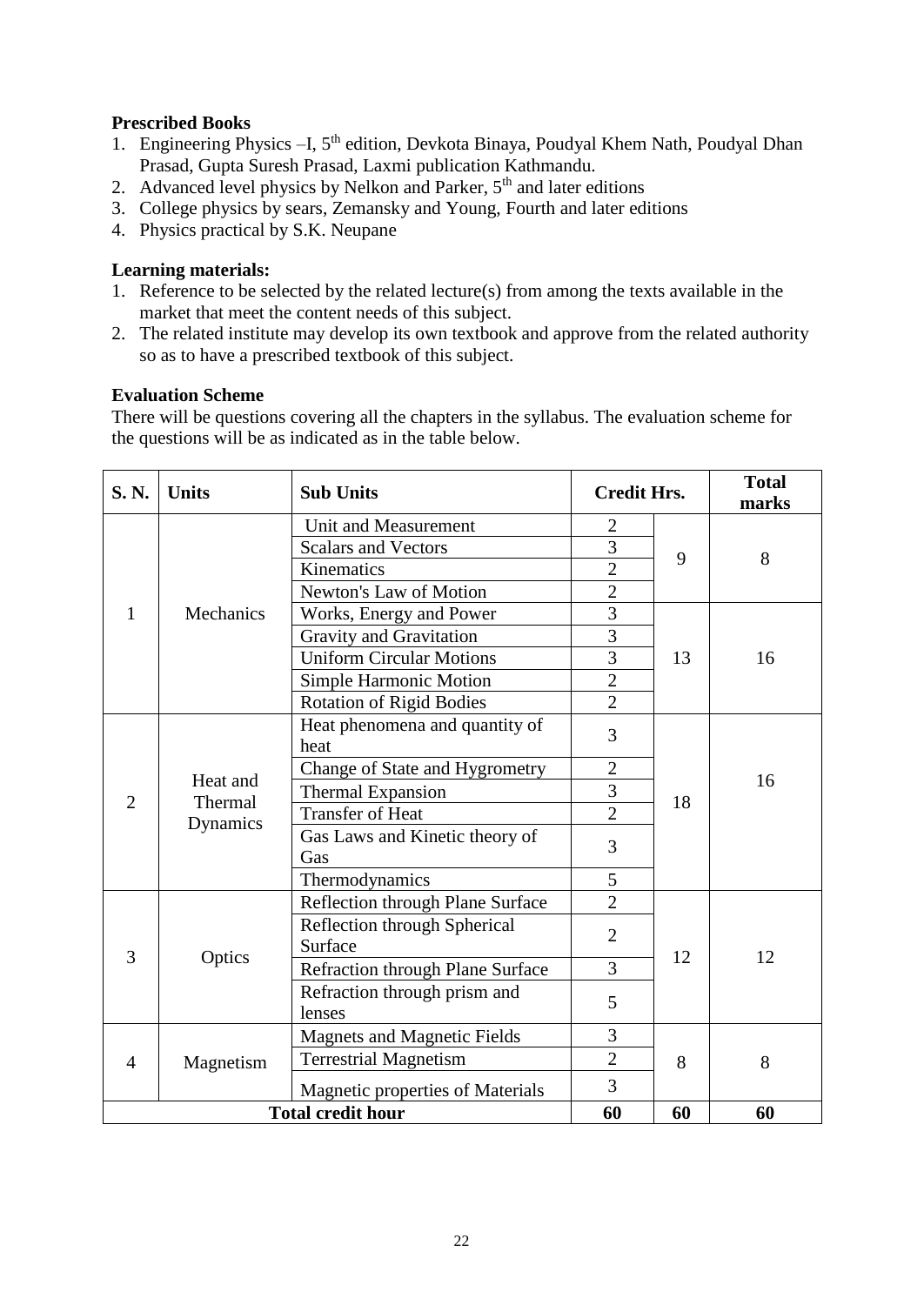# **Engineering Chemistry-I EG 1105 SH**

<span id="page-24-0"></span>

**Year: I Total: 8 hours /week Semester: I Lecture: 4 hour/week Tutorial: 2 hours/week Practical: hours/week Lab: 2 hours/week**

# **Course Description:**

This subject consists of three units related to language of chemistry, general chemistry and system of classification.

# **Course Objectives:**

After the completion of this subject, students will be able to

- Develop a basic knowledge and concept of chemical reactions.
- Solve simple numerical problems related on atomic weight, molecular weight, mole concept.
- Explain the different theories of acid and base and to know the concept of pH and buffer solution.
- Know about atomic structure, periodic table and chemical bonding.
- Prepare different concentration of solution and solve simple numerical problem.
- Describe the laws of electrolysis and solve related numerical problems.
- Explain the basic concept of Chemistry relevant to problems for the understanding and practicing related in engineering works.

# **Course Content**

| Unit 1: Language of Chemistry |             | [8 Hrs.]       |         |
|-------------------------------|-------------|----------------|---------|
|                               | 1.1. Symbol |                | [1 Hr.] |
|                               |             | • Introduction |         |
|                               |             | • Definition   |         |
|                               |             |                |         |

- Name and symbol of elements up to atomic number 30
- Concept of symbol which were derived from Latin or other languages such as Potassium, sodium, iron, copper, gold, lead, mercury, silver, and tin etc.
- Significances of symbol (qualitative and quantitative)

# **1.2. Formula, valency and radicals [2 Hrs.]**

- Introduction
- Definition of molecular formula & Structural formula
- Qualitative and quantitative significances of molecular formula
- Concept of valency in terms of combining capacity with H2, O2 and Cl2
- Variable valency (ref Fe, Sn, Cu, Pb, Hg, S, N)
- Radicals
	- classify the radicals as electro- positive and electro negative with examples
	- concept of simple, compound and complex radicals
- Methods of writing the molecular formula

# **1.3. Chemical equation [5 Hrs.]**

- Introduction
- Essentials of chemical equation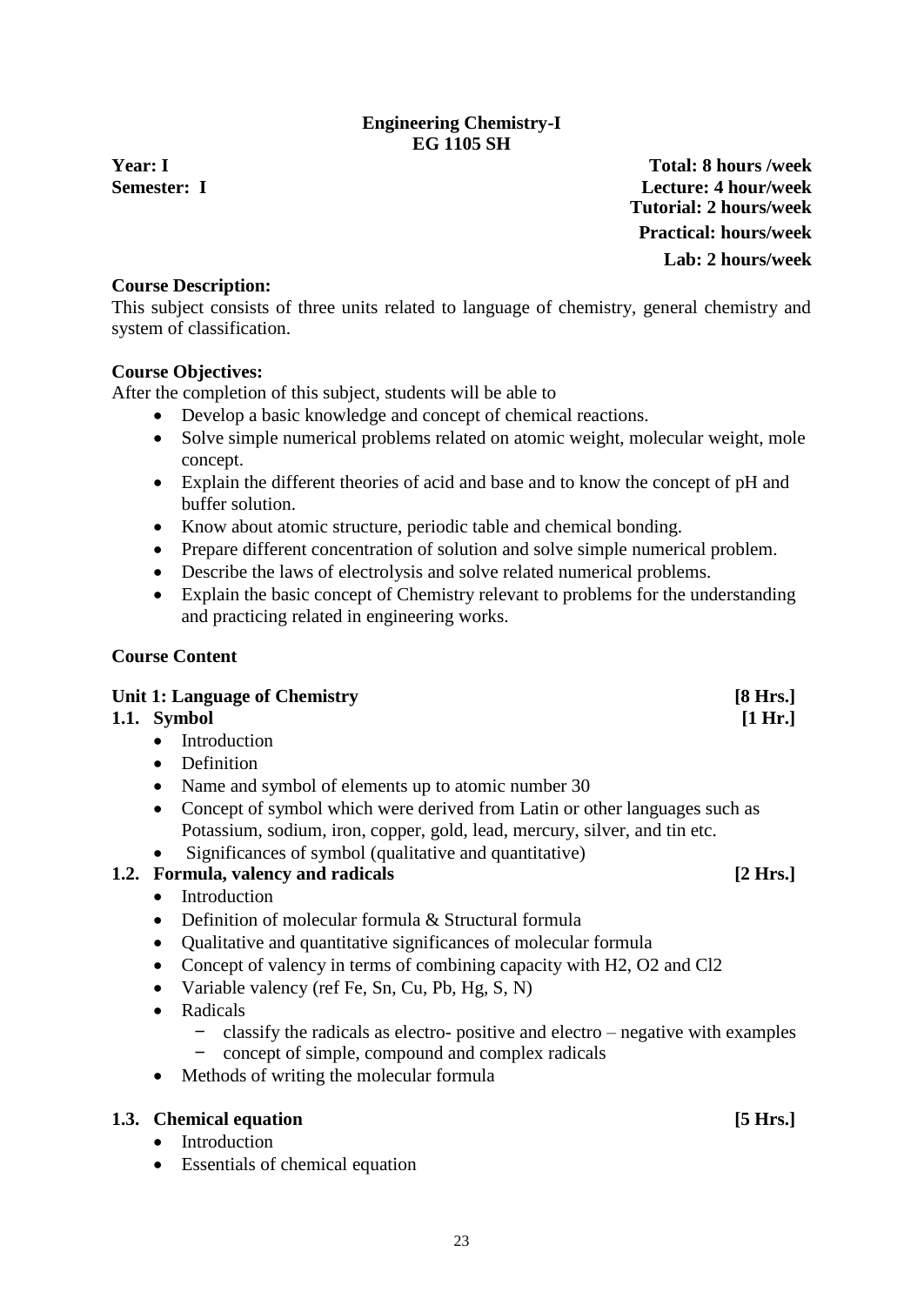- Significance of chemical equation (qualitative and quantitative)
- Limitation of chemical equation
- Making the chemical equation more informative
- Balancing chemical equation by
	- hit and trial method<br>– partial equation me
	- partial equation method (ref. reaction involving  $HNO<sub>3</sub>$ ,  $MnO<sub>2</sub>$ ,  $KMnO<sub>4</sub>$ ,  $K_2Cr_2O_7$  etc.)
- Types of chemical reaction:
	- combination, decomposition, displacement, double displacement, acid base, hydrolysis, polymerization
- Conditions of bringing about chemical reactions

| <b>Unit 2: General Chemistry</b>                                                                  | $[16 \text{ Hrs.}]$ |
|---------------------------------------------------------------------------------------------------|---------------------|
| 2.1. Atom and molecule                                                                            | $[2 \text{ Hrs.}]$  |
| Definition<br>$\bullet$                                                                           |                     |
| Postulates of Dalton's atomic theory<br>$\bullet$                                                 |                     |
| Modern position of the theory<br>$\bullet$                                                        |                     |
| Limitations of Dalton's atomic theory<br>$\bullet$                                                |                     |
| 2.2. Atomic weight                                                                                | $[4 \text{ Hrs.}]$  |
| Introduction<br>$\bullet$                                                                         |                     |
| Definition<br>$\bullet$                                                                           |                     |
| Atomic weight of an element<br>$\bullet$                                                          |                     |
| Atomic mass unit<br>$\bullet$                                                                     |                     |
| Gram atomic mass unit<br>$\bullet$                                                                |                     |
| Concept of fractional atomic mass unit (ref giving example of chlorine)<br>٠                      |                     |
| Dulong and Petit's method and its limitations<br>$\bullet$                                        |                     |
| Steps involved for the determination of atomic weight by Dulong and petit's method<br>$\bullet$   |                     |
| Solving related simple numerical problems                                                         |                     |
| 2.3. Molecular weight                                                                             | $[4 \text{ Hrs.}]$  |
| Introduction<br>$\bullet$                                                                         |                     |
| Definition of molecular weight of an elements or compounds<br>$\bullet$                           |                     |
| Gram molecular weight<br>$\bullet$                                                                |                     |
| Concept of Avogadro's hypothesis<br>$\bullet$                                                     |                     |
| Application of Avogadro's hypothesis:<br>$\bullet$                                                |                     |
| determination of atomicity of an elementary gas like $H_2$ , $Cl_2$ , $O_2$ , and $N_2$           |                     |
| determination of relationship between molecular Weight & Vapour density                           |                     |
| determination of gram molecular volume of all gases is equal to 22.4 litres at<br>-<br><b>NTP</b> |                     |
| determination of gram molecular weight of any gas contains same no of                             |                     |
| molecules                                                                                         |                     |
| Avogadro's number                                                                                 |                     |
| Determination of molecular weight by Victor Meyer's method<br>$\bullet$                           |                     |
| Solving related simple numerical problems                                                         |                     |
| 2.4. Equivalent weight                                                                            | $[4 \text{ Hrs.}]$  |
| Introduction<br>$\bullet$                                                                         |                     |
|                                                                                                   |                     |

- Definition of equivalent weight of element, acid, base and salt
- Gram equivalent weight
- Relation between equivalent weight, atomic weight and valency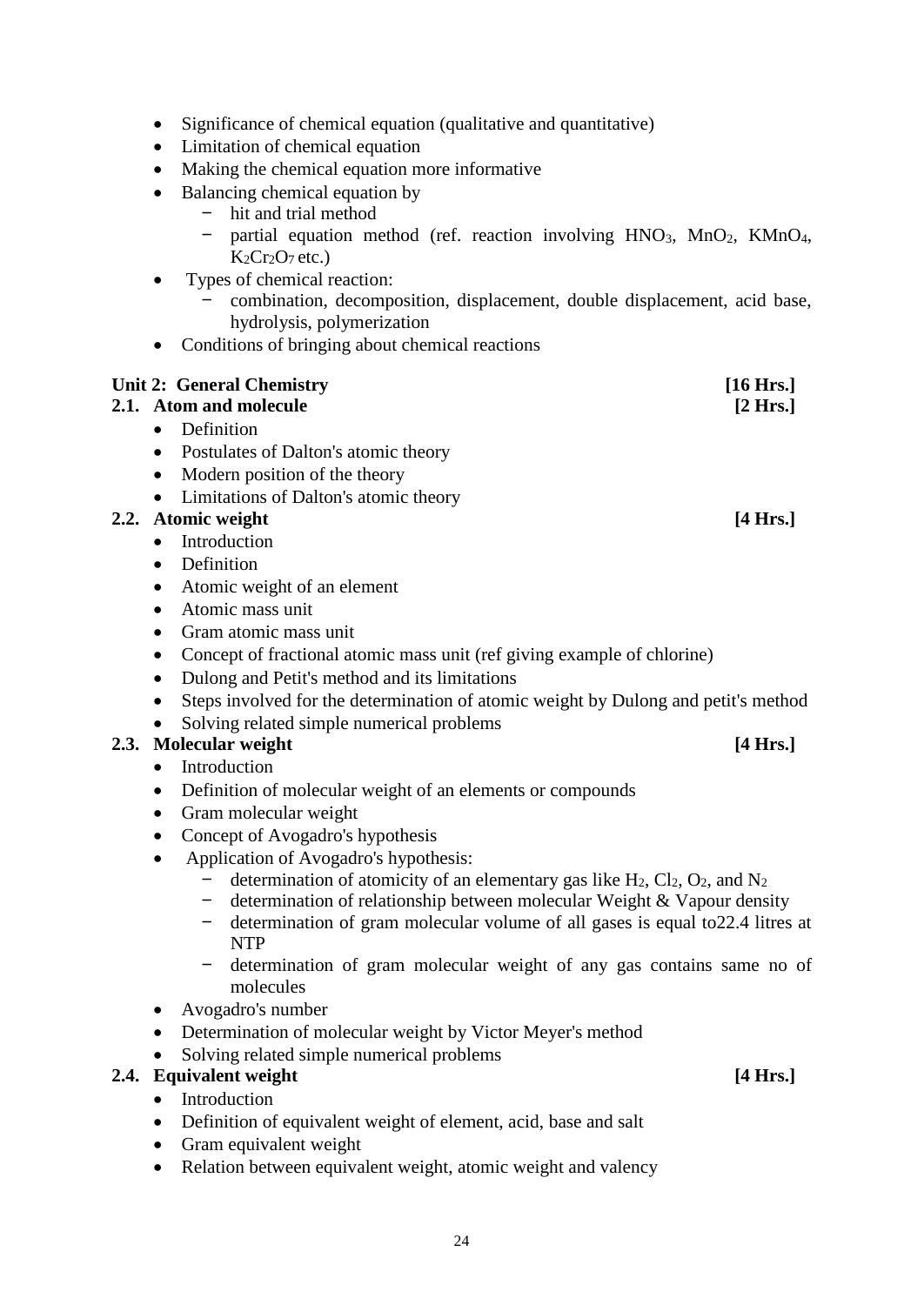| 2.5. | Determination of equivalent weight of metals by<br>by hydrogen displacement method<br>by direct and indirect oxide method<br>Solving related simple numerical problems<br>Simple mole concept<br>Introduction<br>mole of an atom, mole of a molecule, molar volume<br>Solving related simple numerical problems<br>$\bullet$ | [2 Hrs.]           |
|------|------------------------------------------------------------------------------------------------------------------------------------------------------------------------------------------------------------------------------------------------------------------------------------------------------------------------------|--------------------|
|      | <b>Unit 3: System of Classification</b>                                                                                                                                                                                                                                                                                      | [36 Hrs.]          |
|      | 3.1. Acids, Bases and Salts                                                                                                                                                                                                                                                                                                  | [5 Hrs.]           |
|      | Introduction<br>$\bullet$                                                                                                                                                                                                                                                                                                    |                    |
|      | Characteristics of acid and base<br>$\bullet$                                                                                                                                                                                                                                                                                |                    |
|      | Arrhenius concept of acid and base and its limitations<br>$\bullet$                                                                                                                                                                                                                                                          |                    |
|      | Lowry and Bronsted concept of acid and base and its limitations<br>$\bullet$                                                                                                                                                                                                                                                 |                    |
|      | Conjugate acid and base pair                                                                                                                                                                                                                                                                                                 |                    |
|      | Amphoteric nature of water                                                                                                                                                                                                                                                                                                   |                    |
|      | Lewis concept of acid and base and its limitations                                                                                                                                                                                                                                                                           |                    |
|      | Salt<br>$\bullet$                                                                                                                                                                                                                                                                                                            |                    |
|      | Types of salts (normal, acidic and basic)                                                                                                                                                                                                                                                                                    |                    |
|      | pH and POH and its mathematical expression                                                                                                                                                                                                                                                                                   |                    |
|      | pH scale                                                                                                                                                                                                                                                                                                                     |                    |
|      | prove that $pH+ pOH=14$                                                                                                                                                                                                                                                                                                      |                    |
|      | Simple numerical problem on pH<br>$\bullet$                                                                                                                                                                                                                                                                                  |                    |
|      | Buffer solution with examples and its types (No buffer mechanism is required)                                                                                                                                                                                                                                                |                    |
| 3.2. | <b>Volumetric analysis</b>                                                                                                                                                                                                                                                                                                   | $[5 \text{ Hrs.}]$ |
|      | Introduction<br>$\bullet$                                                                                                                                                                                                                                                                                                    |                    |
|      | Titration, acidimetry and alkalimetry<br>$\bullet$                                                                                                                                                                                                                                                                           |                    |
|      | Indicator and their colour and selection of indicators in acidic and basic medium<br>$\bullet$                                                                                                                                                                                                                               |                    |
|      | End point                                                                                                                                                                                                                                                                                                                    |                    |
|      | Standard solution, unknown solution, normal solution                                                                                                                                                                                                                                                                         |                    |
|      | Preparation of normal solution, decimolar solution, molar solution                                                                                                                                                                                                                                                           |                    |
|      | Normality factor                                                                                                                                                                                                                                                                                                             |                    |
|      | Different ways of expressing the concentration of solution:                                                                                                                                                                                                                                                                  |                    |
|      | normality, molarity, gram per litre and percentage                                                                                                                                                                                                                                                                           |                    |
|      | Concept primary standard substance and secondary standard substances                                                                                                                                                                                                                                                         |                    |
|      | Primary standard solution and secondary standard solution                                                                                                                                                                                                                                                                    |                    |
|      | Volumetric equation                                                                                                                                                                                                                                                                                                          |                    |
|      | Solving related simple numerical problems                                                                                                                                                                                                                                                                                    |                    |
| 3.3. | <b>Electronic theory of valency</b><br>Introduction                                                                                                                                                                                                                                                                          | [4 Hrs.]           |
|      |                                                                                                                                                                                                                                                                                                                              |                    |
|      | Valence electron and valence shell, core electron, inert gas                                                                                                                                                                                                                                                                 |                    |
|      | Concept of lewis dot symbol                                                                                                                                                                                                                                                                                                  |                    |
|      | Octet rule                                                                                                                                                                                                                                                                                                                   |                    |

- Basic assumptions of electronic theory of valency
- Chemical bond
- Types of chemical bond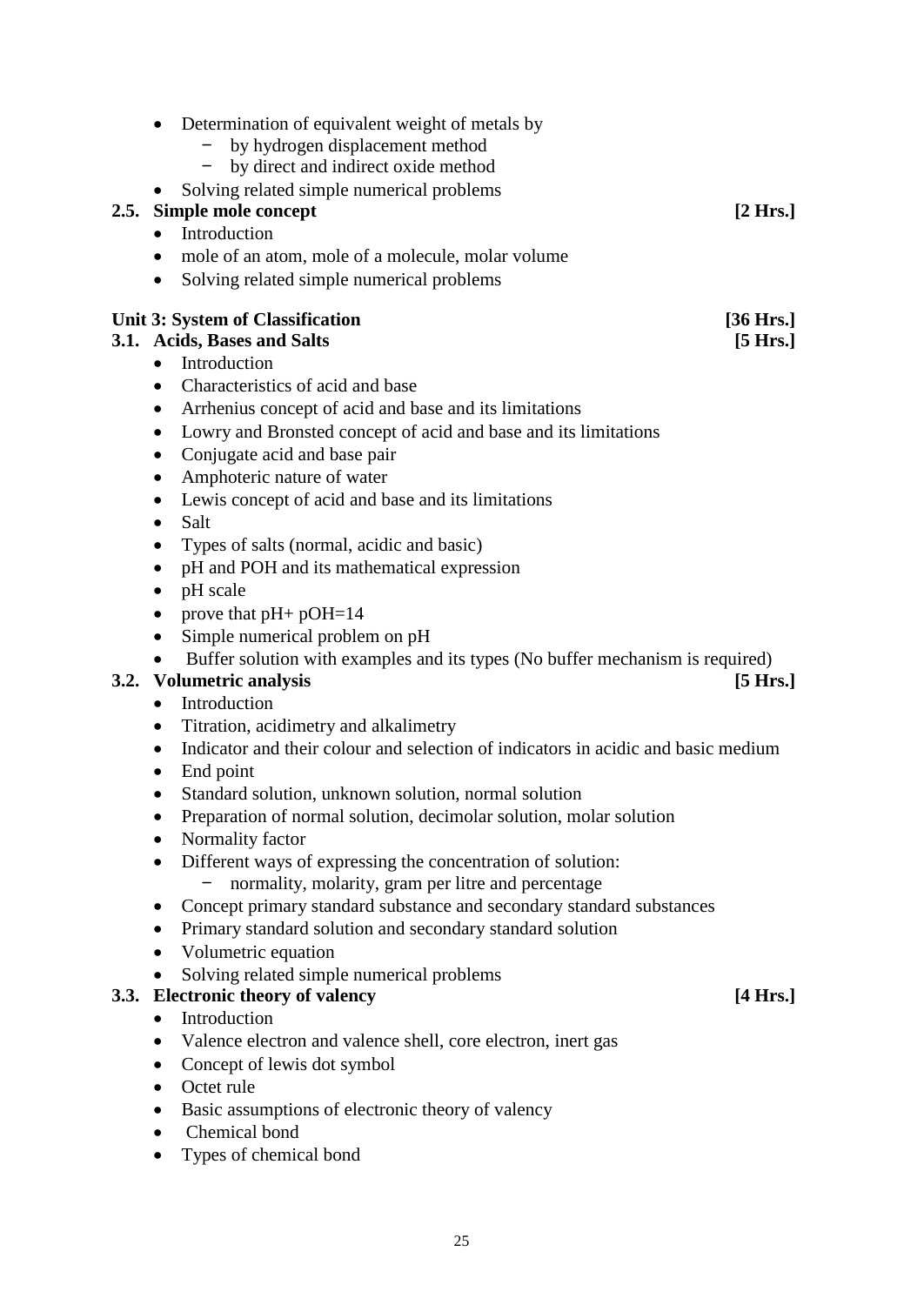- Definition of electrovalent bond (ionic bond), electrovalency and electrovalent compounds (ionic compound) and electrovalent compounds like NaCl, MgO, CaS, MgCl2 etc. with electron dot structure showing the formation of electrovalent compounds
- General properties of ionic compounds
- Definition of covalent bond, covalency and covalent compounds and covalent compounds H2, Cl2, O2, N2, CH4, H2O, NH3, CO2, CH4, C2H2 etc. with electrons dot structure showing the formation of covalent compounds
- General properties of covalent compounds
- Definition of coordinate covalent bond (dative bond), coordinate covalency and coordinate covalent compounds and coordinate covalent compounds like SO2, SO3, NH4+, H2SO4, NaNO3, CaCO3, Na2CO3, Na2SO4 etc. with electron dot structure to represent the formation of coordinate covalent compounds
- General properties of coordinate covalent compounds

# **3.4. Electrolysis [6 Hrs.]**

- Introduction
- Definition
- Electrolytes
- Types of electrolytes:
	- weak and strong and non-electrolytes
- Faraday laws of electrolysis
- Faraday
- Relation between Faraday, chemical equivalent and electrochemical equivalent
- Application of electrolysis
- Solving related simple numerical problems
	- Corrosion
		- Types of corrosion (chemical corrosion, bio-corrosion, electrochemical corrosion)
		- Rusting of iron (no explanation required the theory of rusting)
		- Prevention of corrosion
	- Electrochemical series
		- Introduction
		- Applications of electrochemical series

#### **3.5. Periodic table [4 Hrs.]**

- **Introduction**
- Mendeleev's periodic table(law)
	- Main features of Mendeleev's periodic table (Explanation of short and long periods, groups, sub groups, zero group, VIII group)
	- Advantages of Mendeleev's periodic table (Systematic study of elements, prediction of new elements and correction of doubtful atomic weight)
	- Anomalies of Mendeleev's periodic table (position of hydrogen, position of isotopes, position of anomalous pair of elements, position of lanthanides and actinides, separation of similar elements and grouping of dissimilar elements)
- Modern periodic table(law)
	- Advantages of Modern periodic table (Position of hydrogen, position of isotopes, position of anomalous pair of elements)

# **3.6. Oxidation and reduction [6 Hrs.]**

**Introduction**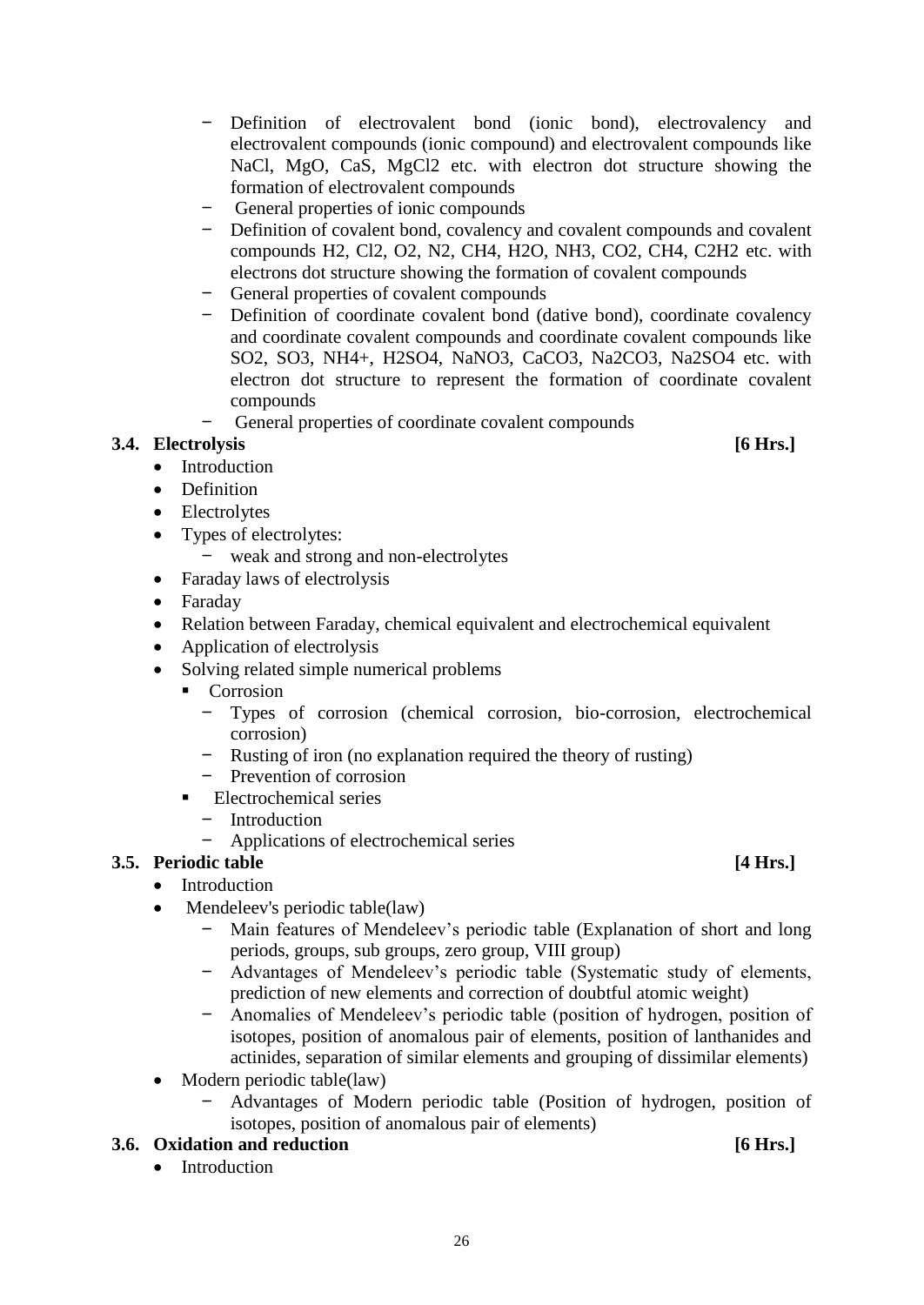- Classical and electronic concept of oxidation and reduction
- Classical and electronic concept of oxidizing agent (oxidant) e.g. O2, O3, halogens,  $HNO<sub>3</sub>$ ,  $MnO<sub>2</sub>$ ,  $K<sub>2</sub>Cr<sub>2</sub>O<sub>7</sub>$ ,  $KMnO<sub>4</sub>$  etc. and reducing agent (reductants)eg. H<sub>2</sub>, HBr, HI, H<sub>2</sub>S etc.
- Redox reaction (concept of split into oxidation half and reduction half)
- Oxidation and reduction go side by side
- Oxidation number
- General rule for assigning oxidation number
- Methods of calculation the oxidation number of an atom in a compound
- Oxidation and reduction in terms of oxidation number
- Auto-oxidation eg. $H_2O_2$ , HNO<sub>2</sub>, SO<sub>2</sub>
- Balancing of simple chemical equation by oxidation number method

# **3.7. Atomic structure [6 Hrs.]**

- **Introduction**
- Concept subatomic particles like electron, proton and neutron concerning their charge, mass and location in atom (no explanation of cathode ray experiment is required)
- Rutherford's  $\alpha$  rays scattering experiment and its observations
- Rutherford's atomic model and its drawbacks
- Postulates of Bohr's atomic model
- Atomic number and mass number
- Isotopes, isobars and isotones
- Bohr Bury Scheme
- Aufbau principle
- Electronic Configuration of atoms (atomic number 1-30)
- Hund's rule of maximum multiplicity
- Quantum number and its types (principal, azimuthal, magnetic and spin)
- Pauli's exclusion principle

### **Tutorial**

**Unit 1:** Practice on writing the significances of symbol, molecular formula, chemical equation, balancing of chemical equation by hit and trial and partial methods.

#### [**4 Hrs.]**

- **Unit 2:** Practice on application of Avogardo's hypothesis, relation between atomic weight, equivalent and valency, Solve numerical problem on atomic weight, molecular weight, equivalent weight and mole concept. **[8 Hrs.]**
- Unit 3: Practice on different theories of acid, base, types of salt, pH and pOH value, preparation of different types of solution, Faradays laws of electrolysis, different types of chemical bond and their electron dot structure, Mendeleev's periodic table and modern periodic table, different concept of oxidation and reduction, balancing of chemical equation by oxidation number method, Rutherford's and Bohr's atomic model, electronic configuration of atoms, solve numerical problem on pH, volumetric analysis, electrolysis **[18 Hrs.]**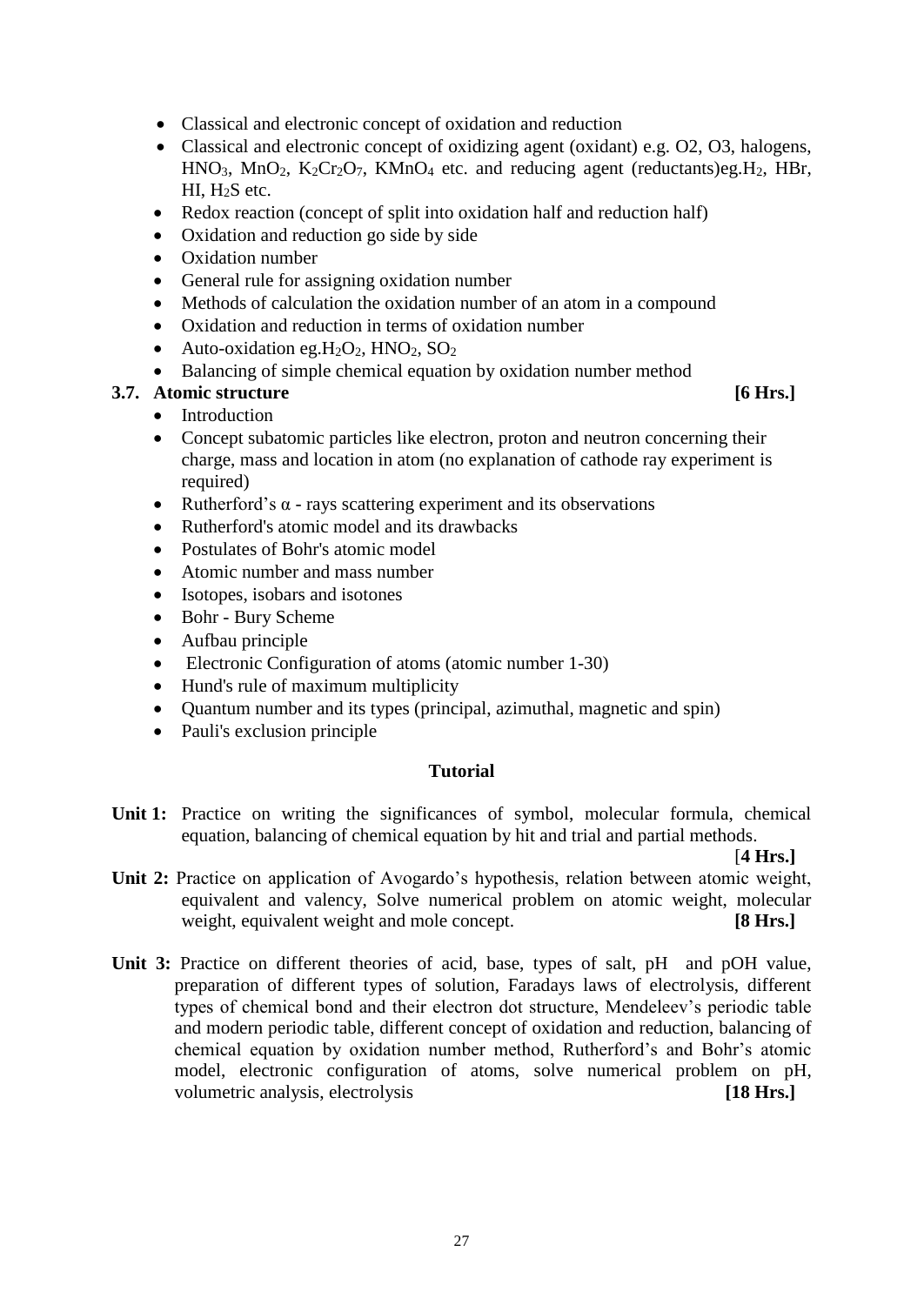# **Evaluation Scheme**

There will be questions covering all the chapters in the syllabus. The evaluation scheme for the questions will be as indicated as in the table below.

| Unit | <b>Chapter</b>                        | <b>Hours</b> | <b>Marks distribution</b> |
|------|---------------------------------------|--------------|---------------------------|
|      | Symbol, formula, valency and radicals | 3            |                           |
|      | Chemical equation                     |              |                           |
|      | Atom, molecule, Atomic weight         | 6            |                           |
| 2    | Molecular weight                      |              |                           |
|      | Equivalent weight, mole concept       | 6            |                           |
|      | Acid, Base and salts                  |              |                           |
|      | Volumetric analysis                   |              |                           |
|      | Electronic theory of valency          |              |                           |
|      | Electrolysis                          | h            |                           |
|      | Periodic table                        |              |                           |
|      | Oxidation and reduction               | 6            | o                         |
|      | Atomic structure                      |              | Ω                         |
|      | <b>Total</b>                          | 60           |                           |

Note: There may be minor deviation in marks distribution. Choice question can be asked from the same chapters.

#### **Engineering Chemistry Practical I [30hrs]**

- 1. Simple Glass Working [6hrs] a. cut the glass tube into three equal parts and round up their shape edges
	- b. bore a hole through a cork
	- c. bend the glass tubing into acute, obtuse and right angle
	- d. draw a jet and capillary tube
	- e. fit up a wash bottle
- 2. Neutralize dilute sulphuric acid with sodium hydroxide solution, and to recover crystals of sodium sulphate.
- 3. Obtain pure and dry precipitate of barium sulphate by treating dilute sulphuric acid with barium chloride solution. *I* [2hrs]
- 4. Separate sand and copper sulphate crystals in pure and dry state from the mixture of sand and copper sulphate. [2hrs]
- 5. Separate sand and calcium carbonate in pure and dry state from the mixture of sand and calcium carbonate. [2hrs] [2hrs]
- 6. Prepare pure water from supplied impure water by distillation and to test the purity of the sample prepared. [2hrs]
- 7. Determine the equivalent weight of reactive metal by hydrogen displacement method. [2hrs]
- 8. Prepare primary standard solution of sodium carbonate and to use it to standardize an approximate decinormal acid solution. [2hrs]
- 9. Standardize given unknown acid (Approx N/10) solution by preparing standard alkali solution. (Expression of strength in different ways) [2hrs]
- 10. Standardize given unknown alkali (approximately N/10) solution with the help of by preparing standard acid solution. (Expression of strength in different ways) [2hrs]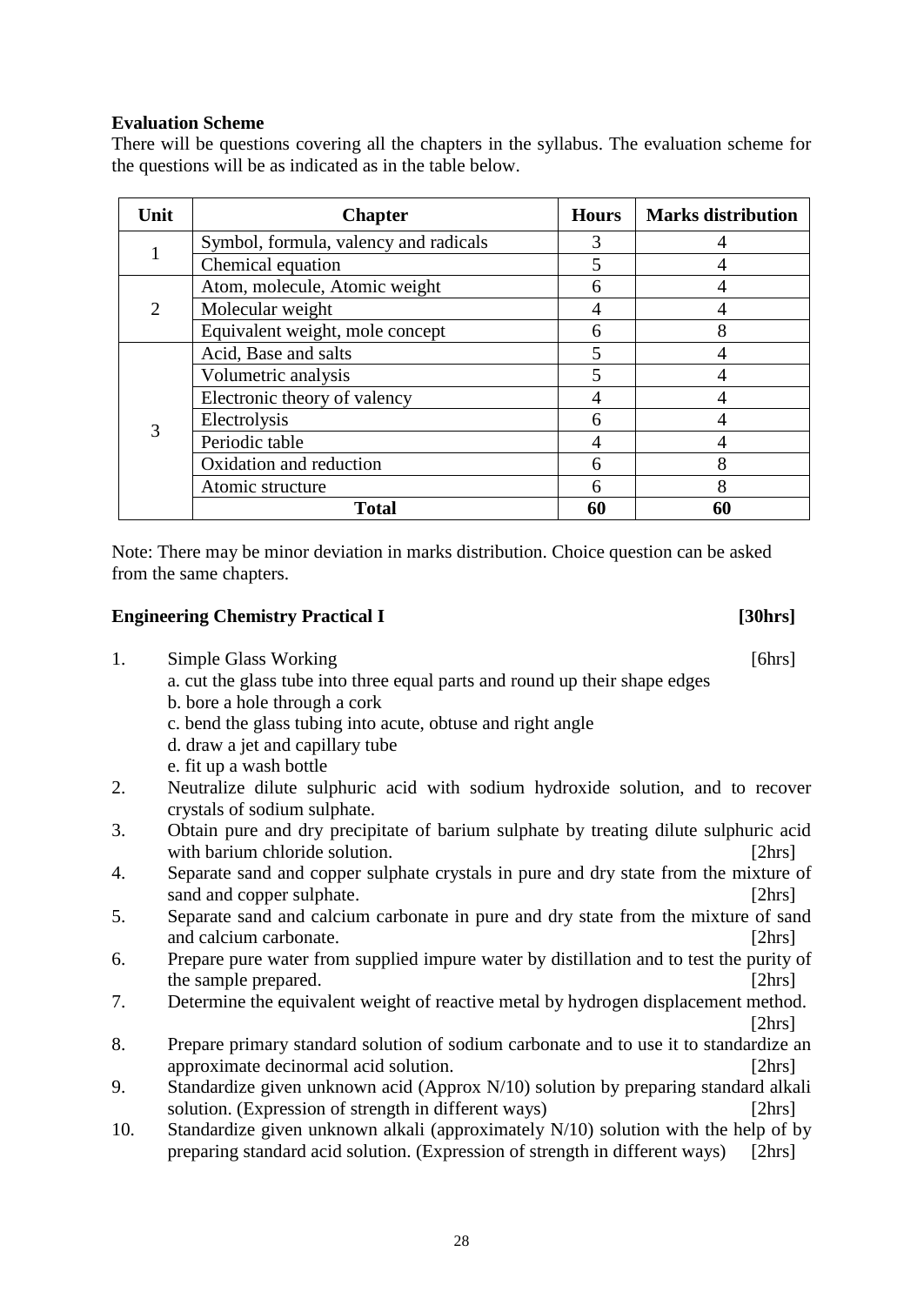- 11. Determine the pH of different unknown solution and using pH paper and universal indicator. [2hrs]
- 12. Investigate the composition of water by electrolysis by using Hofmann's apparatus. [2hrs]
- 13. Carry out conductivity experiments on solids and liquids (CuSO4, Zn, Mg, Al, Fe,  $\text{CCl}_4, \text{C}_6\text{H}_6, \text{C}_2\text{H}_5\text{OH}$  [2hrs]

### *Prescribed Books:*

- 1. Foundations of Chemistry, Vol. 1, M.K. Sthapit and R.R. Pradhananga, Taleju Prakashan, Kathmandu
- 2. A Textbook of Engineering Chemistry, vol. I, Prakash Paudel, Siddthartha Publication, Kathmandu
- 3. Engineering Chemistry, Vol.1 M.L. Sharma, K. M. Shrestha, PN, Choudhary, Ekta Book, Kathmandu.
- 4. A Text book of Chemistry, Jha and Guglani, Surya publication, India
- 5. Fundamentals of Chemistry, K.R. Palak, Ratnapustak Bhandar, Kathmandu
- 6. Elementary Practical Chemistry, M.K. Sthpit, Taleju Prakashan, Kathmandu
- 7. Practical Engineering Chemistry for diploma level, Sumitri Bajracharya, Sabina Shrestha, Kathmandu Institute of Technology

### *Other Learning Materials:*

- 1. Other references to be selected by the related lecturer(s) from among the texts available in the market that meet the content needs of this subject.
- 2. The related institute may develop its own textbook and approve from the related authority so as to have a prescribed textbook of this subject.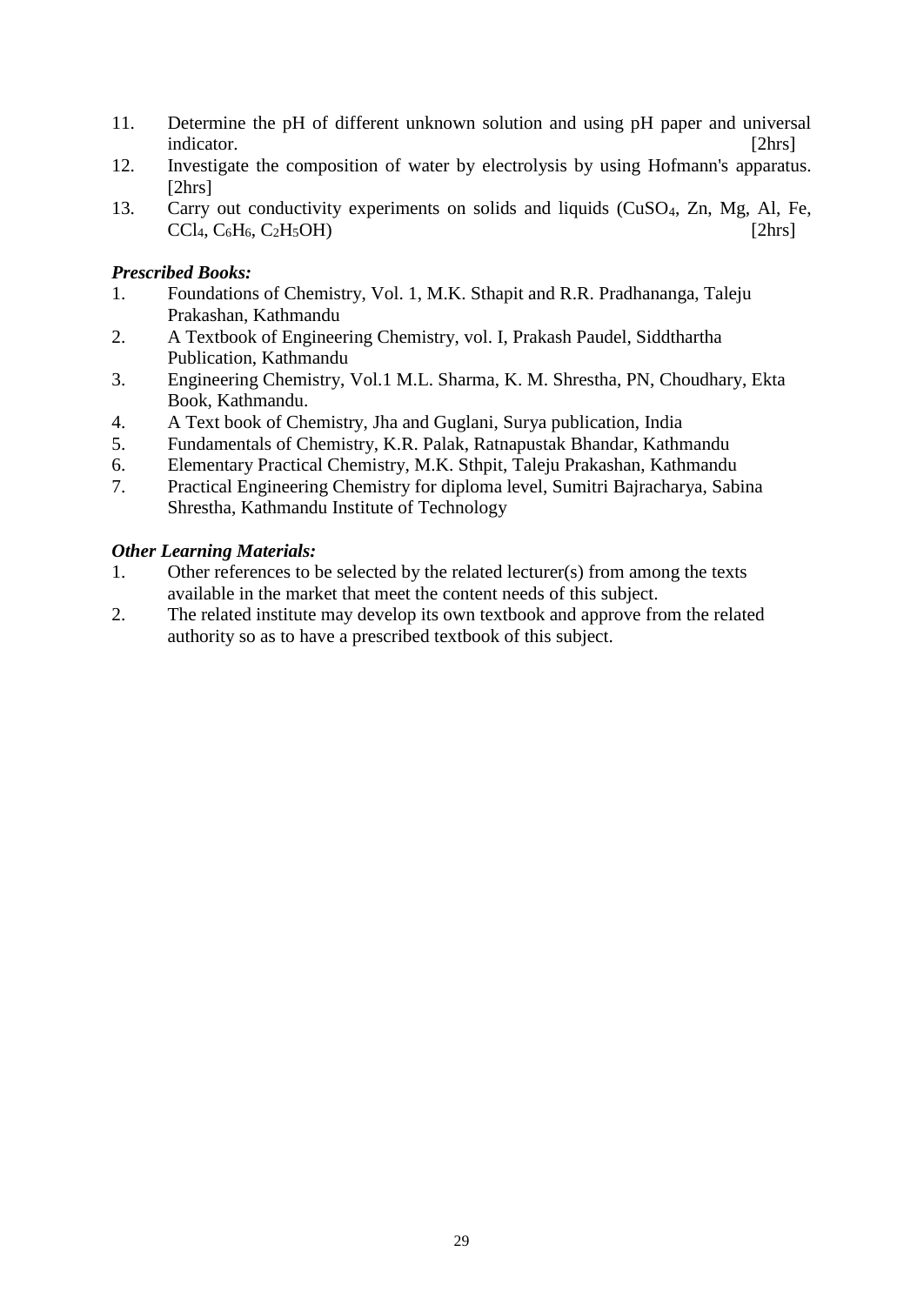# **Engineering Drawing I EG 1101 AR**

<span id="page-31-0"></span>

**Year: I Total: 5 hours /week Semester: I Lecture: 1 hour/week Tutorial: hours/week Practical: 4 hours/week Lab: hours/week**

## **Course description:**

This course is designed to provide knowledge and skills on geometrical shapes, and its construction procedure, and interpretation of the views of objects by orthographic projection.

### **General objectives:**

After the completion of this course students will be able to:

- 1. Handle drawing instruments and materials;
- 2. Identify Geometrical construction and shape;
- 3. Describe the scale, its type and construction;
- 4. Draw different types of engineering curves and
- 5. Draw and interpret the multi view of solids with scale and dimensioning.

### **Course Contents:**

### **Theory**

### Unit 1: Introduction of Engineering Drawing: [2 Hrs.]

- 1.1 Types of drawing i.e. Engineering drawing and Artistic drawing and Engineering drawing define as Graphical language or universal language of engineering technical persons.
- 1.2 Introduction of drawing material i.e. drawing as drawing paper, drawing board, adhesive tape, pencil, eraser, sharpener etc.
- 1.3 Drawing tools like set square, compass divider etc.
- 1.4 Conventional line and its type and their uses and line weight
- 1.5 Drawing paper size and simple graphical symbols of civil works (at least 10 symbols).
- 1.6 Practical exercise of horizontal, vertical, inclined line using the Drawing tools and material with symbols and paper sizes. (Sheet No. 1)

#### Unit 2: Lettering, scales and dimensions: *[4 Hrs.]*

# **2.1. Lettering [1 Hr.]**

- 2.1.1 Introduction of single stroke letter and their ratio between height and breadth.
- 2.1.2 Introduction of upper- and lower-case letter.
- 2.1.3 Introduction of Vertical and inclined (*italic*) letter (with inclined angle).
- 2.1.4 Practical exercise of letter writing using the guide lines of vertical and italic letter, (Sheet No 2).

### **2.2. Scale [1.5 Hrs.]**

- 2.2.1 Introductions of scale and importance
- 2.2.2 Types of scale (full, reducing and enlarge)
- 2.2.3 Construction of scale using the representative factor.

# **2.3. Dimensioning [1.5 Hrs.]**

- 2.3.1 Introduction of dimensioning.
- 2.3.2 Terminology of dimensioning i.e. Dimension line, extension line leaders line etc.
- 2.3.3 Termination of dimension line using arrowhead, slash and dot.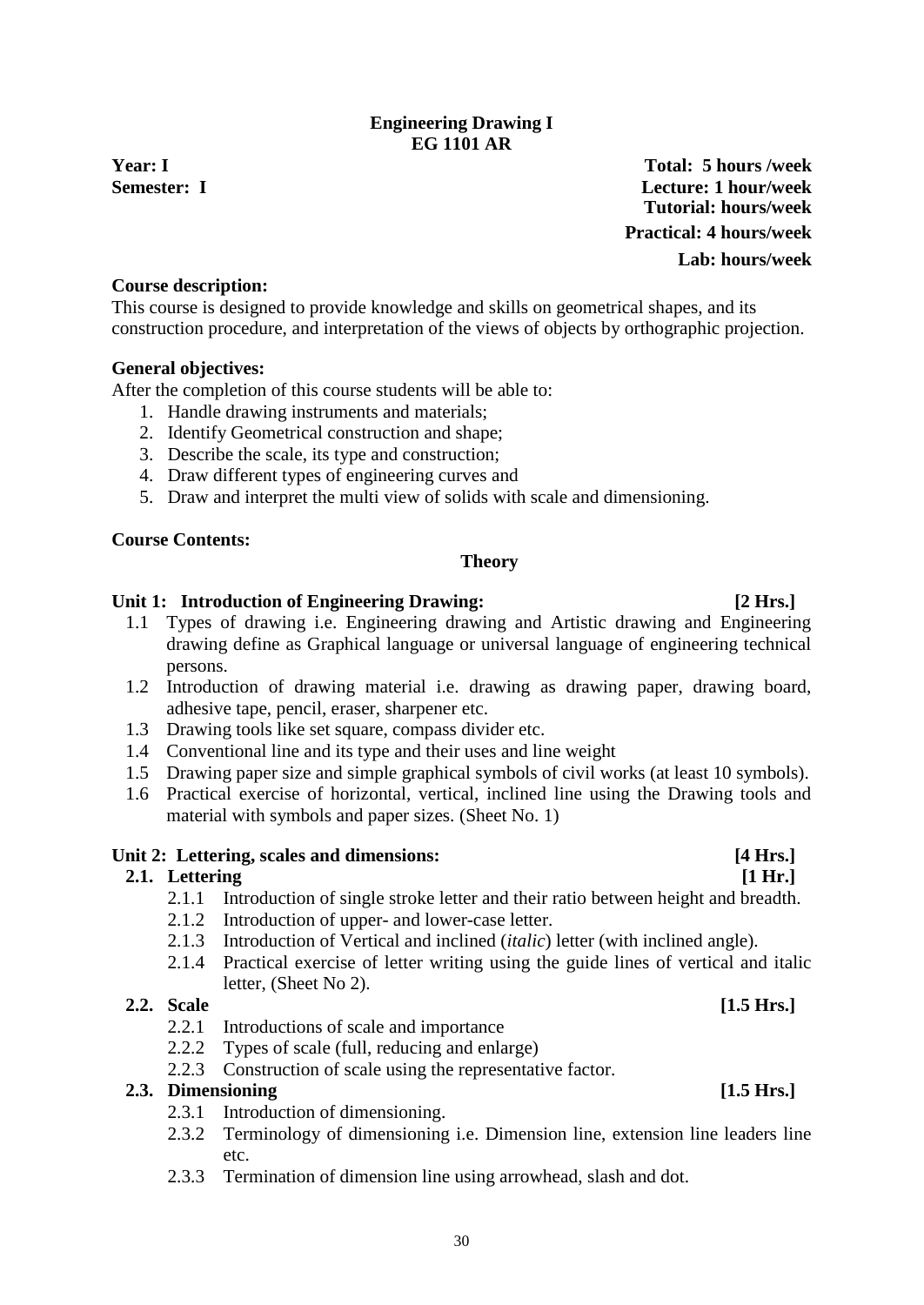- 2.3.4 Dimensioning System-Aligned system, unidirectional system and base line dimensioning.
- 2.3.5 Principles of dimensioning.
- 2.3.6 Dimensioning pictorial views and orthographic view

# Unit 3: Geometrical constructions: *Lease Secure 2 Hrs. P* Hrs.

**3.1. Geometric primitives** (line, triangle, quadrilateral, regular polygons and circle and its name of its parts).

# **3.2. Division**

- 3.2.1 Division of line Bi-section of line, tri-section of line, division of line in any number of parts and division of the line in proportionally
- 3.2.2 Division of circle- Division of circle in three, four, five, six, seven and eight parts.
- 3.2.3 Division of angle- bi-section and trisection.
- 3.2.4 Division of triangle and trapezium in any number of equal parts of area.
- 3.3 Construction of triangle, square and regular polygons.
- 3.4 Inscribing and describing of circle in/on triangle or polygons.
- 3.5 Tangency- open and crossed line tangent, Arc tangent –internal, external and combined Arc tangent.

## Unit 4: Engineering Curve: *[1 Hr.]*

Introduction of following curves:

- 4.1 Involutes
- 4.2 Spiral
- 4.3 Cycloid
- 4.4 Helices

# **Unit 5: Conic- Section: [1 Hr.]**

- 5.1 Cone and its parts name
- 5.2 Introduction of sectional plane
- 5.3 Definition of conic section
- 5.4 Terminology of conic section after the cut by sectional plane (As ellipse, Parabola and Hyperbola)

# **Unit 6: Orthographic Projection:**

# **6.1 Introduction of orthographic projection [2 Hrs.]**

- 6.1.1. Theory of projection
- 6.1.2. Four quadrant, plane of projection
- 6.1.3. Introduction of co-ordinate or three-dimensional axis
- 6.1.4. System of orthographic projection
- 6.1.5. Making of orthographic view
- 6.1.6. Analysis of object and its view

### **6.2 Point and line projection [0.5 Hr.]**

- 6.2.1. Notation system on HP, VP and PP
- 6.2.2. Location of point /line i, e. where it is and projection on plane of projection
- 6.2.3. Position of line: Perpendicular to one plane and parallel to the other, parallel to both plane and inclined to one or both planes

#### **6.3 Plane projection [0.5 Hr.]**

6.3.1. Perpendicular to one plane and parallel to the other, perpendicular to both planes, perpendicular to one plane and inclined to the other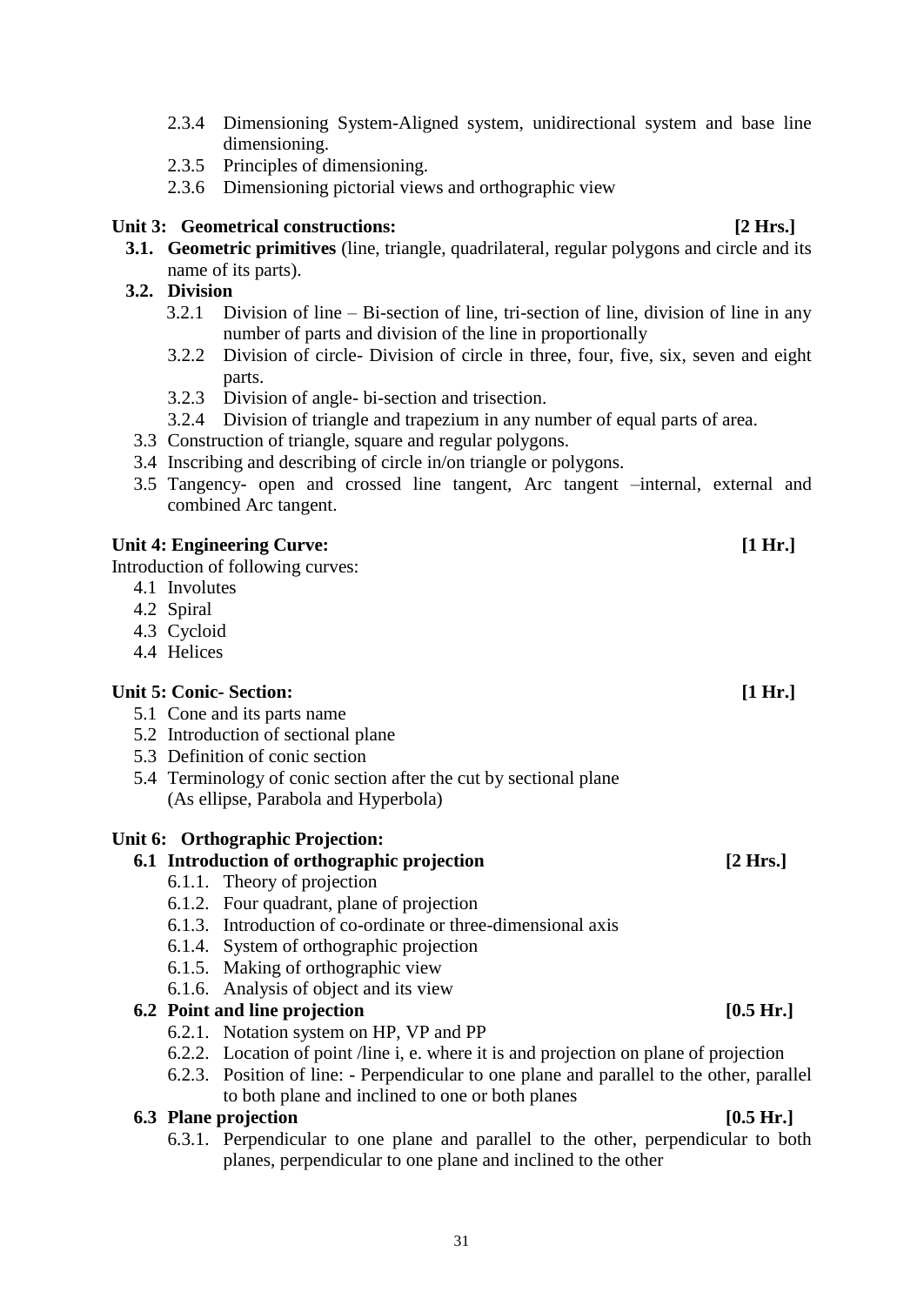### **6.4 Projection of solids [2 Hrs.]**

- 6.4.1. Orthographic projection of geometrical solid i.e. prism, cylinder and cone in simple Position. (simple position means axis- perpendicular to one plane (HP) and parallel to (VP) axis parallel to both planes
- 6.4.2. Orthographic projection of different model or work pieces. (at least 10 to 15 model pieces)

#### **Practical (Class work sheet)**

#### **Sheet No 1: [6 Hrs.]**

- 1. Draw horizontal, vertical, inclined  $(45^\circ, 135^\circ, 30^\circ, 60^\circ, 120^\circ, 150^\circ, 75^\circ, 105^\circ)$  degree) line and circle using the drawing tools**,**
- 2. Draw line type-visible (boarder), construction, dashed, (thick and thin), centre line, dimension, extension, leader line, section line, wavy line, continuous or short/break up line.

#### **Sheet No 2: [6 Hrs.]**

- 1. Practice free hand lettering exercise on upper and lower-case vertical letter using horizontal and vertical guide line (at least one set).
- 2. Practice free hand lettering exercise on upper and lower-case inclined letter with numerical using the horizontal and vertical guide line (at least one set).
- 3. Practice free hand lettering exercise on upper case letter using horizontal guide line of different height letter of 10 to 3mm height.
- 4. Draw symbols of general civil /electrical/ plumbing work.
- 5. Perform paper size scheduling work (A0 to A4 size).

#### **Sheet No 3: [3 Hrs.]**

- 1. Perform dimensional practicing exercise on aligned, unidirectional and base line dimension
- 2. Perform scale construction

#### **Sheet No 4: [9 Hrs.]**

- 1. Perform Line- bisection, trisection, line division any number of parts, with proportional division, circle division in three, four five, six, seven and eight parts, area of triangle and trapezoid division any number of equal parts.
- 2. Construct triangle by given sides, making equilateral triangle/square and regular Polygons (pentagon, hexagon, heptagon etc.)
- 3. Find the centre of Arc, making the circle touching the three points. Describing the circle on triangle, inscribe the circle in right angle triangle, Equilateral triangle, and scalene triangle and inscribing the circle in a sector.
- 4. Draw tangent from any point on circle, open and crossed line (belt) tangent. Arc Tangent-Internal, External and combined.

#### **Sheet No 5: [6 Hrs.]**

Draw:

- 1. Involutes- Line, triangle and circular involutes with tangent.
- 2. Spiral construction (mentioning the pole, vector radius, vector angle and Convolution)
- 3. Cycloid Cyclonical curve with tangent
- 4. Helices- Cylindrical helix with pitch angle, conical helix.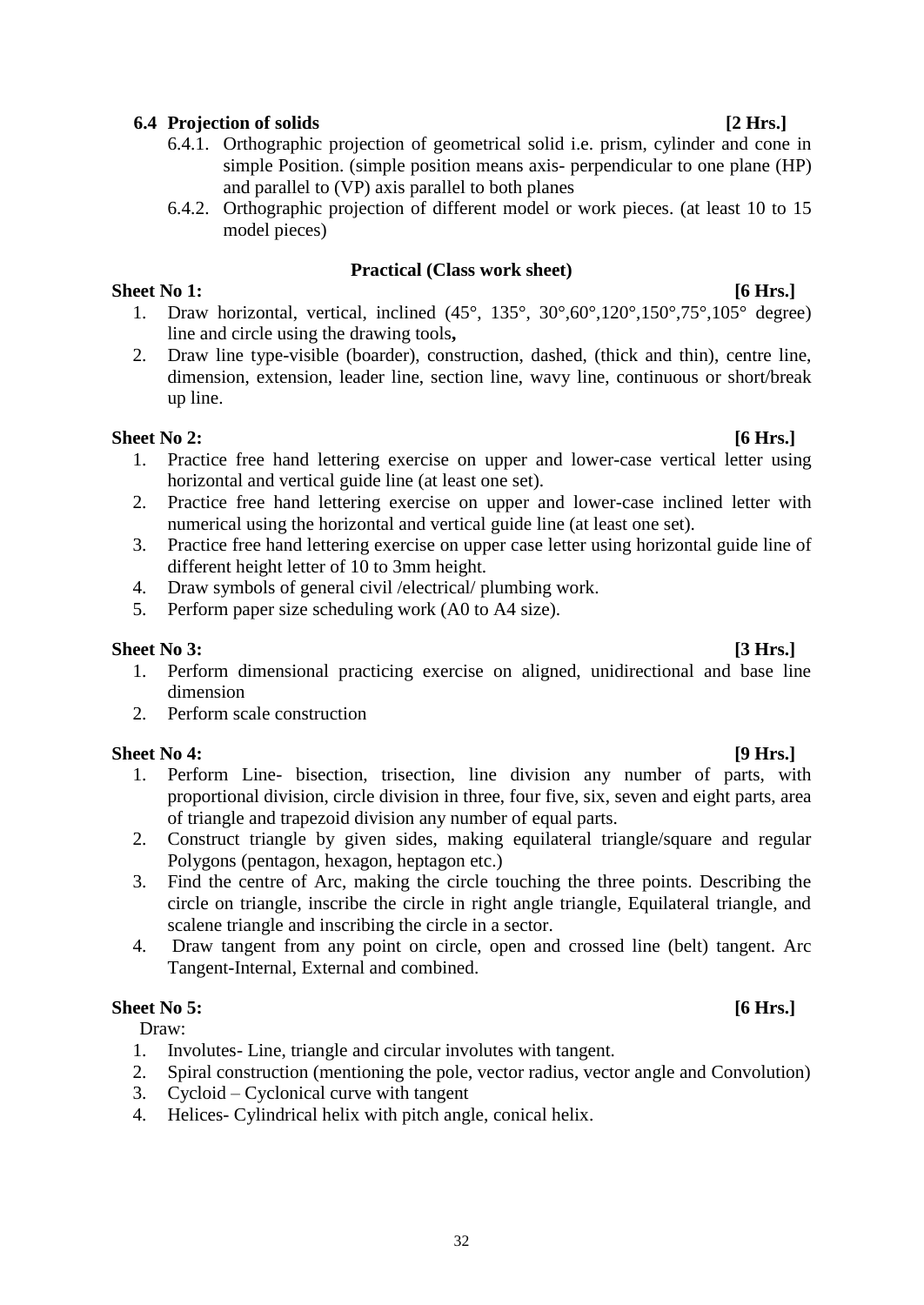### **Sheet No 6: [6 Hrs.]**

Draw:

- 1. Ellipse-Concentric circle, oblong (Rectangle), Foci and Eccentricity method.
- 2. Parabola-Rectangle, offset, Tangent and Eccentricity method.
- 3. Hyperbola- Rectangle and Transverse axis method.

# **Sheet No 7: [6hrs]**

Perform/draw:

- 1. Point projection- Point projection by given location by first and third angle projection (At least two exercise)
- 2. Line projection-perpendicular to one plane and parallel to other plane, parallel to both planes, parallel to both planes inclined to one or both planes.

# **Sheet No 8: [3 Hrs.]**

Perform/draw**:** 

1. Plane of projection-Perpendicular to one plane and parallel to other, perpendicular to both the planes, perpendicular to one plane and inclined to other (At least three exercise)

# **Sheet No 9: [3 Hrs.]**

Perform/draw:

1. Solid projection-Orthographic projection of simple geometrical solid in first and third angle projection.

### **Sheet No 10: [12 Hrs.]**

1. Analyze the view and draw orthographic projection of flat, inclined and circular surfaced model (At least 15 exercises) of the given objects.

# **References:**

- 1. Luzzadar W. I Fundamental of Engineering drawing. Prentice-Hall of India
- 2. S. Bogolyubov and A. Voinov, Engineering drawing. Mir Publishers, Moscow.
- 3. S. K Bogolyubov, Exercises in Machine Drawing. Mir publishers, Moscow.
- 4. K. Venugopal Engineering Drawing and Graphics, New age international (p) Ltd. India
- 5. Gill. P. S. Engineering Drawing, S. K. Kataria and sons India.
- 6. M. B. Shah and B.C. Rana, Engineering Drawing, Pearson India,
- 7. N. D. Bhatta and Panchal V.M. Engineering Drawing Charotar publishing House India.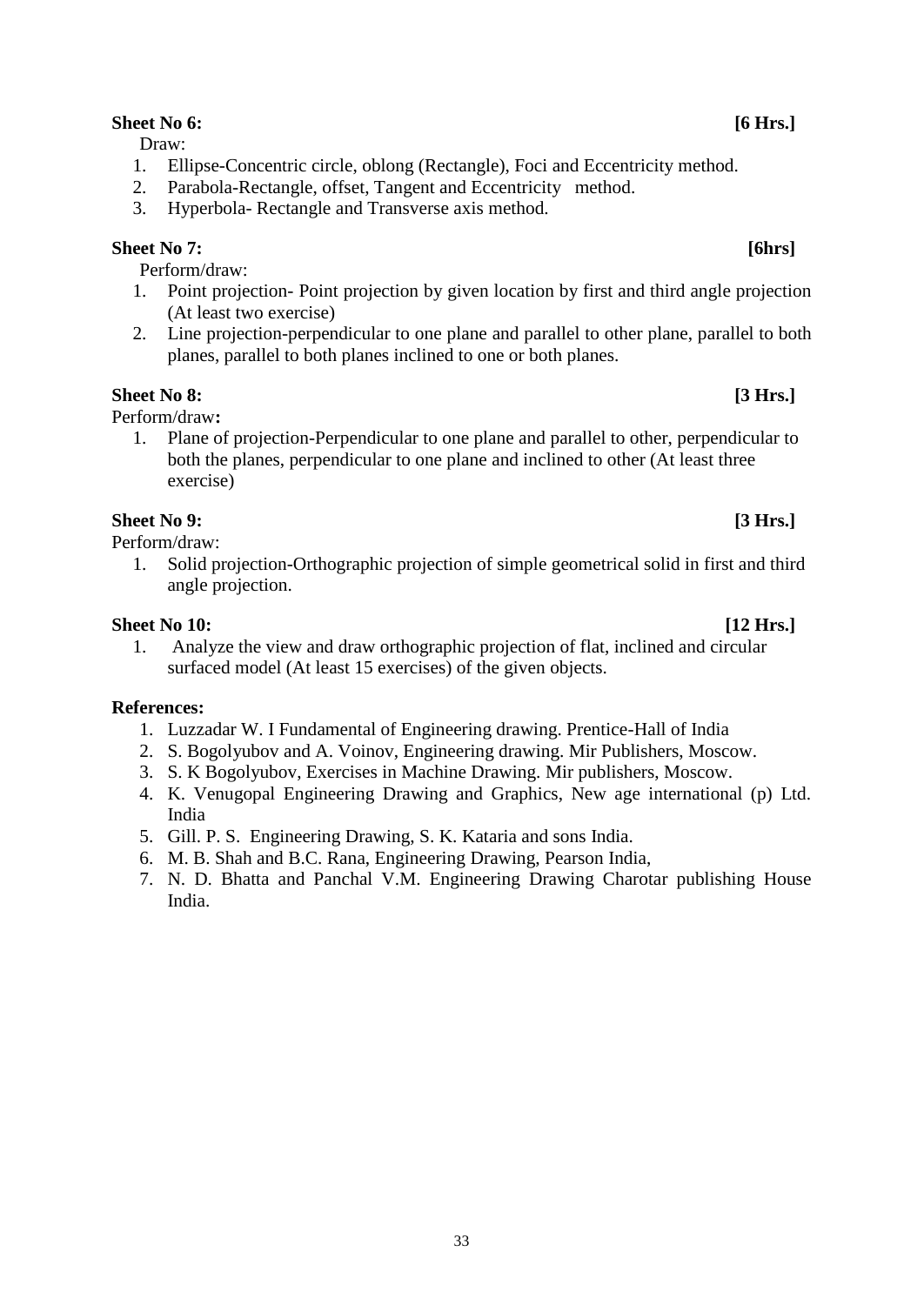# 34

### **Computer Application EG 1101 CT**

<span id="page-35-0"></span>

**Year: I Total: 4 hours /week Semester: I Lecture: 2 hour/week Tutorial: hours/week Practical: 2 hours/week Lab: hours/week**

### **Course Description:**

This course deals with the history of computer development, hardware components, Operating systems, Software applications, Computer networks and Internet. Students will learn classifications of computers, its architecture and software application installations, Peripheral devices installation, computer networks, internet and their use in various purposes.

### **Course Objectives:**

On completion of this course the students will be able to:

- 1. Understand the basic architecture of Computer;
- 2. Identify major components of computer and their role;
- 3. Know the different Operating Systems like MS-DOS, Windows etc.;
- 4. Use the different Software applications and
- 5. Understand the basic networking and internet concept.

# **Course Contents:**

#### **Theory**

### **Unit 1 Introduction to Computers: [2 Hrs.]**

- 1.1 History of computers
- 1.2 Generation and type of computers
- 1.3 Computer hardware and software

# **Unit 2 Hardware Components: [6 Hrs.]**

- 2.1 Major blocks of a digital computer
- 2.2 Input devices like keyboard, mouse, joystick, scanner, light pen etc.
- 2.3 Output devices like monitor, printer, plotter, sound card, speaker etc.
- 2.4 Central Processing Unit
- 2.5 Memory Unit: RAM, ROM, PROM, EPROM
- 2.6 Auxiliary storage devices:
	- Magnetic storage like floppy disk, hard disk, magnetic tape etc.
	- Optical storage like CD-ROM, DVD
	- Pen drive, flash memory card etc.

#### **Unit 3 Introduction to Operating System Software: [6 Hrs.]**

- 3.1 Importance and use of operating systems (OS)
- 3.2 Type of OS: MS-DOS, Windows, Unix, Linux
- 3.3 File management, device management and memory management by OS
- 3.4 MS-DOS system files: io.sys, msdos.sys, command.com, config.sys, autoexec.bat
- 3.5 MS-DOS internal and external commands
- 3.6 Windows Operating System: Graphical User Interface and windows environment, file/folder management
- 3.7 Linux: GNU open source operating system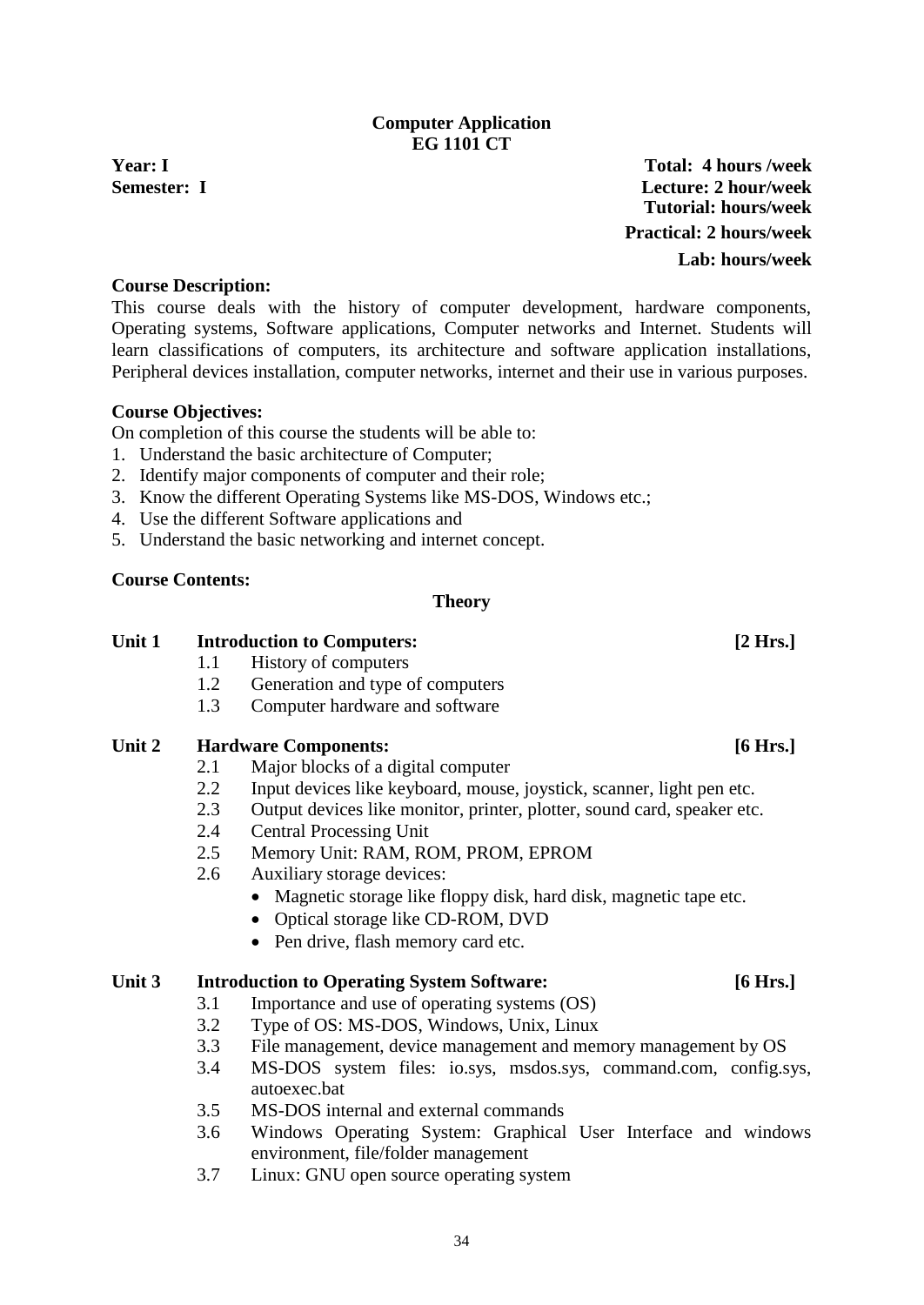# **Unit 4 Application Packages: [7 Hrs.]** 4.1 Text Editors (edit in DOS, notepad in Windows, vi editor in Linux 4.2 Word Processing Package: Microsoft Word 4.3 Spreadsheet Package: Microsoft Excel • Entering data • Using formula • Basic calculations • Financial calculations • Charts 4.4 Concept of Database management system 4.5 Database management package: Microsoft Access 4.6 Presentation Package: Microsoft PowerPoint **Unit 5 Utility Programs: [2 Hrs.]** 5.1 Computer virus and its removal (antivirus programs) 5.2 Multimedia: Audio, Video and Graphics **Unit 6 Networks and Internet: [7 Hrs.]** 6.1 Brief Introduction of LAN, MAN, WAN 6.2 Topologies: Bus, Ring and Star 6.3 Hub, Switch, Modem 6.4 Network Cabling 6.5 NIC 6.6 Network OS 6.7 Client and server concept 6.8 File and print sharing 6.9 Email/Internet • World Wide Web (WWW) • ISP • Search Engines • Internet Client: Web browsers like Internet Explorer, Netscape Navigator, Mozilla Firefox etc., • Email clients like Outlook Express, Netscape Mail etc. **Practical [30 Hrs.]** 1. Identification of major components of computer and familiarization with keyboard and mouse. (1 session) 2. Internal and External DOS commands (1 session) 3. Windows Graphical User Interface and file/folder management (1 session) 4. Microsoft Word (2 sessions) a. Editing text b. Formatting document c. Creating tables d. Creating graphics and word art 5. Microsoft Excel (3 sessions) a. Editing worksheet b. Data formatting and manipulation c. Analysis of data (use of functions for calculation)

- d. Charts/Data presentation
- e. Import/Export data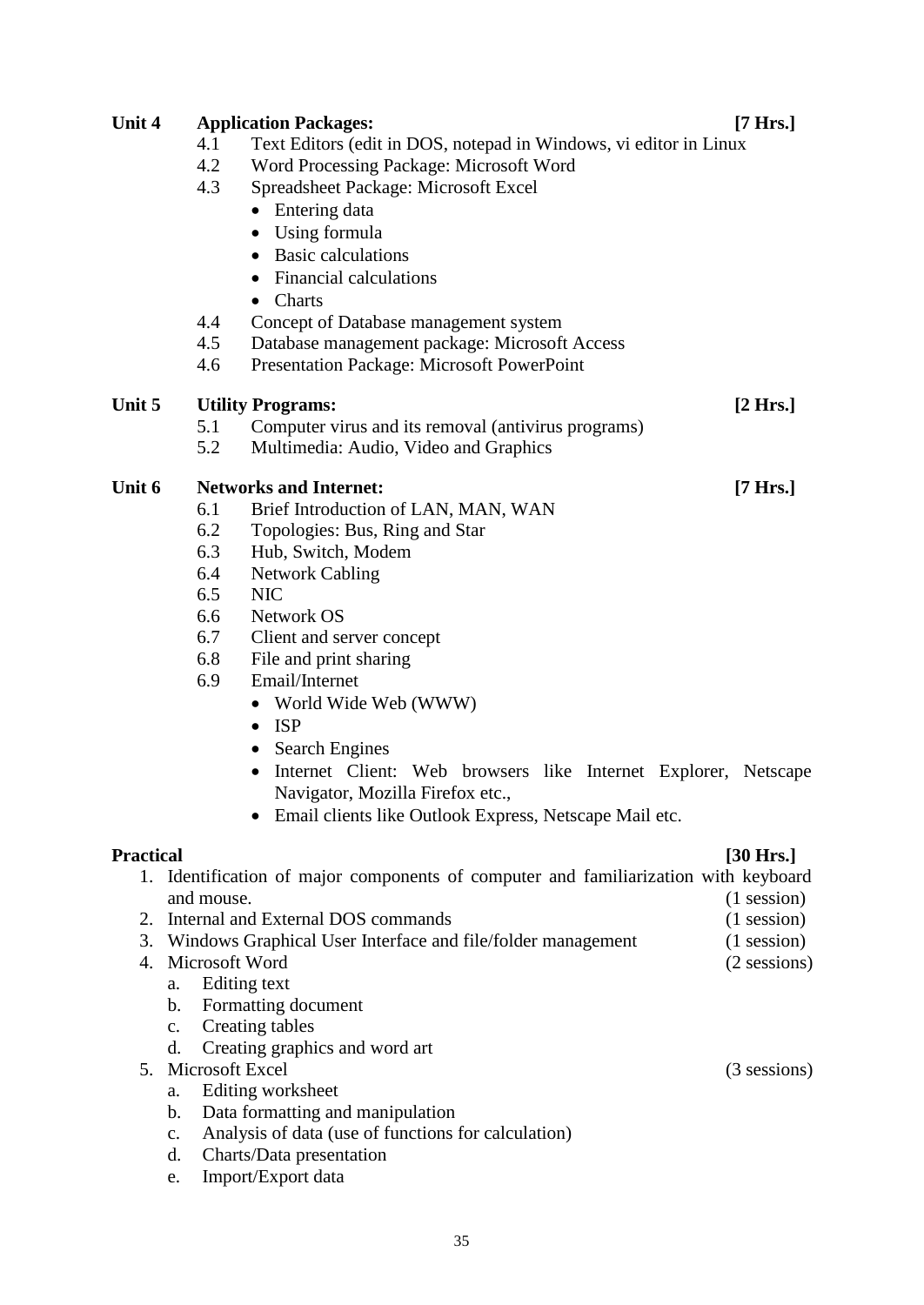| 6. Microsoft Access                                           | $(2$ sessions) |
|---------------------------------------------------------------|----------------|
| Creating and manipulating data tables<br>a.                   |                |
| Query<br>b.                                                   |                |
| Forms/Reports<br>$\mathbf{C}$ .                               |                |
| 7. Using Multimedia and Internet/Email                        | $(1$ session)  |
| 8. Creating effective presentation using Microsoft PowerPoint | $(1$ session)  |
| 9. Project Work                                               | $(3$ sessions) |
|                                                               |                |

The students will be assigned (individually or in group) a project work based on Microsoft Excel or Access. The students are required to prepare a short report in MS Word and prepare a short presentation in PowerPoint.

### **Textbooks:**

1. Rajaraman, "*Fundamentals of Computers*", Prentice-Hall of India

#### **References:**

- 1. B Ram, "*Computer Fundamentals*", Willey Eastern Publishers
- 2. S Saxena, "*A First Course in Computers"*, Vikash Publishing
- 3. Winn Rosch, "Harware Bible"
- 4. Noel Kalicharan, "Introduction to computer Studies", Cambridge Low Price Edition
- 5. P.K Sinha, "Computer Fundamentals"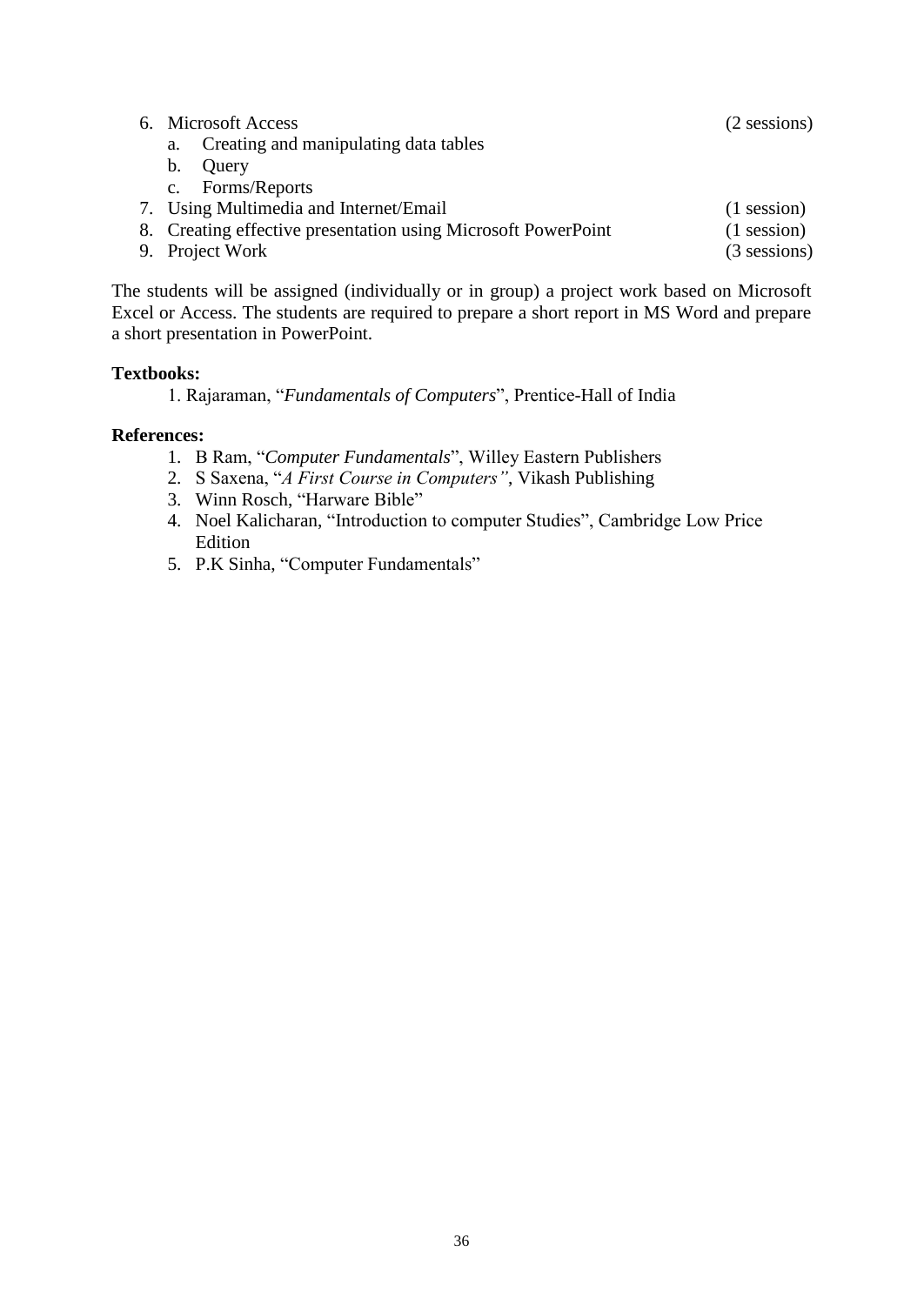# <span id="page-38-0"></span>**Second Semester Subjects:**

|               | EG 1201 SH        | <b>Engineering Mathematics II</b> |
|---------------|-------------------|-----------------------------------|
| $\mathcal{D}$ | EG 1202 SH        | <b>Engineering Physics II</b>     |
| 3             | EG 1203 SH        | Engineering Chemistry II          |
| 4             | <b>EG 1201 CE</b> | <b>Workshop Practice I</b>        |
| .5            | <b>EG 1201 AR</b> | <b>Engineering Drawing II</b>     |
| 6             | <b>EG 1202 CE</b> | <b>Applied Mechanics</b>          |
|               |                   |                                   |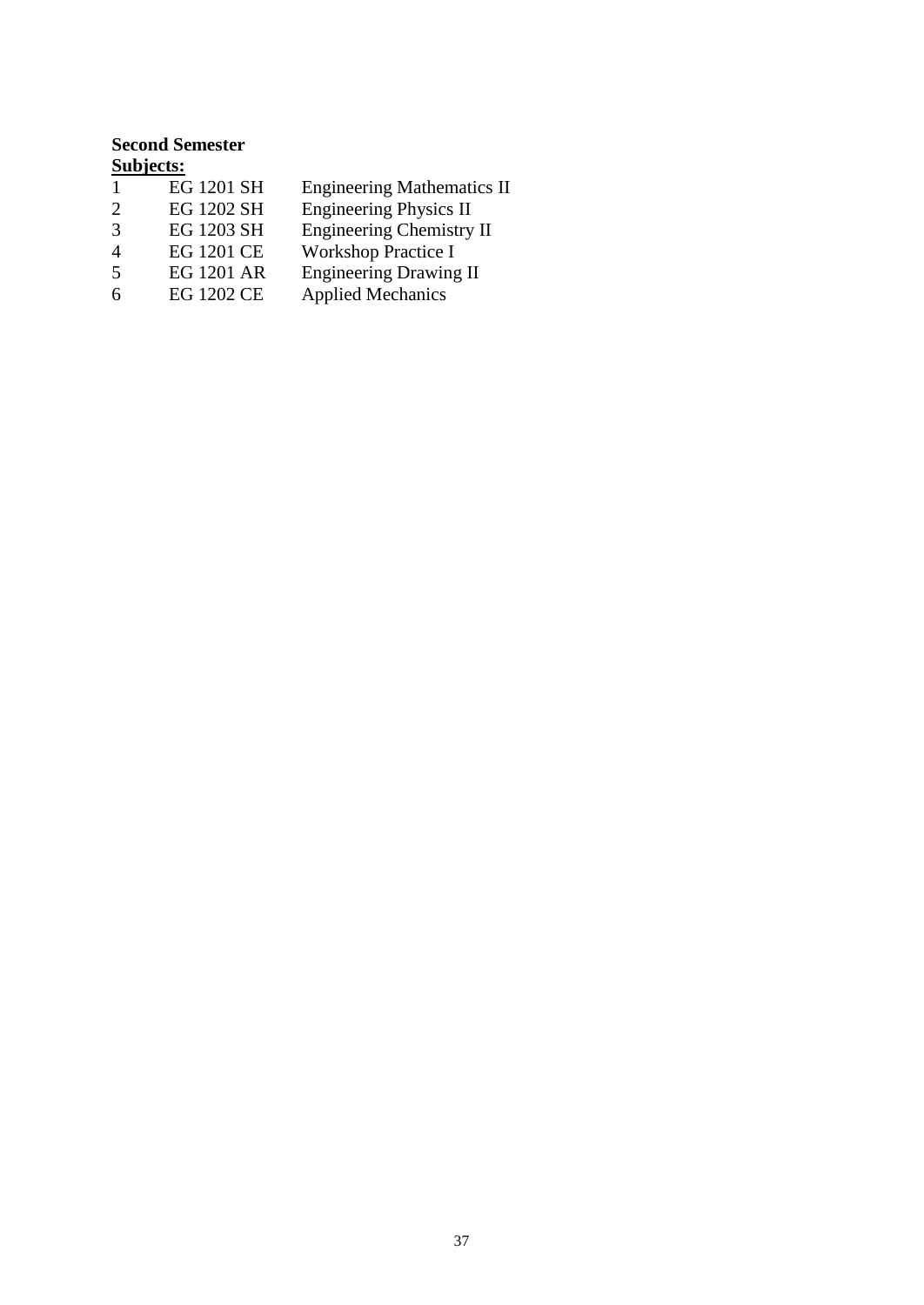# 38

# **Engineering Mathematics II EG 1201 SH**

<span id="page-39-0"></span>**Year: I Total: 6 hours /week Semester: I Lecture: 4 hour/week Tutorial: 2 hours/week Practical: hours/week Lab: hours/week**

# **Course Description:**

This course consists of five units namely: Algebra, Conic sections, Geometry, Vectors, Statistics and Probability; which are basically necessary to develop mathematical knowledge and helpful for understanding as well as practicing their skills in the related engineering fields.

# **Course Objectives**:

On completion of this course, students will be able to understand the concept of the following topics and apply them in the related fields of different engineering areas

- Ideas of algebraic relations between variables, complex number system, Matrices and determinants, linear equations and inequalities, linear programming
- Two- and three-dimensional geometry, Vectors and their products
- Statistics and Probability

# **Unit 1: Algebra [18 Hrs.]**

# **1.1 Polynomial equations**

Quadratic equations, nature and relation between two roots, formation of quadratic equation, condition of common roots

# **1.2 Complex numbers**

Definition, algebra, geometric representation, modulus, conjugate of complex numbers, square root, polar form, product and quotient of complex numbers, De Moivre's theorem and its applications to find the roots of complex numbers, properties of cube root of unity

# **1.3 Matrices and Determinants**

Definitions, orders, types, algebraic operations, transpose of matrices and their properties without proofs. Definition, expansion and properties of determinants (without proofs), inverse of matrix

# **1.4 Solution of system of linear equations**

Cramer's rule, inverse matrix method, row equivalent method

# **1.5 Linear inequalities and graphs up to two variables**

# **1.6 Linear programming by graphical method**

# **Unit 2: Conic Sections [6 Hrs.]**

# **2.1 Parabola**

- Standard equation of parabola
- Equation of parabola vertex at any point (without proof)
- General equation (simple problems to find vertex, focus and equation of directrix)

# **2.2 Ellipse and Hyperbola**

- Standard equation of ellipse and hyperbola (without proof)
- Equation of ellipse and hyperbola center at any point (without proof)
- Center, vertex, foci, directories of ellipse and hyperbola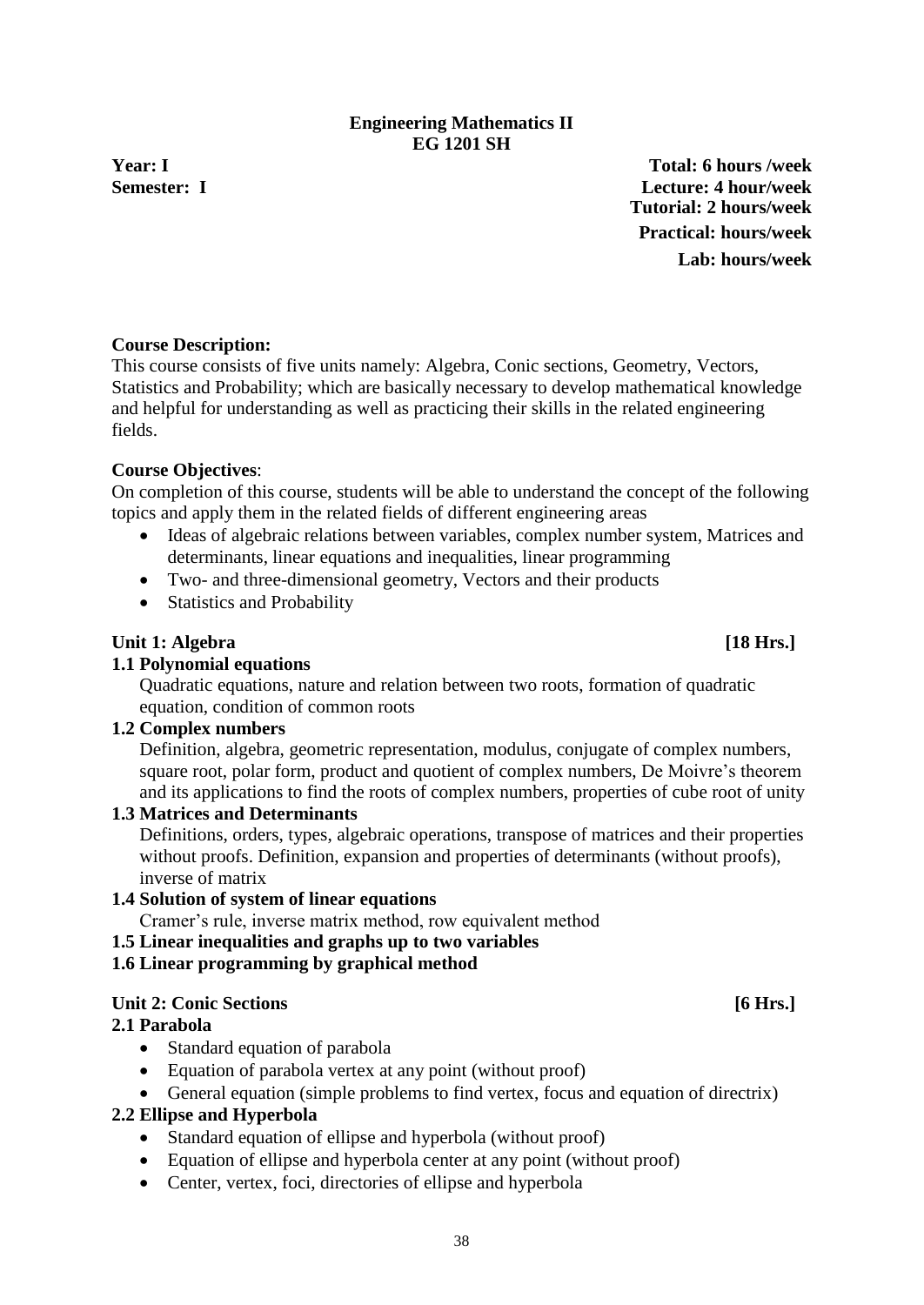# **Unit 3: Geometry 8hrs**

# **3.1 Coordinate in Space**

- Rectangular Cartesian co-ordinates
- Distance and section formulas (without proofs)
- Direction cosine and ratio of a line, Projections
- Angle between two lines

### **3.2 Planes**

- General equation of plane (without proofs)
- Equation of plane in intercept and normal forms (without proofs)
- Equation of plane through a point
- Angle of between two planes
- Length of perpendicular from a point on a plane

#### **Unit 4: Vectors 10hrs**

### **4.1 Definitions and Algebra of Vectors**

- Definitions, notations and representations of vectors
- Modulus and direction cosines of a vector
- Algebra of vectors, Types of vectors
- Linear dependent and independent vectors, Coplanar vectors

## **4. 2 Product of Two Vectors**

- Scalar product of two vectors, geometrical meaning, properties and angle between two vectors without proofs, simple applications in plane trigonometry
- Vector product of two vectors, geometrical meaning, properties and angle between two vectors without proofs, determinant form of vector product, simple applications in plane trigonometry, vector equation of a straight line

# Unit 5: Statistics and Probability **[18 Hrs.]**

# **5.1 Statistics**

- Revision: measures of central tendency (Mean, median, mode. quartiles, deciles and percentiles)
- Measure of dispersion (Range, mean deviation, quartile deviation and standard deviation)
- Skewness, Correlation (Karl Pearson's method), Regression analysis

# **5.2 Probability**

- Basic terms of probability theory
- Concept of mutually exclusive events
- Definitions and basic laws of probability (without proofs)
- Probability in terms permutation and combination

#### **5.3 Theoretical Probability Distributions**

- Random and discrete random variables
- Binomial and normal distributions

#### **Tutorial**

**1. Algebra [12 Hrs.]**

| • Polynomial equations                                          | [2 Hrs.] |
|-----------------------------------------------------------------|----------|
| • Complex numbers                                               | [3 Hrs.] |
| • Matrices and Determinants                                     | [4 Hrs.] |
| • Solution of system of linear equations                        | [2 Hrs.] |
| • Linear inequalities and graphs up to two variables and linear |          |

programming by graphical method [1Hr]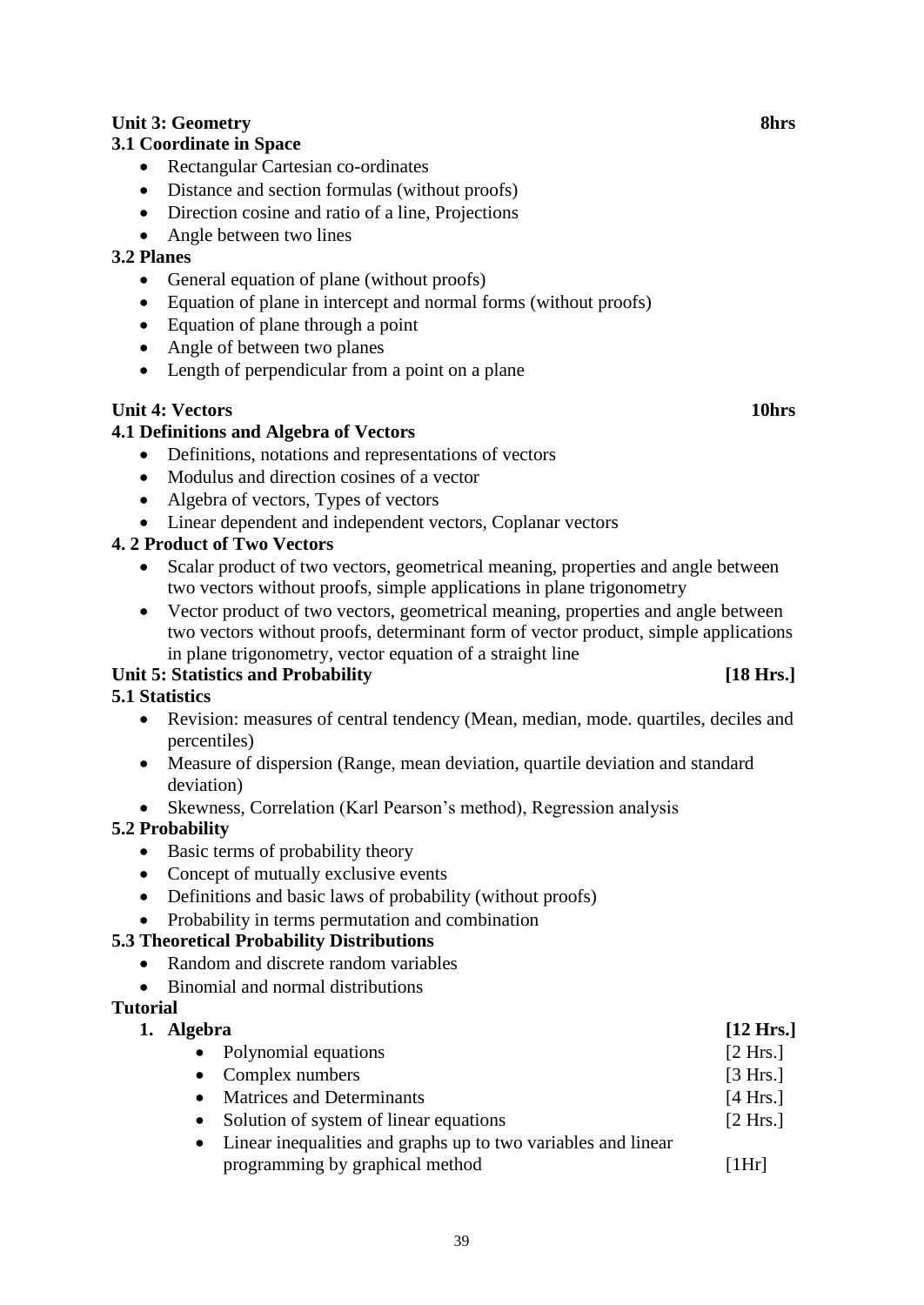| 2. Conic Sections                                         | [3 Hrs.]           |
|-----------------------------------------------------------|--------------------|
| Parabola                                                  | [2 Hrs.]           |
| Ellipse and Hyperbola                                     | [1 Hrs.]           |
| 3. Geometry                                               | $[4 \text{ Hrs.}]$ |
| Coordinate in Space                                       | [2 Hrs.]           |
| Planes<br>$\bullet$                                       | [2 Hrs.]           |
| 4. Vectors                                                | $[5$ Hrs.]         |
| Definitions and Algebra of Vectors<br>$\bullet$           | [2 Hrs.]           |
| <b>Product of Two Vectors</b><br>$\bullet$                | [3 Hrs.]           |
| <b>5.</b> Statistics and Probability                      | $[6 \text{ Hrs.}]$ |
| <b>Statistics</b><br>$\bullet$                            | [3 Hrs.]           |
| Probability<br>$\bullet$                                  | [2 Hrs.]           |
| <b>Theoretical Probability Distributions</b><br>$\bullet$ | [1 Hrs.]           |

#### **Evaluation Scheme**

| UTHU WISC MIATRS CHVISION TOT FINAL |                       |                        |                    |              |  |
|-------------------------------------|-----------------------|------------------------|--------------------|--------------|--|
| S.                                  | <b>Units</b>          | <b>Short questions</b> | Long questions     | <b>Total</b> |  |
| No.                                 |                       | $(2 \text{ marks})$    | (4 marks)          | <b>Marks</b> |  |
|                                     | Algebra               | $4 x 2 = 8$            | $4x4 = 16$         | 24           |  |
| 2                                   | <b>Conic Sections</b> | $2 x 2 = 4$            | $2 x 4 = 8$        | 12           |  |
| 3                                   | Geometry              | $2 x 2 = 4$            | $2 x 4 = 8$        | 12           |  |
| $\overline{4}$                      | Vectors               | $3x2=6$                | $2 x 4 = 8$        | 14           |  |
| $5^{\circ}$                         | Statistics and        | $3x2=6$                | $3x4 = 12$         | 18           |  |
|                                     | Probability           |                        |                    |              |  |
|                                     |                       | $14 \times 2 = 28$     | $13 \times 4 = 52$ | 80           |  |

# **Unit wise Marks division for Final**

#### **Reference Books**

- 1. Thapa G. B. et al., Engineering Mathematics (Volume II, Three Years Diploma), Sukunda Pustak Bhawan, Bhotahity, Kathmandu, Nepal
- 2. Bajracharya D. R. et al., Basic Mathematics (Grade XI/XII), Sukunda Pustak Bhawan, Bhotahity, Kathmandu, Nepal
- 3. Bajracharya B. C., Mathematics and Statistics for Economics, M K publishers and distributors, Bhotahity, Kathmandu, Nepal
- 4. A Text book of Statistics B.C. Bajracharya
- 5. Elementary Statistics H. C. Saxena
- 6. Nath et al., Engineering Mathematics II, Vidhyarthi Publisher and distributors, Bhotahity, Kathmandu, Nepal
- 7. Other references selected by the related lecturer(s) from among the texts available in the market that meet the content of this subject.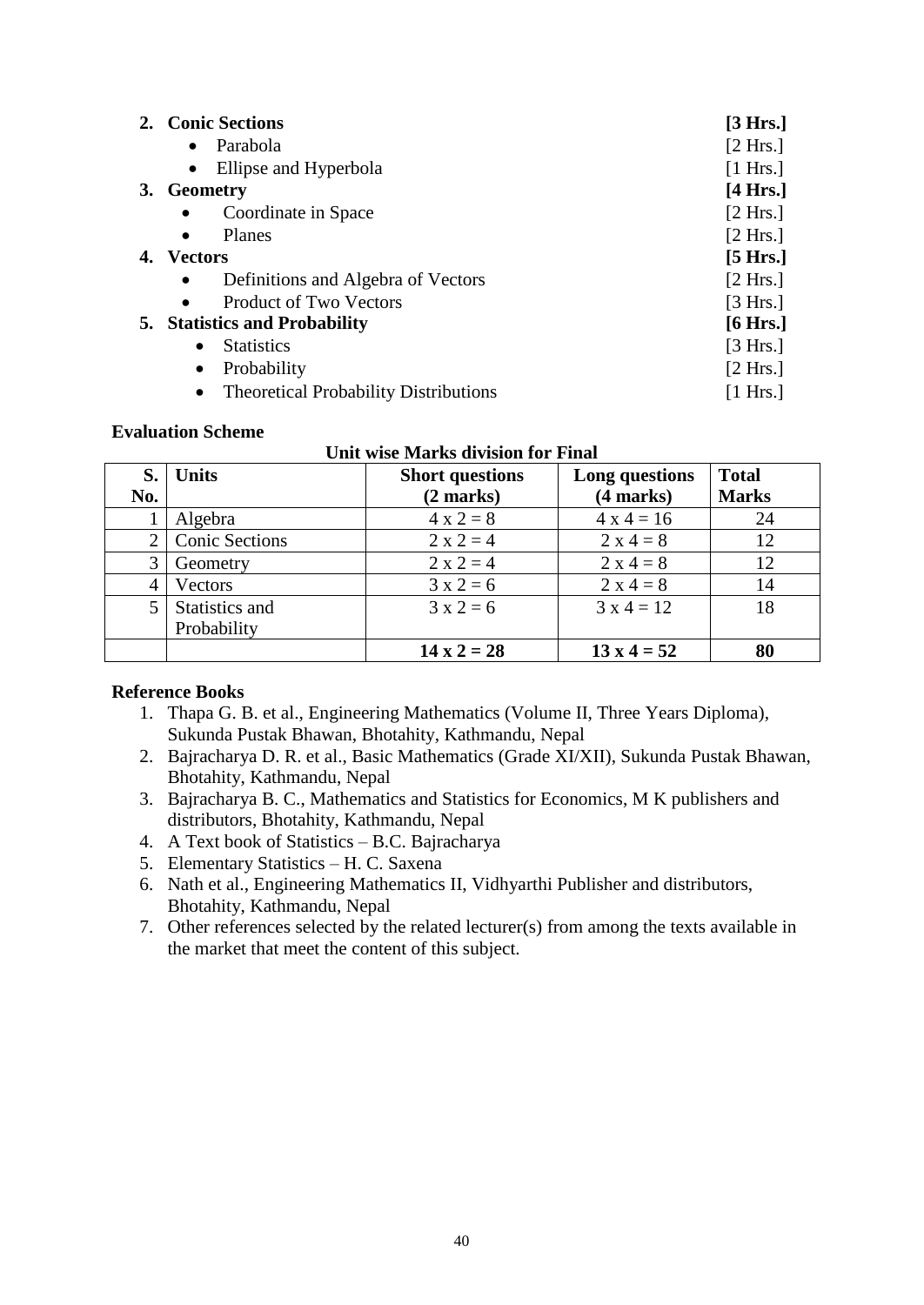### **Engineering Physics II EG 1202 SH**

<span id="page-42-0"></span>**Year: I Total: 8 hours /week Semester: II Lecture: 4 hour/week Tutorial: 2 hours/week Practical: hours/week Lab: 2 hours/week**

### **Course Description**

This course in physics is designed to provide students with an understanding of the scientific laws of our physical world, and how physics contributes to life's activities in modern society. The course emphasizes both quantitative and qualitative aspects of physics, involving mathematical models and equations. The application of physics to social and environmental situations is well illustrated.

The practical component of this course is designed to supplement learning through the application of learned theory. The students will handle simple apparatus to do simple measurements, demonstrate simple electrical circuits, and apply their knowledge of physics to real life examples.

### **Course objectives**

On completion of the course the student will be able to:

- Sustain interest in physics and its applications related to everyday experiences of their life
- Identify the social, economic, environmental and other implications of physics
- Describe physics as a coherent and developing framework of knowledge based on fundamental theories ofthe structures and processes of the physical world
- Demonstrate the skills of experimenting, observing, interpreting data and evaluating evidence to formulate generalizations and models
- Apply knowledge of physical principles to familiar and unfamiliar situations
- Apply facts, vocabulary and conventions to unit measurements and common measuring instruments
- Explain the definitions, laws, concepts, theories and models presented in this course.
- Describe the applications and implications of physical facts and principles.
- Explain the basic concept of Physics relevant to problems for the understanding and practicing related in engineering works.

#### **Course Contents**

#### **Theory**

### **Unit 1: Electrostatics, Current and Electromagnetism [20hrs]**

#### **Sub-Unit 1.1: Electrostatics and capacitors 4hrs]**

- Elementary charges, charging by induction
- Faraday's Ice-pail experiment, electric field, lines of force
- Coulomb`s law, intensity of electric field
- Electrostatic potential, equipotential surfaces, action of points
- Capacitors, types of capacitors
- Grouping of capacitors, action of dielectrics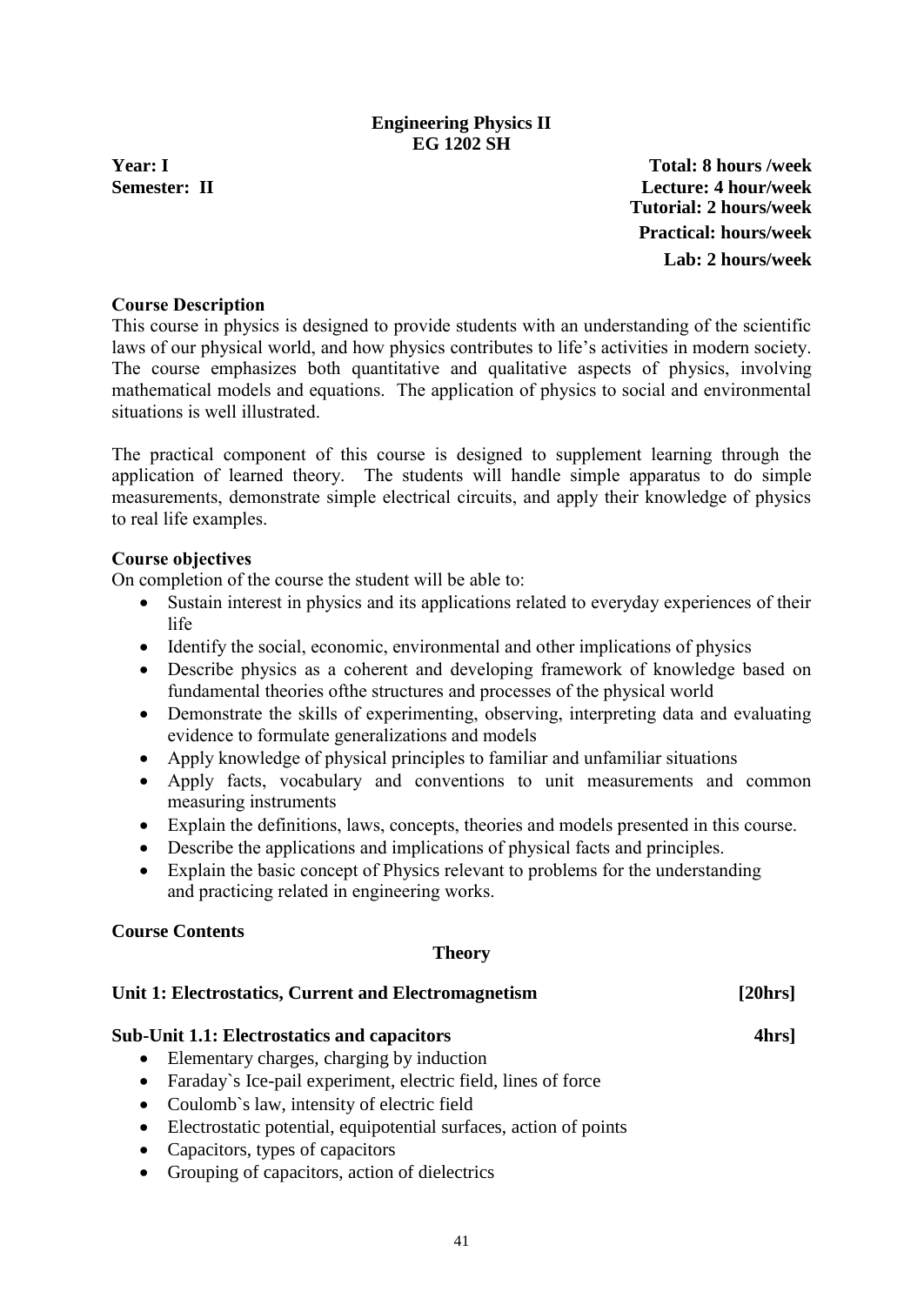| <b>Simple Numerical Problems</b>                                                          |                     |
|-------------------------------------------------------------------------------------------|---------------------|
| <b>Sub-unit 1.2: Current Electricity</b>                                                  | $[7 \text{ Hrs.}]$  |
| D.C. current, strength of current<br>$\bullet$<br>Potential difference across a conductor |                     |
| $\bullet$<br>Ohm' law and its verification                                                |                     |
| $\bullet$                                                                                 |                     |
| Resistance and resistivity<br>$\bullet$                                                   |                     |
| Connection of resistances<br>$\bullet$                                                    |                     |
| Galvanometer and its conversion into ammeter and voltmeter<br>$\bullet$                   |                     |
| Potentiometer and its use to measure emf<br>$\bullet$                                     |                     |
| Wheat stone bridge<br>$\bullet$                                                           |                     |
| Kirchhoff's laws and their uses in simple circuits<br>$\bullet$                           |                     |
| Joule's law of heating<br>$\bullet$                                                       |                     |
| The rate of heating from the concept of p.d.<br>$\bullet$                                 |                     |
| See- beck effect, Peltier effect, Thomson effect<br>$\bullet$                             |                     |
| <b>Simple Numerical Problems</b>                                                          |                     |
| Sub- unit 1.3: Magnetic effect of current and electromagnetism                            | $[6 \text{ Hrs.}]$  |
| Magnetic forced and magnetic field of current<br>$\bullet$                                |                     |
| Force experienced by a charge moving in magnetic field<br>$\bullet$                       |                     |
| Force acting of current carrying conductor<br>$\bullet$                                   |                     |
| <b>Statement of Biot - Savart's law</b><br>$\bullet$                                      |                     |
| Magnetic field due a long straight conductor and due to a circular coil<br>$\bullet$      |                     |
| Force acting between two current carrying parallel conductors<br>$\bullet$                |                     |
| Application of Ampere's law to calculate magnetic field due to a solenoid<br>$\bullet$    |                     |
| Faraday's laws of electromagnetic induction<br>$\bullet$                                  |                     |
| Lenz's law<br>$\bullet$                                                                   |                     |
| Self-induction and mutual induction in coils<br>$\bullet$                                 |                     |
| Working of transformer<br>$\bullet$                                                       |                     |
| <b>Simple Numerical Problems</b>                                                          |                     |
| <b>Sub- unit 1.4: Alternating current</b>                                                 | [3 Hrs.]            |
| Generation of A.C. by A.C. generator                                                      |                     |
| • Instantaneous and effective values of current and voltage                               |                     |
| Relation between voltage and current in R and L circuit                                   |                     |
| Phase between current and voltage                                                         |                     |
| Resonance and power in A.C. circuit                                                       |                     |
| <b>Simple Numerical Problems</b>                                                          |                     |
| Unit 2: Waves and optics                                                                  | $[13 \text{ Hrs.}]$ |
| Sub- unit 2.1: Wave motion                                                                | [3 Hrs.]            |
| Wave motion and its type<br>$\bullet$                                                     |                     |
| Characteristics of wave motion                                                            |                     |
| Wavelength, frequency and speed of waves                                                  |                     |
| Velocity of waves in different media                                                      |                     |
| <b>Simple Numerical Problems</b>                                                          |                     |
| Sub- unit 2.2: Sound waves                                                                | $[5 \text{ Hrs.}]$  |
| Reflection, refraction, diffraction, interference                                         |                     |
| Beats and beat frequency                                                                  |                     |
| Determination of beat frequency<br>٠                                                      |                     |
|                                                                                           |                     |

• Progressive waves, stationary waves and their equations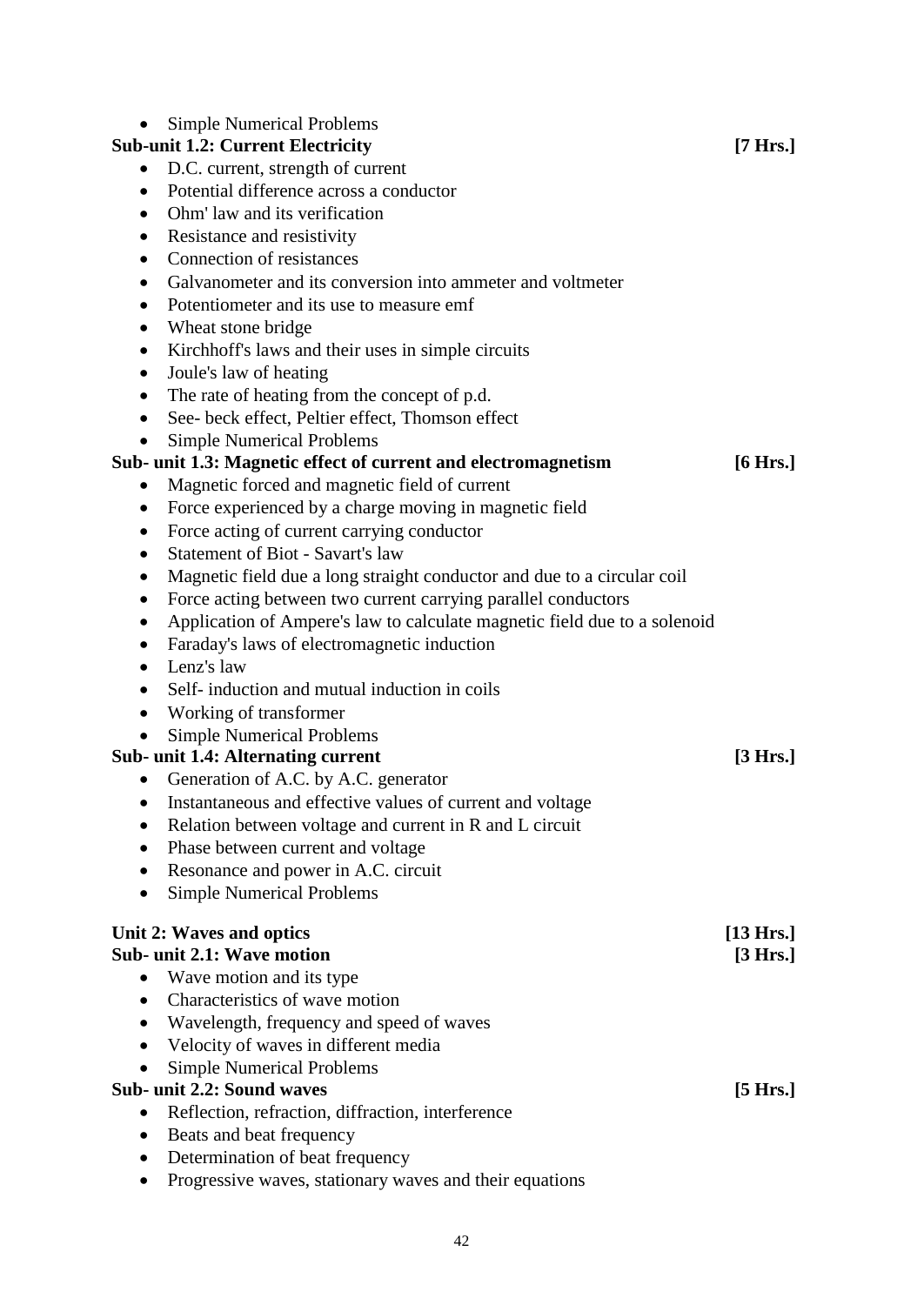| Waves in pipes and strings<br>Fundamental mode and overtones in pipes and strings<br>$\bullet$<br>Intensity of sound, intensity level and inverse square law<br>$\bullet$<br><b>Simple Numerical Problems</b><br>$\bullet$<br>Sub- unit 2.3: Physical<br>Coherent sources of light and interference<br>$\bullet$<br>Phase difference and path difference<br>$\bullet$<br>Young's double slit experiment<br>$\bullet$<br>Diffraction and polarization of light<br>$\bullet$<br>Brewster's law<br>$\bullet$<br>Huygen's principle<br>$\bullet$<br><b>Simple Numerical Problems</b><br>$\bullet$ | $[5 \text{ Hrs.}]$  |
|-----------------------------------------------------------------------------------------------------------------------------------------------------------------------------------------------------------------------------------------------------------------------------------------------------------------------------------------------------------------------------------------------------------------------------------------------------------------------------------------------------------------------------------------------------------------------------------------------|---------------------|
| <b>Unit 3: Properties of matter</b>                                                                                                                                                                                                                                                                                                                                                                                                                                                                                                                                                           | $[10 \text{ Hrs.}]$ |
| <b>Sub unit 3.1: Elasticity</b>                                                                                                                                                                                                                                                                                                                                                                                                                                                                                                                                                               | $[4 \text{ Hrs.}]$  |
| Elasticity; Hooke's law<br>$\bullet$                                                                                                                                                                                                                                                                                                                                                                                                                                                                                                                                                          |                     |
| Stress, strain, Young's modulus, Bulk modulus and shear modulus.<br>$\bullet$                                                                                                                                                                                                                                                                                                                                                                                                                                                                                                                 |                     |
| Energy stored in stretched string<br>$\bullet$                                                                                                                                                                                                                                                                                                                                                                                                                                                                                                                                                |                     |
| <b>Simple Numerical Problems</b><br><b>Sub-unit 3.2: Surface Tension</b>                                                                                                                                                                                                                                                                                                                                                                                                                                                                                                                      | [3 Hrs.]            |
| Intermolecular attraction in liquid, surface tension<br>$\bullet$                                                                                                                                                                                                                                                                                                                                                                                                                                                                                                                             |                     |
| Cohesion and adhesion, angle of contact<br>$\bullet$                                                                                                                                                                                                                                                                                                                                                                                                                                                                                                                                          |                     |
| Surface energy, capillary action<br>$\bullet$                                                                                                                                                                                                                                                                                                                                                                                                                                                                                                                                                 |                     |
| <b>Simple Numerical Problems</b><br>$\bullet$                                                                                                                                                                                                                                                                                                                                                                                                                                                                                                                                                 |                     |
| <b>Sub-unit 3.3: Viscosity</b>                                                                                                                                                                                                                                                                                                                                                                                                                                                                                                                                                                | [3 Hrs.]            |
| streamline and turbulent flows<br>$\bullet$                                                                                                                                                                                                                                                                                                                                                                                                                                                                                                                                                   |                     |
| Idea of liquid layers, velocity gradient, coefficient of viscosity<br>$\bullet$                                                                                                                                                                                                                                                                                                                                                                                                                                                                                                               |                     |
| Viscous forces, Stoke's law, terminal velocity<br>$\bullet$                                                                                                                                                                                                                                                                                                                                                                                                                                                                                                                                   |                     |
| <b>Simple Numerical Problems</b><br>$\bullet$                                                                                                                                                                                                                                                                                                                                                                                                                                                                                                                                                 |                     |
| <b>Unit 4: Modern Physics</b>                                                                                                                                                                                                                                                                                                                                                                                                                                                                                                                                                                 | $[17 \text{ Hrs.}]$ |
| <b>Sub-unit 4.1: Atomic Physics</b>                                                                                                                                                                                                                                                                                                                                                                                                                                                                                                                                                           | $[9 \text{ Hrs.}]$  |
| Motion of charged particles in electric and magnetic fields                                                                                                                                                                                                                                                                                                                                                                                                                                                                                                                                   |                     |
| e/m for electrons, Millikan's oil drop experiment<br>$\bullet$                                                                                                                                                                                                                                                                                                                                                                                                                                                                                                                                |                     |
| Photons, photoelectric effect, Stopping potential for photoelectrons<br>$\bullet$                                                                                                                                                                                                                                                                                                                                                                                                                                                                                                             |                     |
| Einstein's photoelectric equation<br>$\bullet$                                                                                                                                                                                                                                                                                                                                                                                                                                                                                                                                                |                     |
| Bohr's model for hydrogen atom<br>$\bullet$                                                                                                                                                                                                                                                                                                                                                                                                                                                                                                                                                   |                     |
| Energy level diagram and spectral series<br>$\bullet$                                                                                                                                                                                                                                                                                                                                                                                                                                                                                                                                         |                     |
| X-rays; production, properties and applications                                                                                                                                                                                                                                                                                                                                                                                                                                                                                                                                               |                     |
| <b>Introduction of Laser</b>                                                                                                                                                                                                                                                                                                                                                                                                                                                                                                                                                                  |                     |
| <b>Simple Numerical Problems</b>                                                                                                                                                                                                                                                                                                                                                                                                                                                                                                                                                              |                     |
| <b>Sub-unit 4.2: Semiconductors</b>                                                                                                                                                                                                                                                                                                                                                                                                                                                                                                                                                           | $[5 \text{ Hrs.}]$  |
| Valence electrons and Energy bands in solids<br>$\bullet$                                                                                                                                                                                                                                                                                                                                                                                                                                                                                                                                     |                     |
| Intrinsic and doped p-type, n-type semiconductors                                                                                                                                                                                                                                                                                                                                                                                                                                                                                                                                             |                     |
| Charge carriers in semiconductors<br>Acceptors, donors, p-n junction diode                                                                                                                                                                                                                                                                                                                                                                                                                                                                                                                    |                     |
| Depletion layer, forward and reverse biasing                                                                                                                                                                                                                                                                                                                                                                                                                                                                                                                                                  |                     |
|                                                                                                                                                                                                                                                                                                                                                                                                                                                                                                                                                                                               |                     |

• Rectifying properties of a diode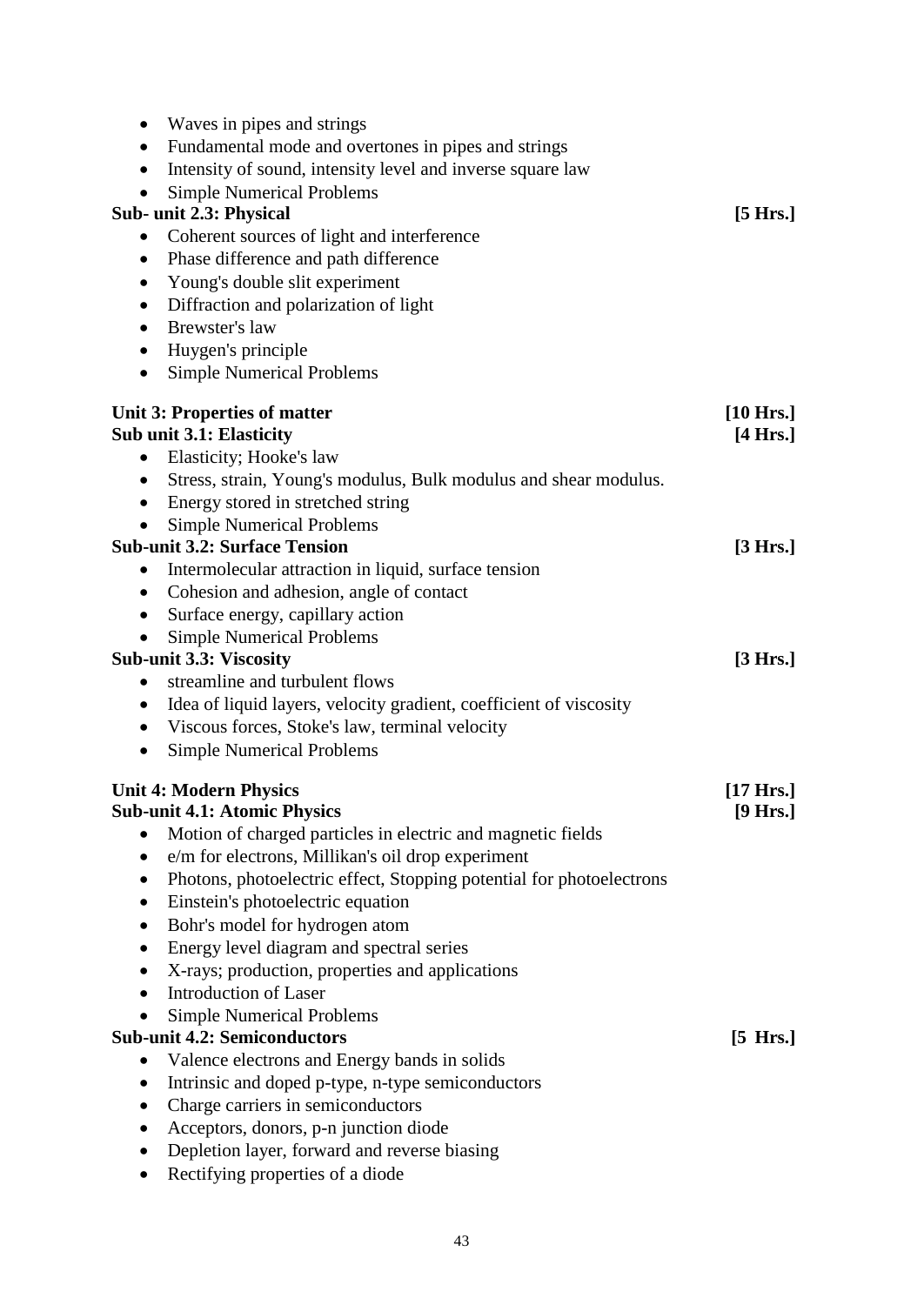• Simple Numerical Problems

# **Sub-unit 4.3: Nuclear Physics [3 Hrs.]**

- Laws of radioactive disintegration
- Half-life, mean-life and decay constant
- Stable and radioactive nuclei
- Binding energy, nuclear fission, critical mass and nuclear fusion
- Simple Numerical Problems

# **Tutorial:**

### **The instructors should practice the numerical problems of following topics as indicated by credit hours**

| S. N.                          | <b>Units</b>          | <b>Sub Units</b>                     |                | <b>Credit hours</b> |  |
|--------------------------------|-----------------------|--------------------------------------|----------------|---------------------|--|
|                                |                       | <b>Electrostatics and Capacitors</b> | 4              |                     |  |
|                                |                       | <b>Current Electricity</b>           | 5              |                     |  |
|                                | Electricity           | Magnetic effect of current and       |                | 14                  |  |
|                                |                       | Electromagnetism                     | 3              |                     |  |
|                                |                       | <b>Alternating Current</b>           | $\overline{2}$ |                     |  |
|                                | Waves                 | Wave motions                         | $\overline{2}$ | 8                   |  |
| $\mathcal{D}_{\mathcal{L}}$    |                       | Sound waves                          |                |                     |  |
|                                |                       | <b>Physical Optics</b>               | $\overline{2}$ |                     |  |
|                                |                       | Elasticity                           | 3              |                     |  |
| 3                              |                       | Viscosity                            |                |                     |  |
|                                | Properties of Matter  | <b>Surface Tension</b>               |                | 5                   |  |
|                                |                       | Semi-conductors                      | 3              |                     |  |
| 4                              | <b>Modern Physics</b> | <b>Nuclear Physics</b>               | 3              | 3                   |  |
| <b>Total Hours</b><br>30<br>30 |                       |                                      |                |                     |  |

# **Engineering Physics Practical II [30 Hrs.]**

- 1. Determine specific resistance of a wire.
- 2. Determine the frequency of A.C. mains.
- 3. Study current voltage characteristics of a junction diode.
- 4. Determine speed of sound by resonance air column method.
- 5. Determine Young Modulus.
- 6. Verify Ohm's law.
- 7. Determine force constant of a helical spring oscillation method.
- 8. Compare Emfs of two cells by using potentiometer.
- 9. Study characteristics curves of npn transistor.
- 10. Determine unknown resistance by Wheatstone bridge method.

# **Learning materials:**

- 1. Advanced level physics by Nelkon and Parker,  $5<sup>th</sup>$  and later editions
- 2. College physics by sears, Zemansky and Young, Fourth and later editions

# **Textbooks for laboratory work:**

1. Physics Practical book by S.K. Neupane.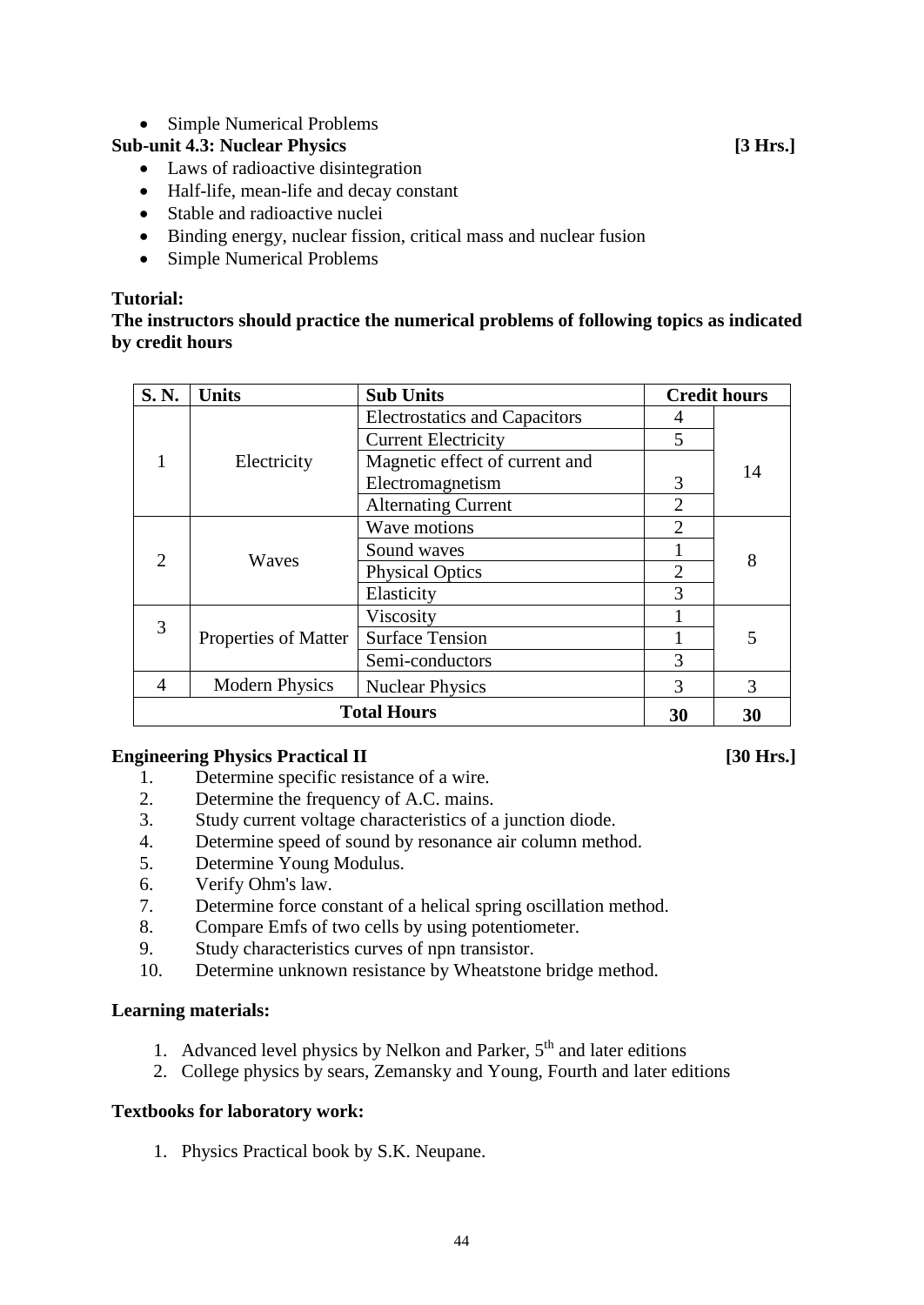### **Other learning materials:**

- 1. Reference to be selected by the related lecture(s) from among the texts available in the market that meet the content needs of this subject.
- 2. The related institute may develop its own textbook and approve from the related authority so as to have a prescribed textbook of this subject.

#### **Evaluation Scheme**

**There will be questions covering all the chapters in the syllabus. The evaluation scheme for the questions will be as indicated as in the table below.**

| <b>S. N.</b>   | <b>Units</b>            | <b>Sub Units</b>                     | <b>Credit hours</b> |    | <b>Total</b><br>marks |
|----------------|-------------------------|--------------------------------------|---------------------|----|-----------------------|
|                |                         | <b>Electrostatics and Capacitors</b> | 7                   |    | 12                    |
|                |                         | <b>Current Electricity</b>           | 4                   | 20 |                       |
| $\mathbf{1}$   | Electricity             | Magnetic effect of current and       | 6                   |    |                       |
|                |                         | Electromagnetism                     |                     |    | 12                    |
|                |                         | <b>Alternating Current</b>           | 3                   |    |                       |
|                | Waves                   | Wave motions                         | 3                   |    |                       |
| $\overline{2}$ |                         | Sound waves                          | 5                   | 13 | 12                    |
|                |                         | <b>Physical Optics</b>               | 5                   |    |                       |
|                | Properties<br>of Matter | Elasticity                           | $\overline{4}$      |    |                       |
| 3              |                         | Viscosity                            | 3                   | 10 | 8                     |
|                |                         | <b>Surface Tension</b>               | 3                   |    |                       |
| $\overline{4}$ | Modern<br>Physics       | <b>Atomic Physics</b>                | 9                   | 17 |                       |
|                |                         | Semi-conductors                      | 5                   |    | 16                    |
|                |                         | <b>Nuclear Physics</b>               | $\overline{3}$      |    |                       |
|                |                         | <b>Total credit hours</b>            | 60                  | 60 | 60                    |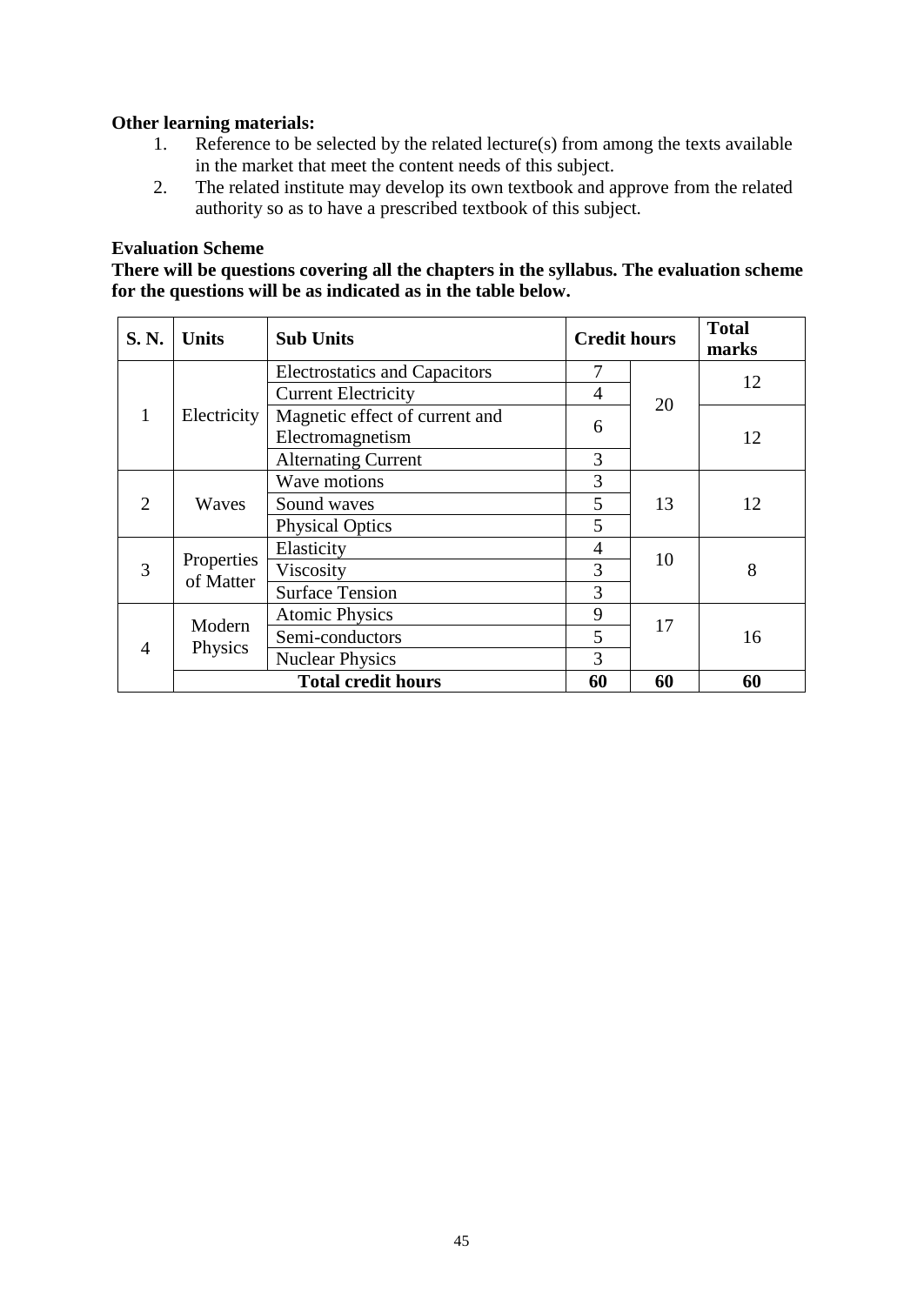46

## **Engineering Chemistry II EG1203SH**

<span id="page-47-0"></span>**Year: I Total: 8 hours /week Semester: II Lecture: 4 hour/week Tutorial: 2 hours/week Practical: hours/week Lab: 2 hours/week**

### **Course Description***:*

This subject consists of three units related to nonmetals and their compounds, metals and their compounds and organic compounds and polymers.

### **Course Objectives:**

After the completion of this subject, students will be able to

- Know about causes of hardness of water and its remedy.
- Develop the knowledge of physical and chemical properties of different materials.
- Explain about the manufacturing process of ammonia, Nitric acid and sulphuric acid.
- Know about alkali metals, alkaline earth metals and coinage metals and their properties.
- Prepare laboratory method and their properties of different compounds.
- Write IUPAC naming of organic compounds.
- Provide the student's background of basic concepts of chemistry required for understanding and practicing related in engineering works.

### **Course Content:**

# Unit 1: Non-metals and their compounds: [30 Hrs.] **1.1 Water: [4 hours]**

- Introduction
- Sources of water
- Types of water
- Causes and types of hardness of water
- Methods of removal of temporary hardness by:
	- Boiling and Clark's methods
- Methods of removal of permanent hardness by:
	- Washing soda and permutit process and its advantages
- General concept on Water treatment for domestic and industrial purpose
	- Water for drinking purposes, water for boiler purposes, water for washing purposes
- Conditions of potable water
- Concept of amphoteric and universal solvent of water

# **1.2 Ammonia: [4 Hrs.]**

- Introduction
- Laboratory preparation of ammonia gas
- Manufacture of ammonia by Haber's process (ref. principle, condition for higher yield and process)
- Physical Properties
- Chemical properties:
	- Basic nature, dissociation, auto-ionization
	- Reduction reaction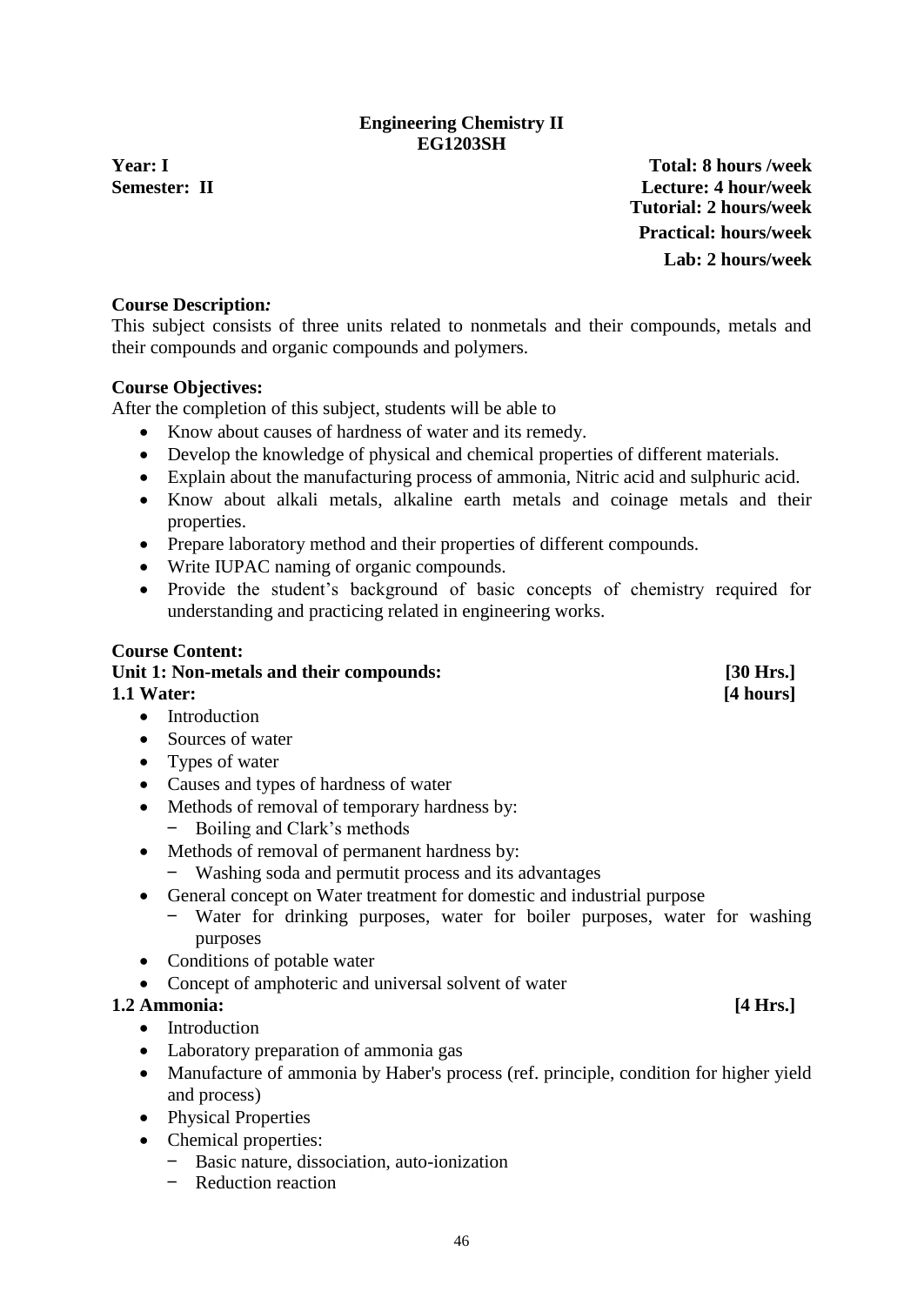- Combustion, catalytic oxidation of ammonia, oxidation of heated copper oxide
- Action with halogens(chlorine)
- Action with metals (Na Or K)
- Action with metallic salts solution like Iron, aluminum, zinc and chromium
- Formation of complex amines with the salts solutions of d block transitional elements like copper, silver, Nickel and Cobalt
- Action with Carbon dioxide
- Action with bleaching powder

# • Uses

# **1.3 Nitric acid: [8 Hrs.]**

- Introduction
- Manufacture of nitric acid by Ostwald's process (ref. principle, process and advantages)
- Physical Properties
- Chemical properties:
	- Action of heat
	- Acidic character
	- Oxidizing character
		- action on non-metals like carbon, Sulphur, phosphorus and iodine
		- action on metalloids like arsenic and antimony
		- action on inorganic compounds like Sulphur dioxide, hydrogen sulphide and acidified ferrous sulphates
		- action on metals like Zinc, Magnesium, Iron, copper, mercury and silver
		- action on noble metals like gold and platinum (with aqua regia)
- uses
- Nitrogen cycle (explain with flow chart diagram)
- Nitrogen fixation and it occurs (natural and artificial)
- Fertilizers
	- Types of fertilizers
	- Functions of essentials nutrients
	- Characteristics of fertilizers
	- Classification of chemical fertilizers (ref N,P,K and mix)
- Pollution and pollutant (introduction)
- Oxides of nitrogen and Sulphur as pollutant and acid rain

# **1.4 Halogens (Chlorine): [3hrs]**

- Introduction
- Laboratory preparation of chlorine
	- by applying heat
	- without application of heat
- Physical Properties
- Chemical properties:
	- action with hydrogen
	- action with water
	- action with sodium hydroxide, potassium hydroxide and calcium hydroxide
	- action with ammonia
	- oxidizing character:
		- action of chlorine in presence of water (ref Hydrogen sulphide, Sulphur dioxide, acidified ferrous sulphate)
		- action of chlorine in absence of water (ref, ferrous chloride, stannous chloride)

47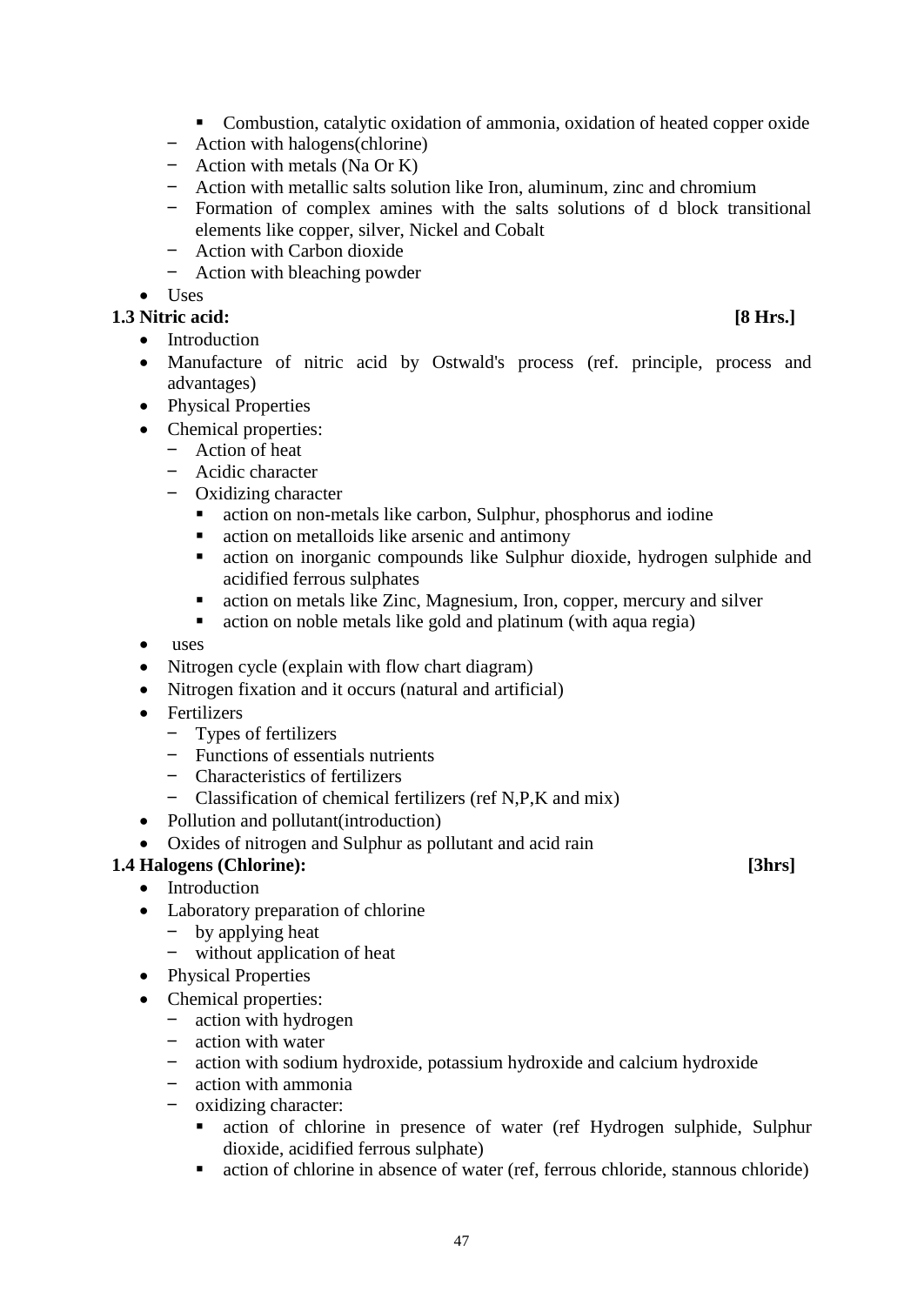- Bleaching character – Action with bromides and iodides
- Action with metals like copper, zinc, aluminum and iron
- Action with metalloids like arsenic and antimony
- Action with non-metals like Sulphur and phosphorus
- Action with organic compounds like methane and ethene

#### • uses

#### **1.5 Hydrochloric acid: [2 Hrs.]**

- Introduction
- Laboratory preparation of HCl gas and aqueous HCl
- Physical Properties
- Chemical properties:
	- acidic character
	- action with ammonia
	- reducing character (action with oxidizing agents)
		- action with manganese dioxide, potassium permanganate and potassium dichromate
	- action with AgNO3
	- formation of aqua regia
	- action with lead acetate
	- action nonmetals
	- action with air
- uses

#### **1.6 Hydrogen sulphide: [2 Hrs.]**

- Introduction
- Laboratory preparation of hydrogen sulphide (pure and dry state)
- Physical Properties
- Chemical properties:
	- Acidic character
	- Dissociation
	- Reducing properties
		- action with ferric chloride, halogens, acidified potassium permanganate, acidified potassium dichromate, Sulphur dioxide, sulphuric acid and nitric acid
	- Action with metals
	- Action with lead acetate
	- Precipitation of metals sulphide (acidic and basic medium)

• uses

#### **1.7 Sulphuric acid: [4 Hrs.]**

- Introduction
- Manufacture by contact process (ref principle, condition and process)
- Physical Properties
- Chemical properties:
	- action of heat
	- $\frac{-}{-}$  acidic nature<br> $\frac{-}{-}$  precipitation
	- precipitation reaction
	- oxidizing agent (ref. nonmetals like Sulphur, carbon, phosphorus, hydrogen halide, hydrogen sulphide, metals
	- dehydrating action, (ref. sugar, starch, formic acid, oxalic acid, alcohol, copper sulphates crystals)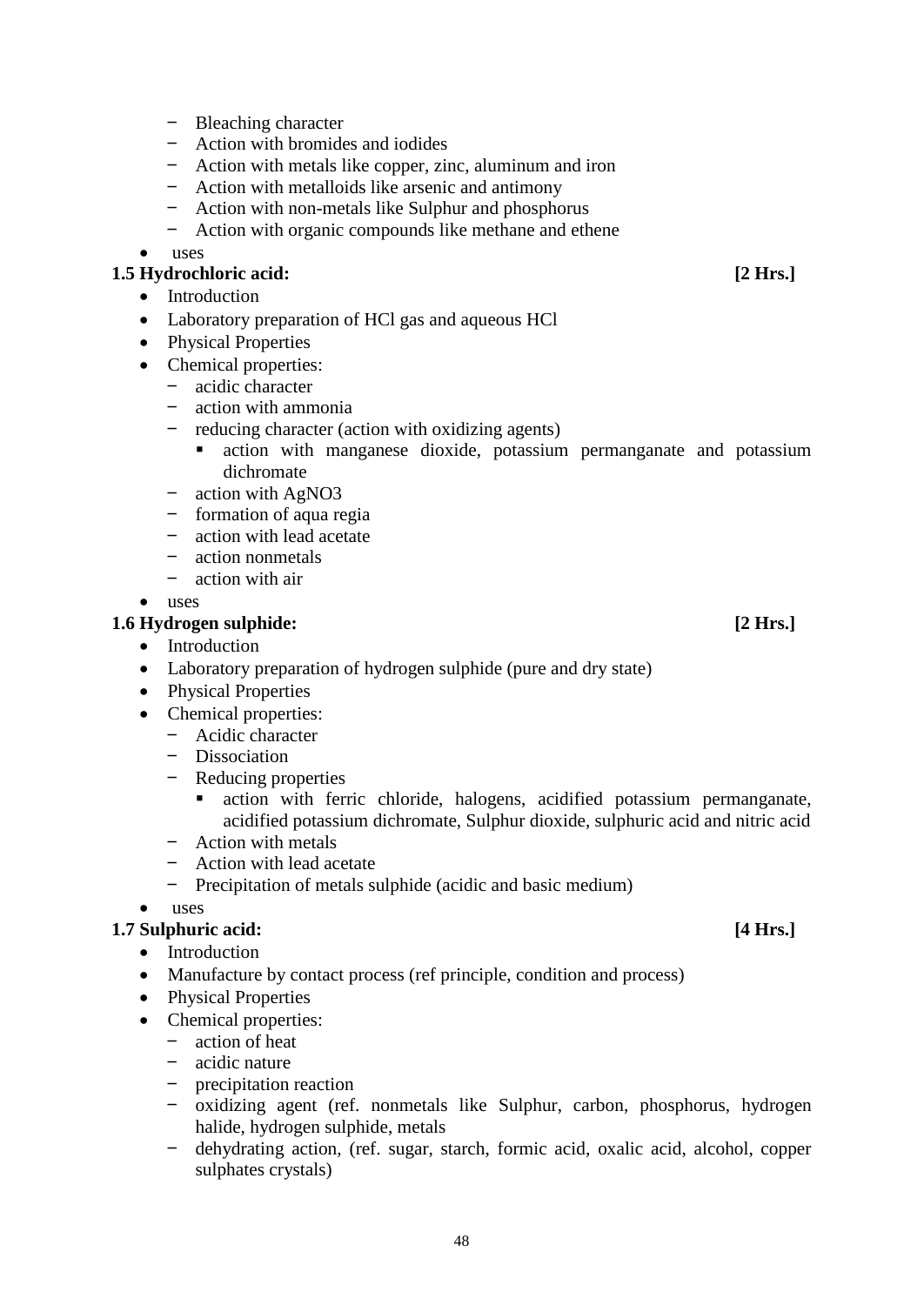- action with SO3
- uses

# **1.8 Carbon and its compounds: [3 Hrs.]**

- Introduction
- Allotropy
- Allotropic form of carbon (just give flow sheet)
- Structure, properties and uses of diamond and graphite
- Oxides of carbon (Ref. sources of carbon dioxide & carbon mono oxide and its effect)
- Concept of greenhouse effect and global warming

|  | Unit 2: Metals and their compounds | [15 Hrs.] |
|--|------------------------------------|-----------|
|  |                                    |           |

### **2.1 General study of Metals and their components: [5 Hrs.]**

- Introduction
- Distinguish between metals and non-metals (ref. physical and chemical properties: at least any fifteen differences)
- Occurrence of metals
- Definition and types of alloys (ref. ferrous and non-ferrous alloys)
- Purpose of making alloys
- Metalloids
- Amalgam
- Chemistry of metallic carbonate
	- General methods of preparation of metallic carbonate
		- by passing carbon dioxide into oxides or hydroxides
		- by heating bicarbonates
		- by double decomposition (preparation of insoluble carbonates)
	- General properties of metallic carbonates
		- action with water
		- action of heat
		- action with acids
- Chemistry of metallic sulphate
	- General methods of preparation of metallic sulphate
		- by treating metals with sulphuric acid
		- by treating the oxides, hydroxides, carbonates and sulphides of metals with sulphuric acid
		- by double decomposition (preparation of insoluble sulphates)
		- by roasting of sulphides
	- General properties of metallic sulphates
		- action with water
		- action of heat
- Chemistry of metallic chlorides
	- General methods of preparation of metallic chlorides (hydrated)
		- by treating metals with hydrochloric acid
		- by treating the oxides, hydroxides, carbonates and sulphides of metals with hydrochloric acid
		- by double decomposition (preparation of insoluble chlorides)
		- by treating metals with aqua regia
	- General properties of metallic chlorides
		- action with water
		- action of heat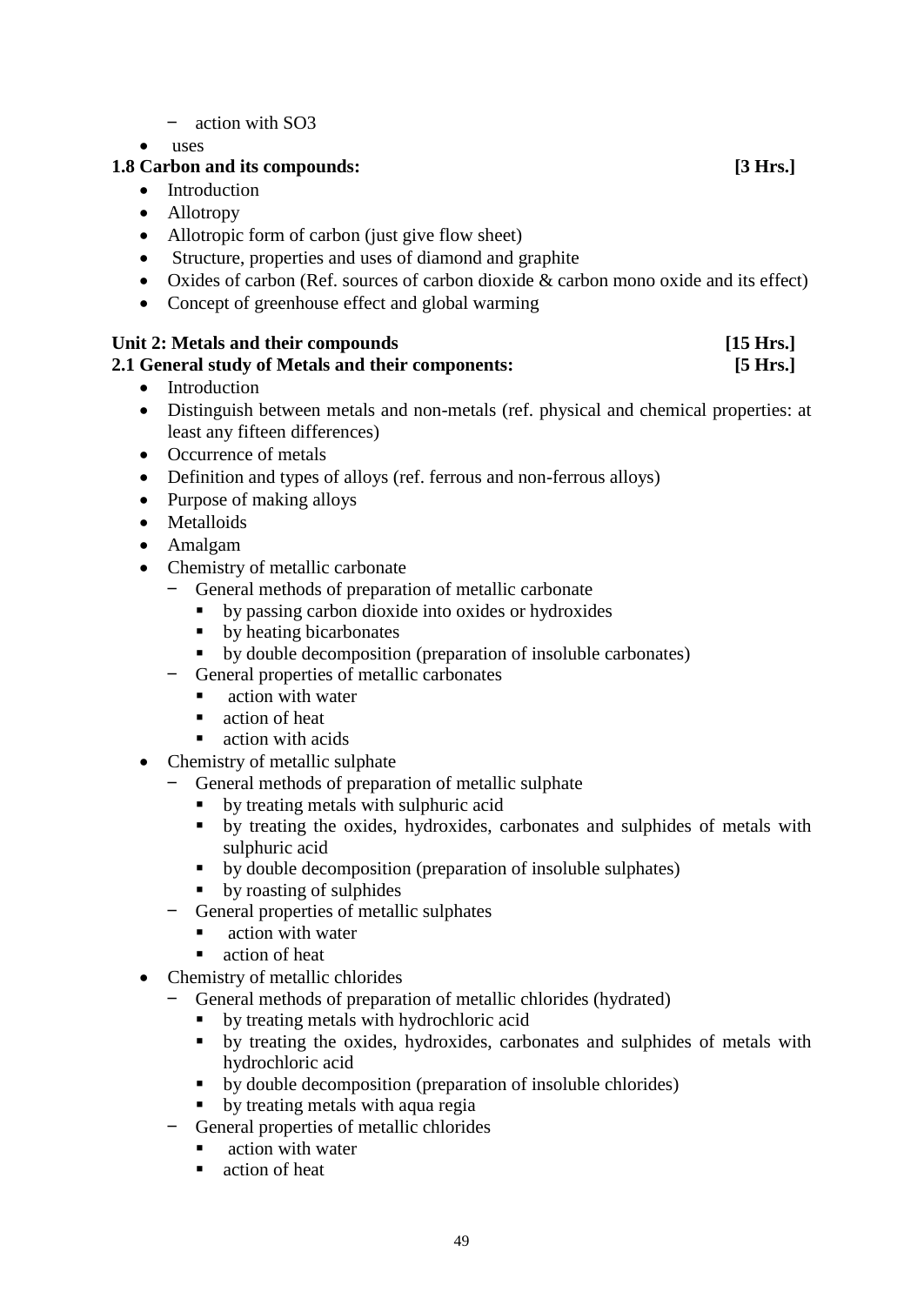50

- $\blacksquare$  action with acid
- Chemistry of metallic nitrate
	- General methods of preparation of metallic nitrate
		- by treating metals with nitric acid
		- by treating the oxides, hydroxides and carbonates of metals with nitric acid
		- by double decomposition
	- General properties of metallic nitrate
		- action with water
		- action of heat

## **2.2 Alkali metals [2 Hrs.]**

- Introduction
- Periodic position
- General characteristic properties of alkali metals (ref. physical and chemical properties)
	- Physical properties:
		- Physical appearance, size of atoms, melting and boiling point, oxidation state, metallic character and electronegativity
	- Chemical properties:
		- Action of air, action of water, action with hydrogen, action with halogen
- Sodium
	- Introduction
	- Physical Properties
	- Chemical properties:
		- action with air, water, hydrogen, hydrogen chloride, ammonia, chlorine, Sulphur, carbon dioxide
		- reducing action

– uses

# **2.3 Alkaline earth metals [2 Hrs.]**

- Introduction
- Periodic position
- General characteristic properties of Alkaline earth metals (ref. physical and chemical)
	- Physical properties:
		- Physical appearance, size of atoms, melting and boiling point, oxidation state, metallic character and electronegativity
	- Chemical properties:
		- Action with air, water, hydrogen, nitrogen, halogen, acids, non-metals
		- formation of alloys
- Distinguish between alkali and alkaline earth metals
- Calcium
	- Introduction
	- Physical Properties
	- Chemical properties:
		- action with oxygen, water, hydrogen chloride, sulphuric acid, hydrogen, nitrogen, chlorine, carbon

– uses

# **2.4 Coinage metals [2 Hrs.]**

- Introduction
- Periodic position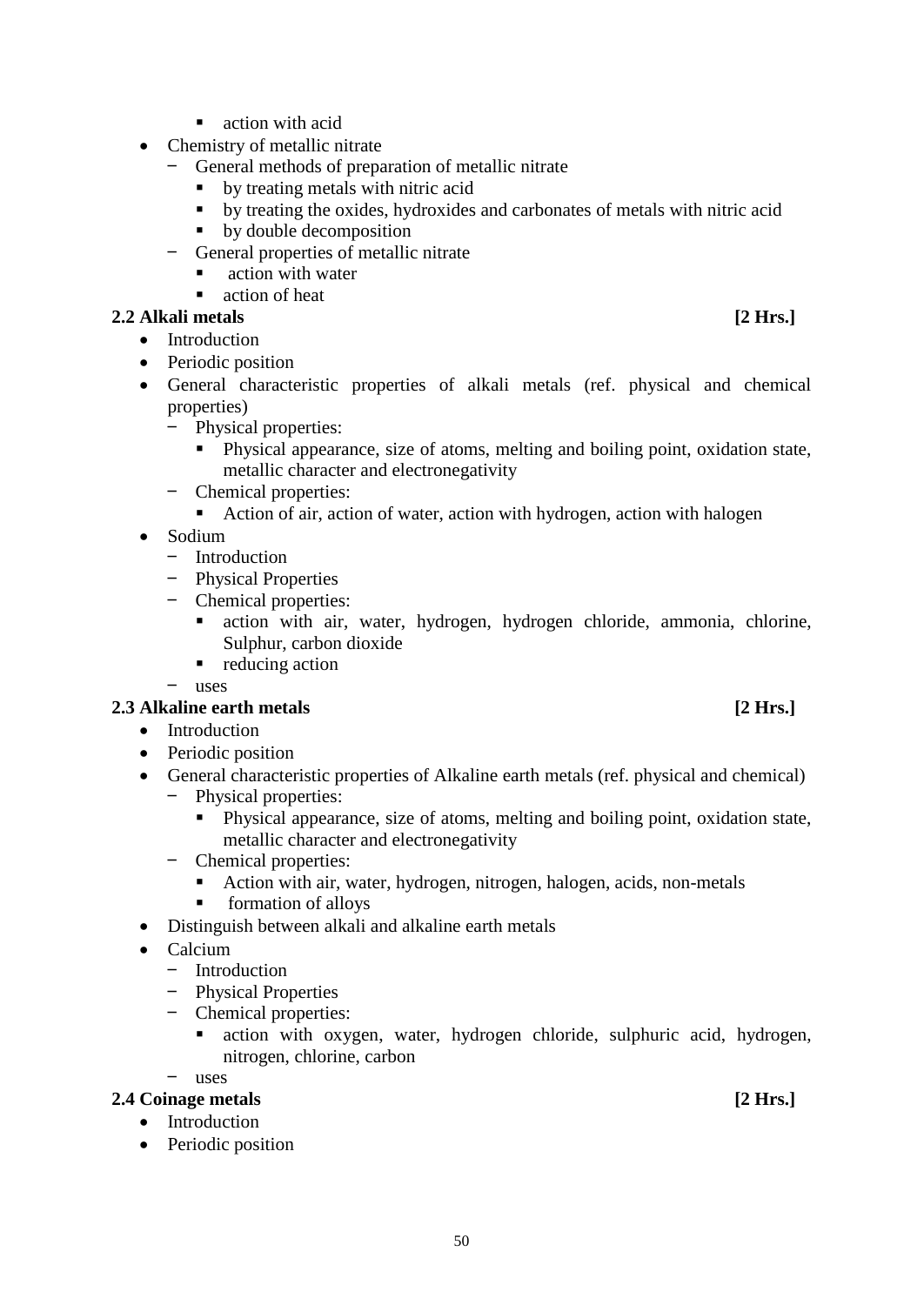- General characteristic properties of coinage metals (ref. physical and chemical properties)
	- Physical properties:
		- Physical appearance, size of atoms, melting and boiling point, malleability, ductility, conductivity, variable valency
	- Chemical properties:
		- Action with air, water and acids
		- $\blacksquare$  Action of salt solution with metals like Zn, Mg, and Fe
		- Formations of alloys
- Copper
	- Introduction
	- Physical properties
	- Chemical properties:
		- action with air, water, acids, ammonia, chlorine, Sulphur
		- reducing action
		- displacement reaction

– uses

### **2.5 Aluminum [1 Hr.]**

- Introduction
- Physical Properties
- Chemical properties:
	- action with air, water, Nitrogen, chlorine, carbon, Sulphur, acids, sodium hydroxide
- uses

#### **2.6 Zinc [1 Hr.]**

- Introduction
- Physical Properties
- Chemical properties:
	- action with oxygen (philosopher's wool), water, sodium hydroxide, acids, chlorine, Sulphur
	- displacement reaction
- uses

#### **2.7 Iron [1 Hr.]**

- Introduction
- Physical Properties
- Chemical properties:
	- action with air, water, chlorine, acids, Sulphur, carbon monoxide
	- displacement reaction

### • uses

### **2.8 Lead [1 Hr.]**

- Introduction
- Physical Properties
- Chemical properties:
	- action with air, water (plumbosolvency), acids, chlorine, Sulphur, sodium hydroxide, acetic acid
- uses

| Unit3: Organic compounds and polymers | $[15 \text{ Hrs.}]$ |
|---------------------------------------|---------------------|
| 3.1 Organic compounds                 | [5 Hrs.]            |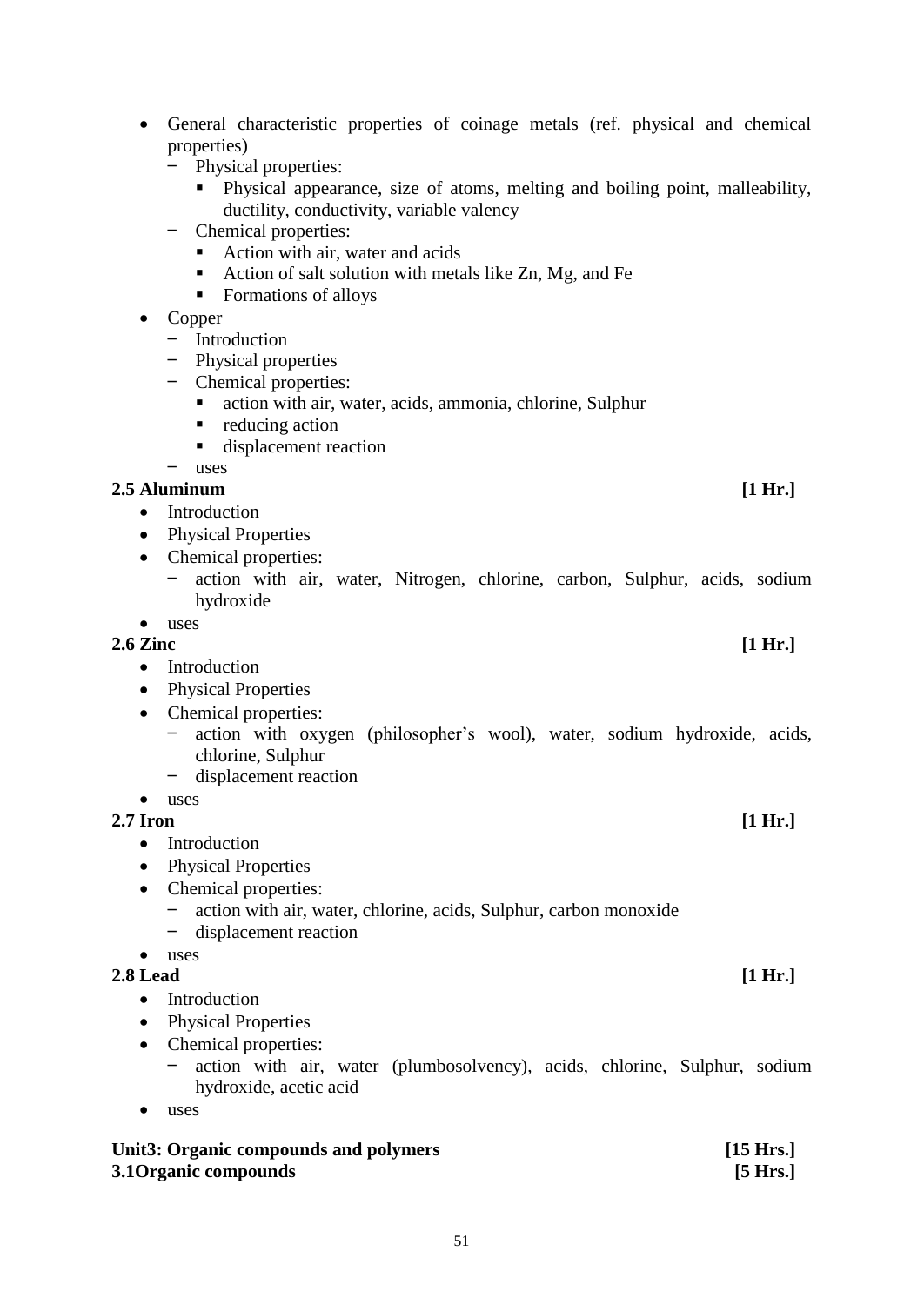- 
- 52
- Introduction
- vital force theory and downfall of vital force theory
- Classification of organic compounds
- Functional groups
- Homologous series
	- Definition
	- Characteristics of homologous series
- Nomenclature of organic compounds
- Concept of word root, suffix and prefix
- IUPAC naming of simple aliphatic compounds:
	- alkane, alkene, alkyne, halogen derivatives (monohalo only), alcohol, (monohydric alcohol only), ethers, aldehydes, ketones, carboxylic acid (mono carboxylic acid), nitroalkane, alkyl cyanides, alkyl isocyanides, amines
- writing the simple structural formula from the name of the compound (IUPAC)

# **3.2 Alkanes [2 Hrs.]**

- Introduction
- Hydrocarbon
	- Aliphatic hydrocarbon
		- saturated and unsaturated hydrocarbon
	- aromatic hydrocarbon
- Methane
- Introduction
- Physical properties
- Chemical properties
	- halogenation, nitration, action with air and steam, pyrolysis

# • uses

- **3.3 Alkene [2 Hrs.]**
	- Introduction

# **Ethylene**

- Physical properties
- Chemical properties:
	- addition reaction
	- addition of hydrogen, halogens, hydrogen chloride, water, sulphuric acid,
	- ozonolysis
	- Markonikov's rule and peroxide effect
	- oxidation reaction
		- with alkaline KMnO4, with acidified KMnO4, oxidation by air
	- polymerization
- uses

# **3.4 Alkyne [2 Hrs.]**

- Introduction
- Acetylene
- Physical properties
- Chemical properties:
	- Addition reaction
		- addition of hydrogen, halogens, halogens acid water, sulphuric
		- acid, hydrogen cyanides, acetic acid
		- Ozonolysis
	- Substitution reaction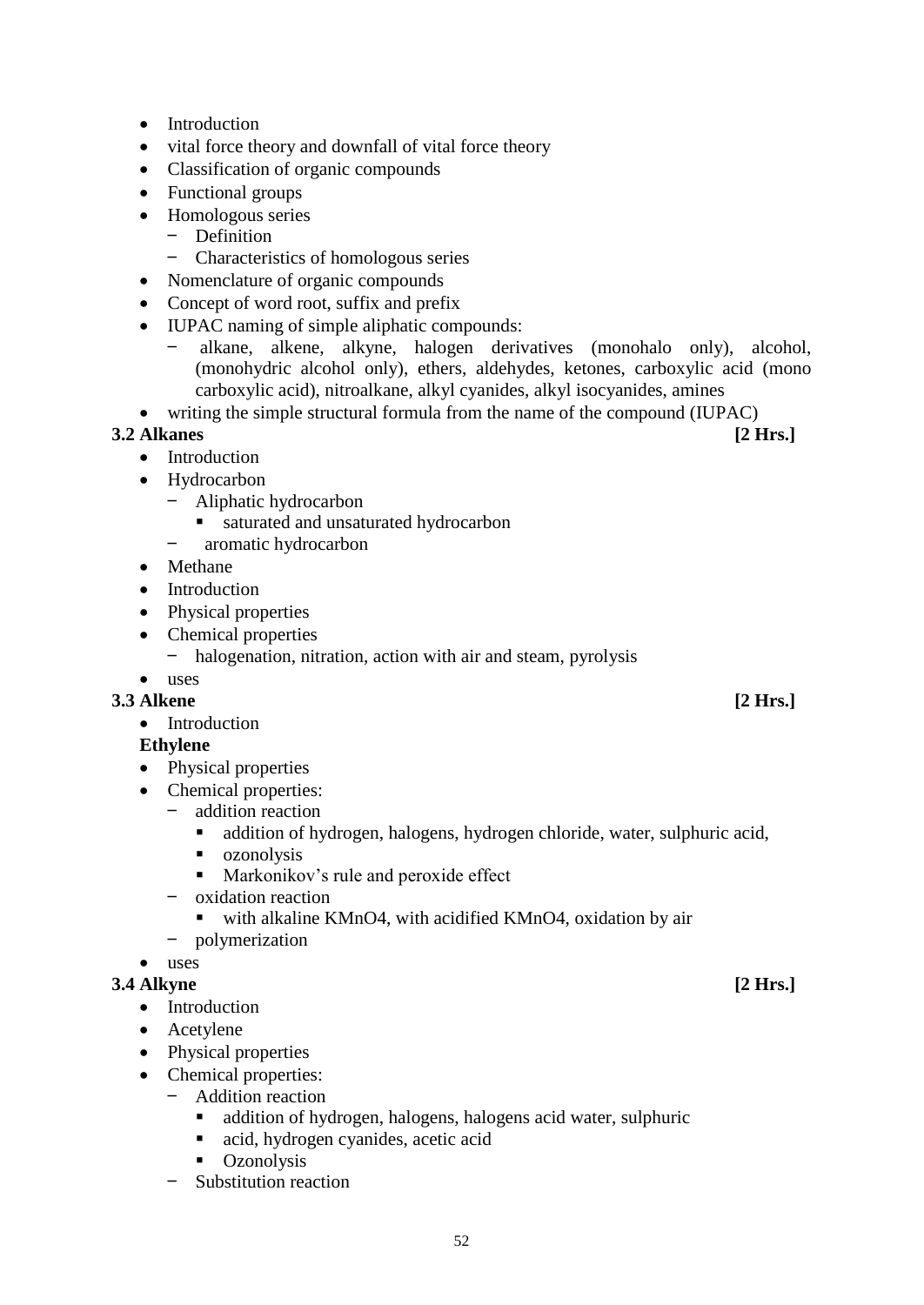- action with sodium, ammoniacal silver nitrate, ammoniacal cuprous chloride
- Oxidation reaction
	- with alkaline KMnO4, with chromic acid, oxidation by air
- Polymerization
- uses

# **3.5 Benzene [3 Hrs.]**

- Introduction
- Distinguish between aliphatic and aromatic compounds
- Aromaticity
- Huckel rule
- Physical properties of benzene
- Chemical properties of benzene:
	- Substitution reaction
		- Halogenations, nitration, Sulphonation, Friedel craft reaction
	- Addition reaction
		- Addition of hydrogen halogens and ozone
	- Oxidation reaction
		- action with air and combustions

• uses

- **3.6 Polymers [1Hr]**
	- Introduction
	- Polymers and polymerization
	- Classification of polymer:
		- natural polymer
		- synthetic polymer
	- Polythene
		- preparation and uses
	- Polyvinyl chloride
		- preparation and uses
	- Rubber
		- preparation and uses of natural rubber (ref. isoprene unit) and synthetic rubber (ref. Neoprene rubber)

# **Tutorial**

**Unit 1: [14hrs]** Practice on causes, types and method of removal of hardness of water, Lab preparation of ammonia, chlorine, hydrogen chloride, hydrogen sulphide, Manufacture of ammonia, nitric acid and sulphuric acid, nitrogen cycle and chemical fertilizers, oxides of nitrogen and Sulphur as pollutant and acid rain, chemical properties of ammonia, nitric acid, chlorine, hydrogen chloride, hydrogen sulphide and sulphuric acid, allotropes of carbon, structure and properties of Diamond.

**Unit 2: [9 Hrs.]** Practice on difference metals and non-metals, preparation and properties of metallic carbonate, chlorides, sulphate and nitrates, types and purpose of making of alloys, general characteristics of alkali metals, alkaline earth metals and coinage metals, chemical properties of different metals like sodium, calcium, aluminium, copper, Zinc, iron and lead **Unit 3: [7 Hrs.]**

Practice on homologues series, functional group, IUPAC naming of simple aliphatic compounds, saturated and unsaturated hydrocarbon, chemical properties of methane, alkene,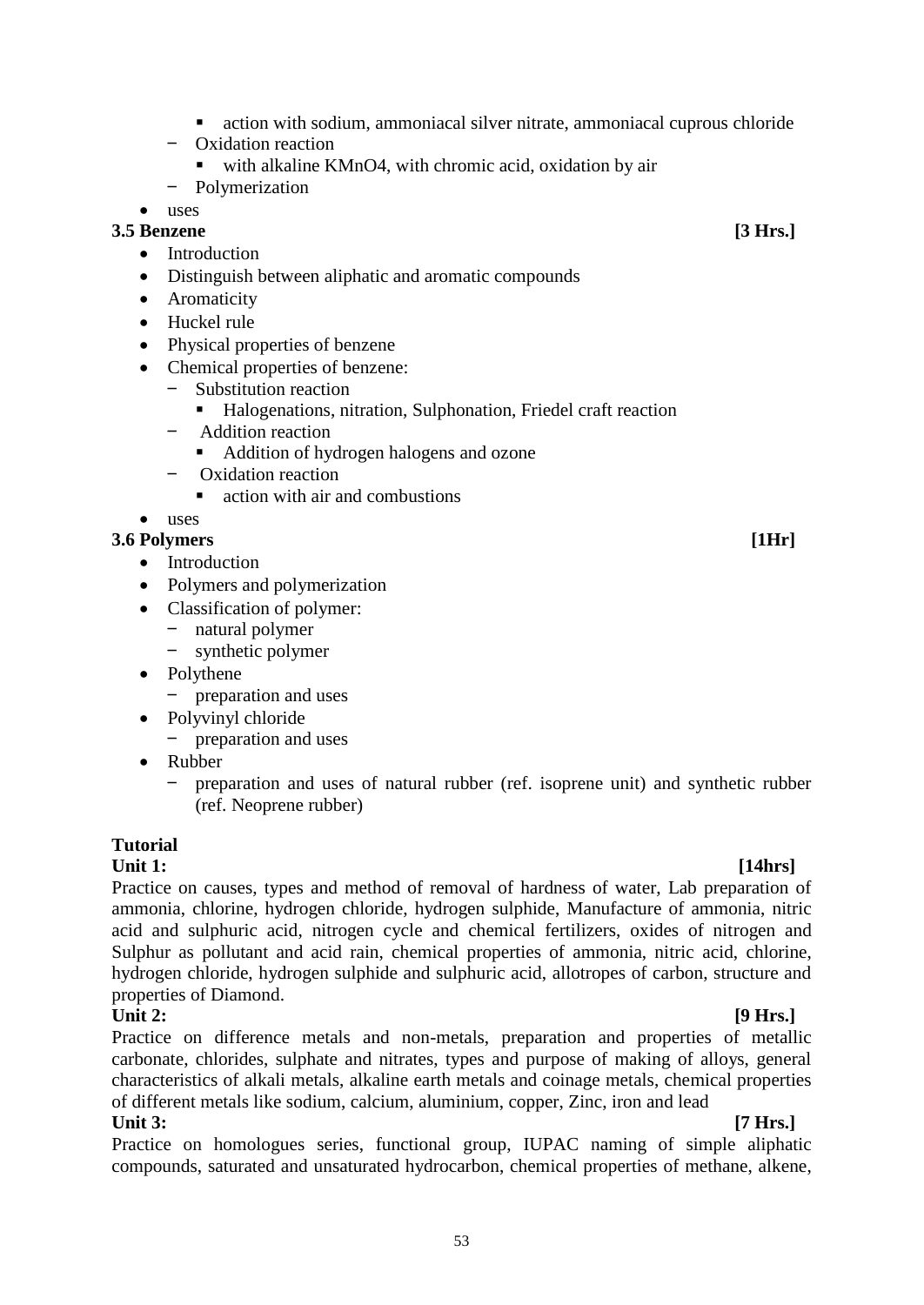alkyne and benzene, Huckel's rule, homopolymers and copolymers, preparation and uses of polyethene, polyvinyl chloride and rubber.

|    | <b>Engineering Chemistry Practical II:</b>                                                                                    | [30 Hrs.]  |
|----|-------------------------------------------------------------------------------------------------------------------------------|------------|
|    | 1. Prepare and study the properties of hydrogen gas.                                                                          | [2hrs]     |
|    | 2. Prepare and study the properties of ammonia gas.                                                                           | [2hrs]     |
|    | 3. Prepare and study the properties of hydrogen Sulphide gas. (This gas should not                                            |            |
|    | be prepare individually in woulf bottle but in Kipp's apparatus commonly)                                                     | [2hrs]     |
|    | 4. Detect the acid radicals $(Cl^{\cdot}, NO_3^{\cdot\cdot}, SO_4^{\cdot\cdot\cdot}, CO_3^{\cdot\cdot})$ by dry and wet ways. | (4hrs)     |
|    | 5. Detect the basic radicals $(Cu^{++}, A1^{+++}, Fe^{+++}, Zn^{++}, CO^{++}, Ni^{++}, Ca^{++}, Ba^{++}, Mg^{++})$ by         |            |
|    | wet ways.                                                                                                                     | [6hrs]     |
|    | 6. Detect the acid and basic radicals (complete salt analysis).                                                               | [6hrs]     |
|    | 7. Investigate the action of acids on some metals (Zn, Mg, Fe, Al, Sn& Cu)                                                    |            |
|    | (acids: HCl, $H_2SO_4(dil.)$ & HNO <sub>3</sub> (dil.)                                                                        | [ $2hrs$ ] |
|    | 8. Compare the hardness of different types of water.                                                                          | [2hrs]     |
|    | 9. Prepare Bakelite (resin) in the laboratory.                                                                                | [2hrs]     |
|    | 10. Determine the condition in which corrosion takes place.                                                                   | [ $2hrs$ ] |
|    | <b>References Books:</b>                                                                                                      |            |
|    | 1. Foundations of chemistry, Vol-2, M.K. Sthapit and R.R. Pradhananga, Taleju                                                 |            |
|    | prakashan, Kathmandu                                                                                                          |            |
|    | 2. A Text book of Engineering Chemistry-vol II, Prakash Paudel, Siddthartha                                                   |            |
|    | publication, Kathmandu                                                                                                        |            |
| 3. | Engineering Chemistry, M.L. Sharma, K.M. Shrestha, P.N. Choudhary, Ekta Book,                                                 |            |

- 4. A Text book of Chemistry, Jha and Guglani, surya publication, India
- 5. Elementary qualitative analysis, M.K. Sthapit and C.B. Tuladhar, Taleju Prakashan
- 6. Elementary practical chemistry, MK. Sthapit, Taleju Prakashan
- 7. Practical engineering chemistry for diploma level, Sumitri Bajracharya, Sabina Shrestha, Kathmandu institute of technology.

#### *Other learning materials:*

- 1. Other references to be selected by the related lecturer(s) from among the texts available in the market that meet the content needs of this subject.
- 2. The related institute may develop its own textbook and approve from the related authority so as to have a prescribed as a textbook of this subject.

#### **Evaluation Scheme**

There will be questions covering all the chapters in the syllabus. The evaluation scheme for the questions will be as indicated as in the table below.

| <b>Units</b> | <b>Chapter</b>                                       | <b>Hours</b> | <b>Marks distribution</b> |
|--------------|------------------------------------------------------|--------------|---------------------------|
|              | Water                                                |              |                           |
|              | Ammonia                                              |              |                           |
|              | Nitric acid                                          |              |                           |
|              | Halogens (Chlorine),                                 |              |                           |
|              | Hydrochloric acid, Hydrogen sulphide                 |              |                           |
|              | Sulphuric acid, Carbon and its compound              |              |                           |
|              | General study of metals and their components: Alloys |              |                           |
|              | Alkali metals, sodium, Aluminium                     |              |                           |
|              | Alkaline earth metals, calcium, Zinc                 |              |                           |
|              | Coinage metals, copper, Iron, lead                   |              |                           |
|              | Organic compounds, alkane                            |              |                           |
|              | Alkene, Alkyne                                       |              |                           |
|              | Benzene, polymer                                     |              |                           |
|              | <b>Total</b>                                         | 60           | 60                        |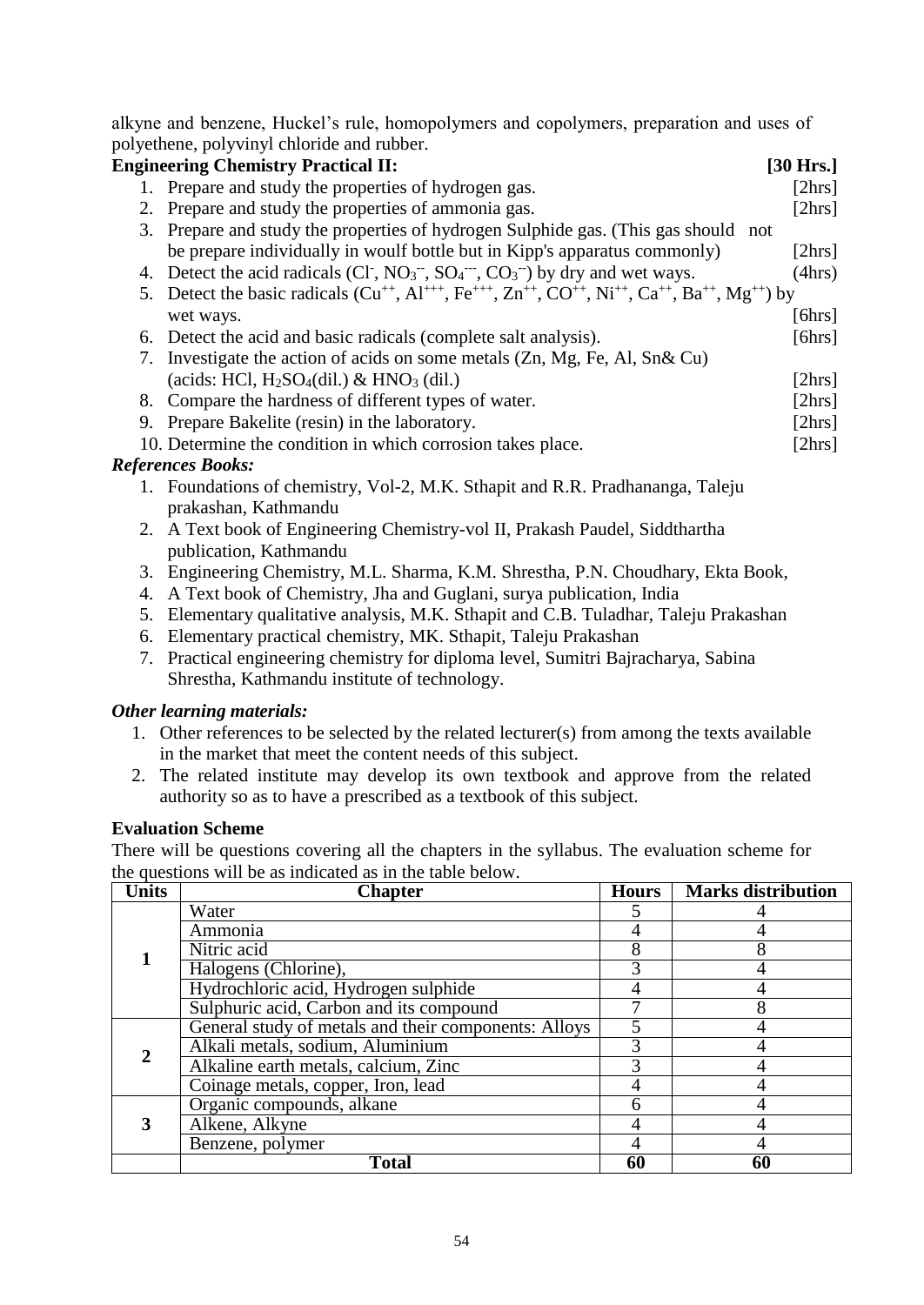<span id="page-56-0"></span>**Note:** There may be minor deviation in marks distribution. Choice question can be asked from different chapters.

#### **Workshop Practice I EG 1201 CE**

**Year: I Total: 8hours /week Semester: II Lecture: 2 hours/week Tutorial: hours/week Practical: 6 hours/week Lab: hours/week**

#### **Course description:**

This course intends to impart basic knowledge and skills on electricity and bench works.

#### **Course objectives:**

After the completion of this course students will be able to:

- 1. Define electricity;
- 2. Familiarize with metal works;
- 3. Perform house wiring works.
- 4. Perform simple metal works.

#### **Part I: Electricity**

**Total: 4hours /week Lecture: 1 hour/week Tutorial: hours/week Practical: 3 hours/week**

#### **Course description:**

This part of the course focuses on familiarization of electricity and its application. It intends to impart knowledge and skills on Electrical accessories, Electrical energy, Electric symbols, House appliances and building wiring.

#### **Course objectives:**

After the completion of this course, students will be able to:

- 1. Define electricity;
- 2. Identify electric symbols and accessories;
- 3. Identify tools/equipment and its safety requirement of wiring system;
- 4. Identify major components of electrical system and its installation procedure and
- 5. Connect lighting circuits and signal circuits.

#### **Course Contents:**

#### **Theory**

#### **Unit 1: Electricity [1 Hr.]**

- 1.1. Introduction
- 1.2.History of electricity
- 1.3.Generation of electricity
- 1.4.Scope of electricity
- 1.5.Types of current

#### **Unit 2: Fundamentals of electric circuits [4 Hrs.]**

- 2.1.Definition of voltage, current, resistance and their relationship
- 2.2.Types of conductors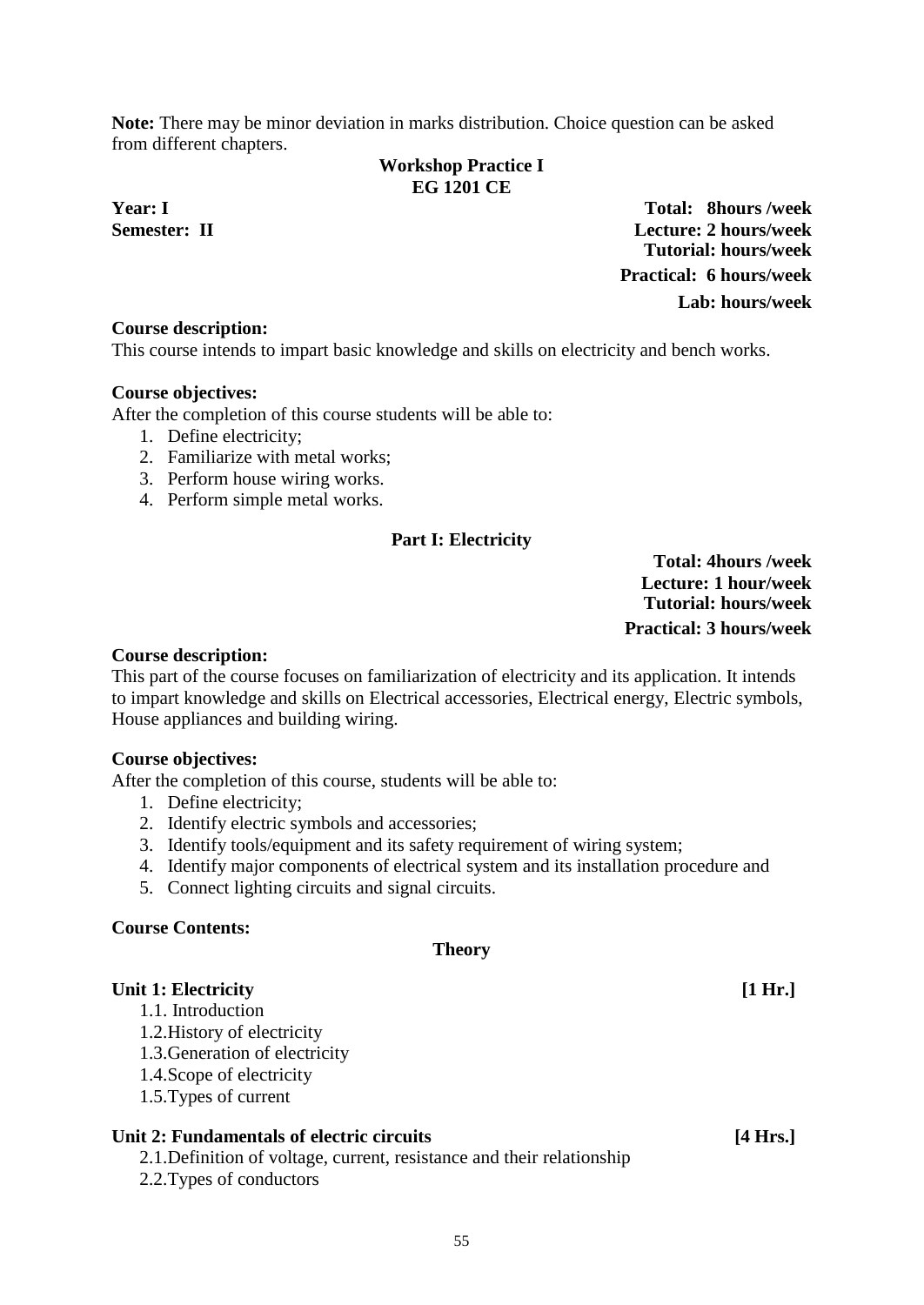| <b>Unit 8: Electric Wiring Procedure</b>                                                                                                                                                                                                                                                                                                                                                              | [2 Hrs.]           |
|-------------------------------------------------------------------------------------------------------------------------------------------------------------------------------------------------------------------------------------------------------------------------------------------------------------------------------------------------------------------------------------------------------|--------------------|
| <b>Unit 7: Earthing</b><br>7.1. Definition of electric shock<br>7.2. Effects of electric shock on human body<br>7.3. Levels of electric shock<br>7.4. Introduction of earthing<br>7.5. Function and application<br>7.6. Earthing methods and testing<br>7.7. Safety and precaution in earthing                                                                                                        | [2 Hrs.]           |
| <b>Unit 6: Electric Symbols</b><br>6.1.Introduction<br>6.2. Types of symbols<br>6.3. Identification<br>6.4. Application                                                                                                                                                                                                                                                                               | [1 Hr.]            |
| <b>Unit 5: Source of Power</b><br>5.1.Definition<br>5.2.D.C. system<br>5.3.A.C. system<br>5.4. Phases (single and three phases lines)<br>5.5. Inverter system<br>5.6. Solar power system                                                                                                                                                                                                              | [2 Hrs.]           |
| <b>Unit 4: Measuring Instruments and Protecting Devices</b><br>4.1. Foot and meter/scale (Linear measuring instruments)<br>4.2. Vernier caliper/caliper<br>4.3. Standard wire gauge<br>4.4. Feeler gauge/radius gauge<br>4.5. Micrometer/voltmeter<br>4.6. Miniature Circuit breaker (MCB)<br>4.7. Fuses and fuse types<br>4.8. Check line with color chalk dust powder<br>4.9. Straightedge and line | [1 Hr.]            |
| <b>Unit 3: Electrical Energy Transformation</b><br>3.1. Transformer, its function and application<br>3.2. Isolator, its function and application<br>3.3. Electric poles, its function and application<br>3.4. Safety and precautions                                                                                                                                                                  | $[2 \text{ Hrs.}]$ |
| 2.3. Types of circuits<br>2.3.1. Series circuit<br>2.3.2. Parallel circuit<br>2.4 Measurement of current, voltage, resistance and power<br>2.4.1. Ampere meter<br>2.4.2. Volt meter<br>2.4.3. Ohm meter<br>2.4.4. Power meter/ Watt meter/Energy meter<br>2.5 Related numerical problems on circuits                                                                                                  |                    |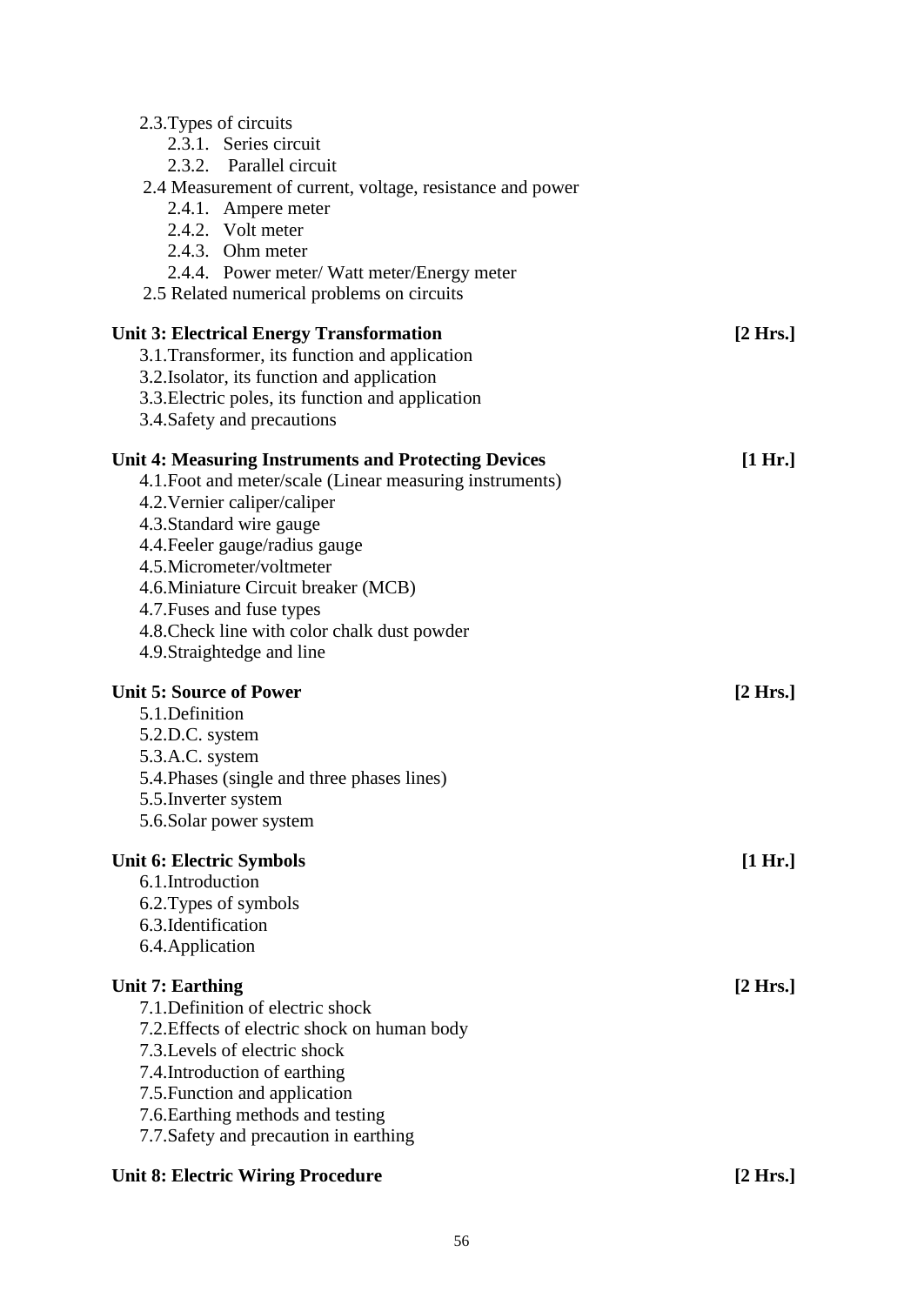8.1.Marking procedure and interpolation of wiring diagram

8.2.Setting out back ground on wall surface

8.3.Drilling holes for fixing wire and cables and switch boxes

8.4.Fixing accessories components or position

8.5.Installation of wires/cables to masonry wall by placing safety foundation

8.6.Fixing PVC insulated wires and cables branching boxes using clips and saddles

8.7.Fixing accessories on position

### **Practical**

| <b>Project 1: Draw/interpret Drawings and Diagrams:</b>             | [5 Hrs.]            |
|---------------------------------------------------------------------|---------------------|
| 1.1 Simple electrical drawings                                      |                     |
| 1.2 Free hand plan/schematic diagram                                |                     |
| 1.3 Layout diagram                                                  |                     |
| 1.4 Wiring diagram.                                                 |                     |
| <b>Project 2: Connect the following Lighting Circuits on Board:</b> | $[32 \text{ Hrs.}]$ |
| 2.1. One-way switch one light and one socket                        | [4 Hrs.]            |
| 2.2. Two-way switch two lights and two sockets                      | [5hrs]              |
| 2.3. Intermediate switches, two fluorescent lamps                   | [5 Hrs.]            |
| 2.4. Multi-position switches and incandescent lamps                 | [7 Hrs.]            |
| 2.5. Dimmer switches and incandescent lamps.                        | [7 Hrs.]            |
| 2.6. Time switches and lamps                                        | [4 Hrs.]            |
| <b>Project 3: Connect the following Signal Circuits:</b>            | [8 Hrs.]            |
| 3.1. Electrical bell                                                | [2 Hrs.]            |
| 3.2. Electric door opener                                           | [3 Hrs.]            |
| 3.3. Ceiling fan with fan regulator                                 | [3 Hrs.]            |

#### **References:**

1. Malla, N.B., (latest edition). Introduction of Electricity volume 1.

2. Malice, S. K., (latest edition). Electric Trade Theory and Practical.

### **Evaluation Scheme**

| <b>S.N.</b> | <b>Description</b>                   | Time (hours) | <b>Marks</b> |
|-------------|--------------------------------------|--------------|--------------|
|             | Draw/Interpret drawings and diagrams |              |              |
|             | Connect lighting circuits on boards  |              |              |
|             | Connect the signal circuits          |              |              |
|             | Viva from theory                     |              |              |
|             | Total                                |              |              |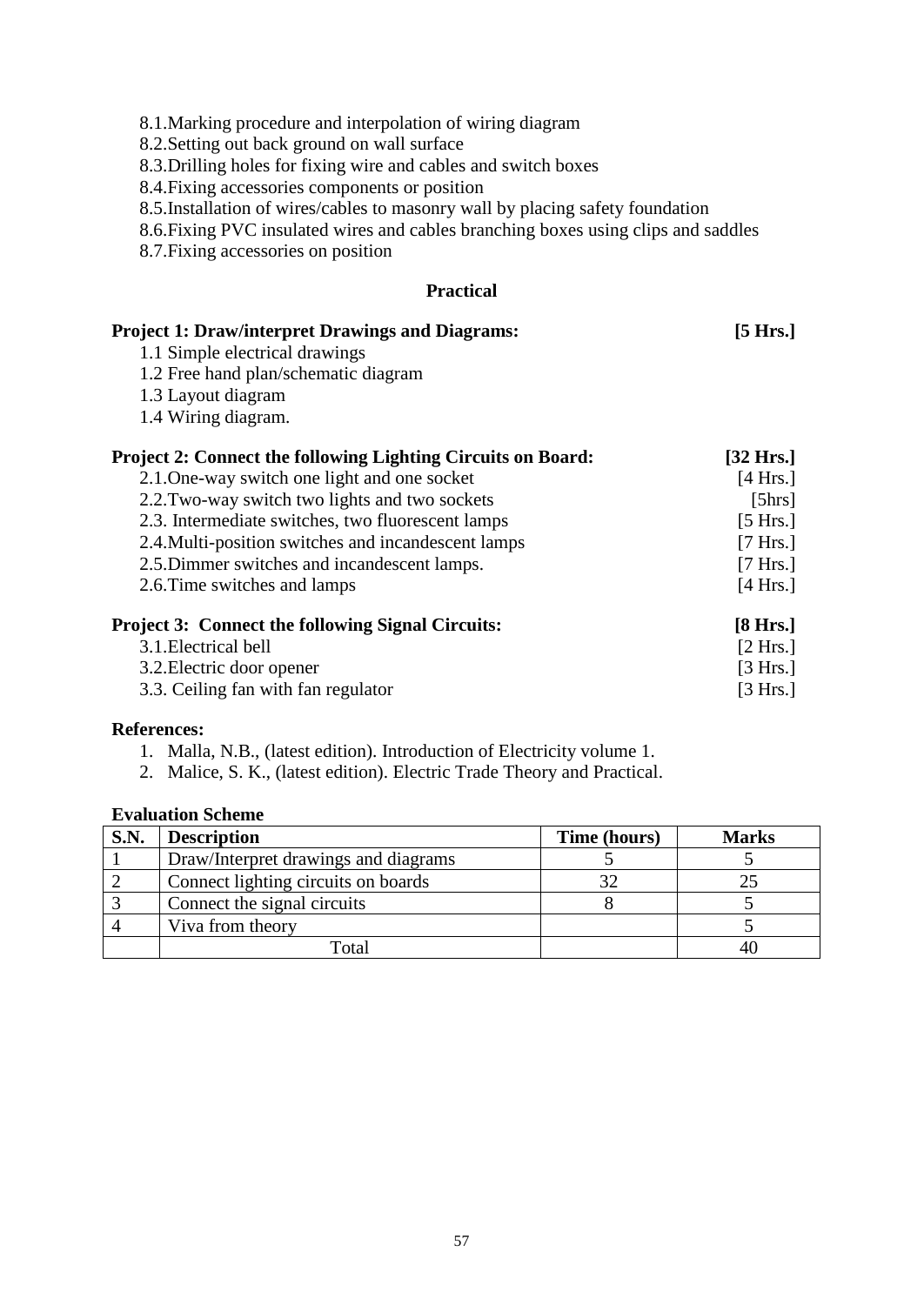# **Part II: Bench work**

**Total: 4hours /week Lecture: 1 hour/week Tutorial: hours/week Practical: 3 hours/week**

### **Course Description:**

This part of the course focuses on familiarization of bench work and its application. It intends to impart knowledge and skills on bench works techniques and metal tools making procedures.

### **Course Objectives:**

After the completion of this course, students will be able to:

- 1. Introduce bench work;
- 2. Identify bench work tools and its types;
- 3. Classify the various techniques of metal joining processes by hand
- 4. Prepare general types of tools and equipment
- 5. Handle measuring instruments, hand tools, power tools with personal safety

### **Course Contents:**

### **Unit 1: Bench work [1 Hrs.]**

- 1.1 Introduction
- 1.2 Importance and its Application in Engineering work
- 1.3 Safety measures used in workshop

### Unit 2: Lying Tools [2 Hrs.]

- 2.1 Introduction of layout tools: (scriber, punch, divider, surface plate, v-block, Vernier calliper and Vernier height gauge)
- 2.2 Types of layout tools
- 2.3 Handling procedure of layout tools
- 2.4 Repair and maintenance of the layout tools
- 2.5 Hammer/Hammering
	- 2.5.1 Introduction of the ball, cross, straight, claws and soft hammers.
	- 2.5.2 Selection of hammer for driving, chipping, punching, puling nails, riveting and fitting.
	- 2.5.3 Holding and replacing handle.
	- 2.5.4 Handling of hammering tools.
- 2.6 Wrenches
	- 2.6.1 Introduction to single, double, pipe and the adjustable wrenches
	- 2.6.2 Handling of wrenches
	- 2.6.3 Identification of bench, machine, pipe and chain vices.

# Unit 3: Cutting tools *A Example 1 A I <i>Example 1 A EXAMPLE 1 A EXAMPLE 1 A EXAMPLE 1 A EXAMPLE 1 A EXAMPLE 1 A EXAMPLE 2*

3.1 Chisels

- Introduction to cross diamond and round chisels
- Selecting the angle of the chisels and removing metal from the surface
- Holding the hammer and chisel and chipping processes.
- Uses of the chipping guard, care and maintenance of work place and tools.
- 3.2 Handsaw and sawing
	- Selection of hand saw, blade, cutting metal.
	- Method of the holding the work piece and rules of sawing.
- 3.3 Files and filing
	- Identification of the parts, shapes, sizes, cuts of the files.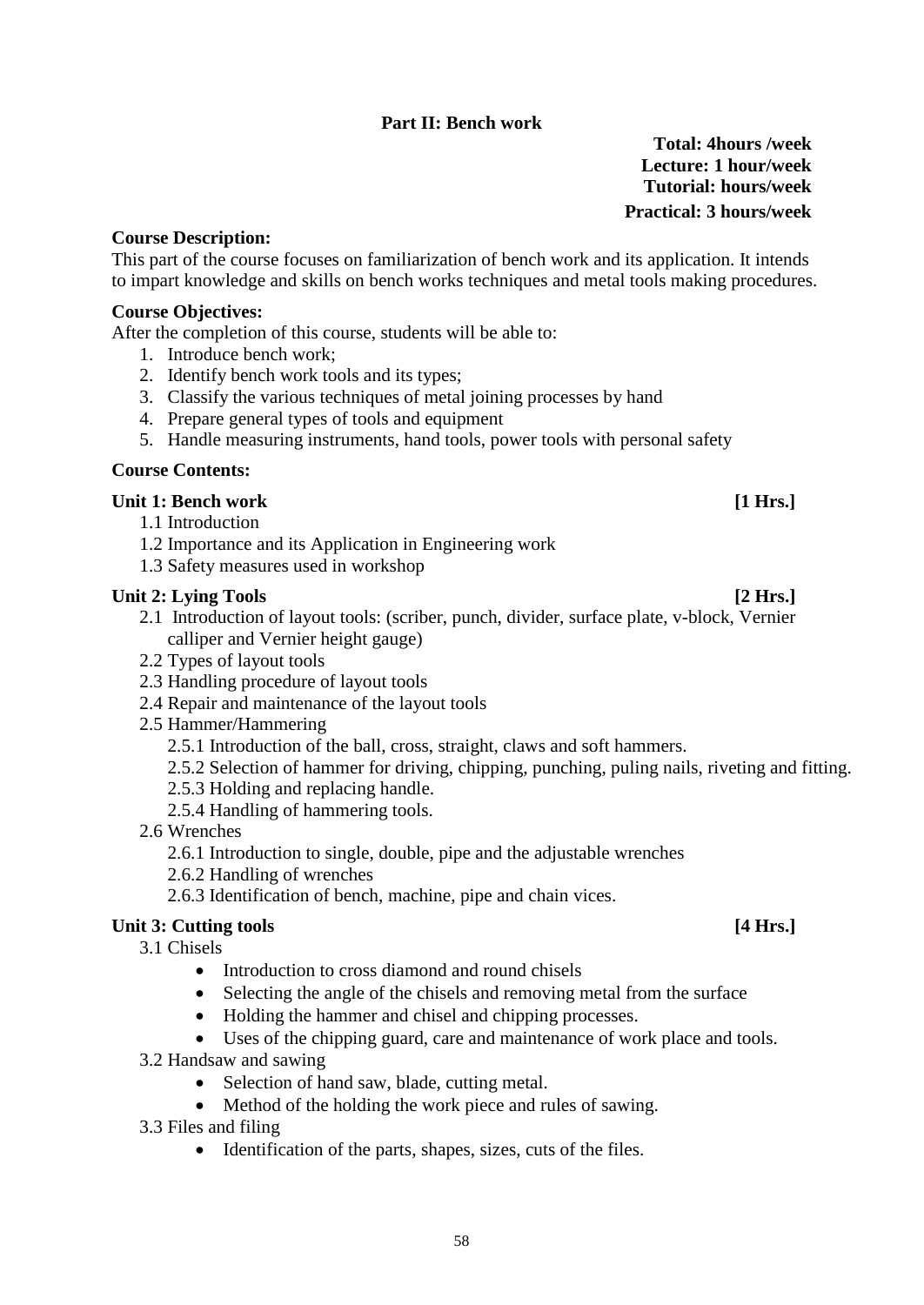- Selection of file for the shaping different types of the metal and surface finish with accuracy of +-0.2mm.
- Method of the holding, balancing and the direction of the filing
- 3.4 Reamer and reamering
	- Types of the reamers, hand, taper and adjustable reamers
	- Selection of holding device, reamer; drill speed.
	- Method of reamering on the metal
- 3.5 Thread and threading
	- Introduction to taps, dies, handle kinds of the thread, size, angle, main part of the thread and uses.
	- Method of producing the thread by the taps and dies, lathe machine, rolling, pressing
- 3.6 Scraper and scraping
	- Identification of flat, three side and curve scraper
	- Method of the scraping and the qualities of the surface

# **Unit 4: Measuring instrument [1 Hr.]**

- 4.1 Identification of Vernier calliper, micrometre, try square, bevel protractor, wire, and filler radius and thread gauge.
- 4.2 Parts of measuring instrument
- 4.3 Rules of the measuring instrument.

# Unit 5: Rivet and Riveting *[1Hr]* **[1Hr]**

- 5.1 Identification of rivets, size, head, metal, riveting sets punches.
	- Calculation of length, diameter of rivet and head.
	- Procedure of the riveting and the joints mistakes.

# **Unit 6: Solder and Soldering [1 Hr.]**

6.1 Introduction to soldering iron, types of solder, cleaning tools and the fluxes.

- Selection of source of heat and temperature
- Process of cleaning and joining work metal

# Unit 7: Shear and shearing *i l* **i** *s l l l l l l l l l l l l l l l l l l l l l l l l l l l l l*

- Identification of hands, press, torch, snip, shear tools.
- Selection of method of the shearing sheet, rod, and square, flat angle metal

# Unit 8: Bend and bending *leads* **leads [1 Hr.]** *leads leads* **<b>***leads leads leads* **<b>***leads leads leads* **<b>***leads leads leads leads leads* **<b>***leads leads leads* **<b>***leads le*

- Introduction to bending devices, vice pliers, range, hand bar and fork
- Selection of folding, radius bending and rolling devices
- Method of bending the metal bar, flat and the plate
- Bending the metal into many shapes

# **Unit 9: Power tools [2 Hrs.]**

- 9.1 Drill machines
	- Identification of hand drill machine, bench, gang, colon and radial drill machine.
	- Selection of correct type of the machine
	- Correct method of using the drilling machine
	- Selection of correct speed and the fit for different size of the drill and the metal
- 9.2 Drill and drilling
	- Identification of different kinds of drill size, purpose and angle
	- Selection of work and drill, holding tools and equipment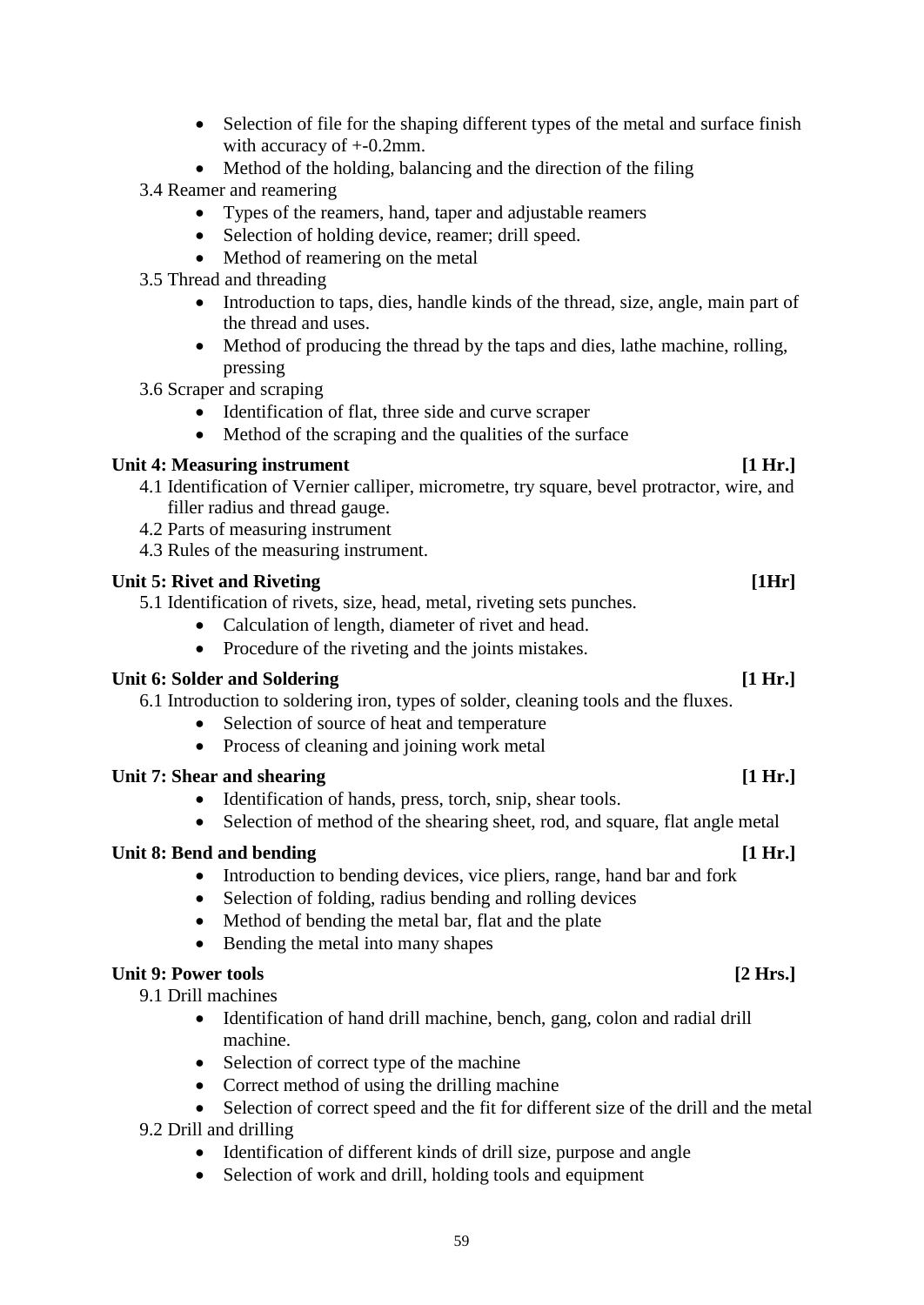- Operation of all types of drill machine of the drill holes of acceptable standards.
- Operation of the drill machines and the functioning by coolant

# **Unit 10: The sheet metal work [1 Hr.]**

10.1 Hand tool metal

- Identification of types of the sheet metal, mild steel, galvanized steel, copper, brass, aluminum familiar with sizes and thickness of the sheet metals.
- Measurement of the sheet with gauge and instruments.
- 10.2 Marking tools
	- Identification and uses of sheet metal marking tools, scriber, rules, try square, punch, divider, trammel and depth gauge.
	- Selection of marking and sheet metal tools and uses such as the hand snipes, stacks, punch plat, hatchet, blow horn, hand punch, pop riveters fork devices, hammers, fly cutter, groove, seaming tools.

10.3 Power tools

• Identification of bending, rollers, folders, and edge forming, sawing, crimping, spot welding and polishing parts

# **Practical:**

| 1. Perform straight, curve and dot marking:                                                     | [1 Hr.]   |
|-------------------------------------------------------------------------------------------------|-----------|
| 2. Measure with rules, Vernier caliper, gauge                                                   | [1 Hr.]   |
| 3. Perform hammering by ball, cross and soft straight pin.                                      | [1 Hr.]   |
| 4. Perform sawing by power hand saw.                                                            | [2 Hrs.]  |
| 5. Perform filing with single, double and rasp cut.                                             | [2 Hrs.]  |
| 6. Perform chiseling by the flat, cross, concave and power chisel.                              | [2 Hrs.]  |
| 7. Perform hand and adjustable reamering.                                                       | [2 Hrs.]  |
| 8. Perform threading with tap and dies.                                                         | [2 Hrs.]  |
| 9. Perform flat and curve scrapping on the metal surface                                        | [1 Hr.]   |
| 10. Perform riveting with riveting sets pup riveter                                             | [2 Hrs.]  |
| 11. Operate power tools for drilling, folding, rolling, radius bending, spot welding, grinding, |           |
| beading, crippling, edge forming, hacksaw machines.                                             | [5 Hrs.]  |
| 13. Make hammer by using the skill of measuring, marking, sawing, filing, drilling, thread      |           |
| cut using a Tool steel 1 pc of size 25x25x155mm                                                 | [12 Hrs.] |
| 14. Make store box by using the skill of measuring, marking, hemming, seaming, cutting,         |           |
| folding, riveting using a G.I. sheet 22 gauge of $400x500$ mm                                   | [12 Hrs.] |
|                                                                                                 |           |

# **References:**

- 1. Rajput, R.K., (latest edition). Manufacturing process.
- 2. Chaudhary, S.K., Chaudhary, A.K., Roy, N., (2007). Workshop technology manufacturing processes (Vol -1), Media Promoters &Publishers Pvt. Ltd.

# **Evaluation Scheme**

| S.N | Description                     | Time (hours) | <b>Marks</b> |
|-----|---------------------------------|--------------|--------------|
|     | Perform marking and measurement |              |              |
|     | Perform hammering or sawing     |              |              |
|     | Perform filing or chiseling     |              |              |
|     | Perform reamering or threading  |              |              |
|     | Perform scrapping or riveting   |              |              |
|     | Operate power tools             |              |              |
|     | Viva from theory                |              |              |
|     | Total                           |              |              |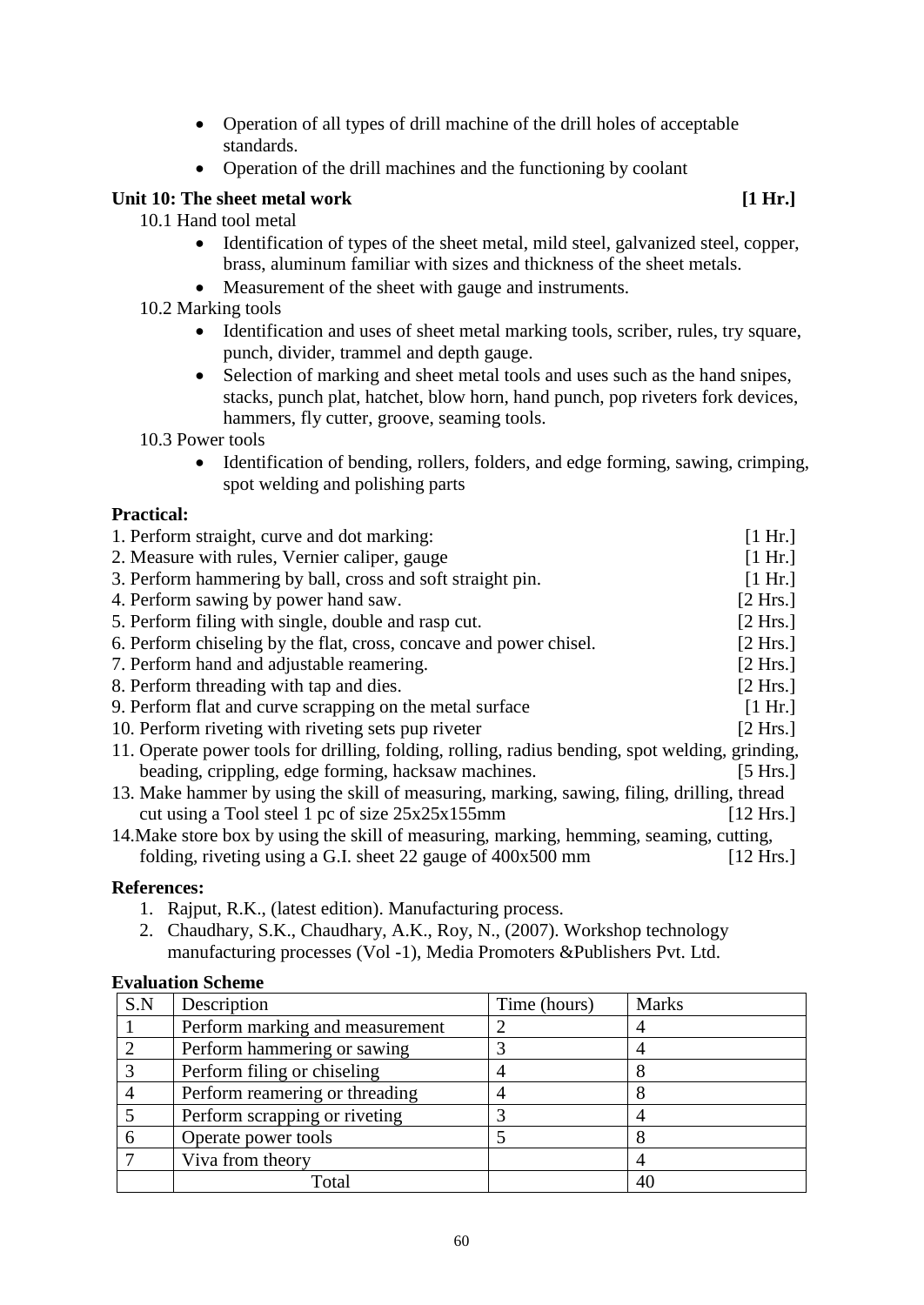### **Engineering Drawing II EG 1201 AR**

<span id="page-62-0"></span>**Year: I Total: 4 hours /week Semester: II Lecture: hours/week Tutorial: hours/week Practical: 4 hours/week Lab: hours/week**

### **Course description:**

This course is designed to impart knowledge and skills on drawing pictorial view (in isometric and oblique) of the solid, surface development and intersection between two elements.

Instructors are requested to manage and deliver the related theoretical contents at drawing room just before conducting the specific practical work. All the theoretical and practical classes should be conducted with in total time of 60 Hours as allotted.

#### **Course objectives:**

After the completion of this course, students will be able to:

- 1. Analyze/ draw the different orthographic projections;
- 2. Analyze/draw the different pictorial projections;
- 3. Draw surface development and
- 4. Analyze/ draw intersection.

#### **Course Contents:**

#### **Theory**

|      | Unit 1. Axonometric Projection:                                        | [0.5 Hr.] |
|------|------------------------------------------------------------------------|-----------|
| 1.1. | Types of axonometric projection,                                       |           |
| 1.2. | Introduction of axonometric projection                                 |           |
| 1.3. | Isometric and oblique projection.                                      |           |
|      | <b>Unit 2. Oblique Drawing:</b>                                        | [0.5 Hr.] |
| 2.1. | Oblique drawing                                                        |           |
| 2.2. | Measurement in receding axis                                           |           |
| 2.3. | Rules for placing object in oblique (box method)                       |           |
| 2.4. | Cavalier and Cabinet projection                                        |           |
| 2.5. | Making of Angle, Circular arc in oblique drawing                       |           |
|      | <b>Unit 3. Isometric Drawing:</b>                                      | [0.5 Hr.] |
| 3.1  | Isometric scale                                                        |           |
| 3.2  | Angle of receding axis                                                 |           |
| 3.3  | Isometric drawing and isometric projection                             |           |
| 3.4  | Isometric and Non-isometric line                                       |           |
| 3.5  | Making of angle, circular arc in isometric view                        |           |
|      | Unit 4. Projection of True length and shape of oblique line and shape: | [0.5 Hr.] |
| 4.1. | Introduction of oblique line                                           |           |
| 4.2. | True length and angle to HP/VP of oblique line                         |           |
| 4.3. | True shape of oblique plane                                            |           |
| 4.4. | Revolving method                                                       |           |
| 4.5. | <b>Replacing Method</b>                                                |           |
|      | Unit 5. Projection of intersection of line and plane                   | [1 Hr.]   |
| 5.1. | Method of finding of intersection point                                |           |
| 5.2. | Method of finding the seen and hidden part of line                     |           |
|      |                                                                        |           |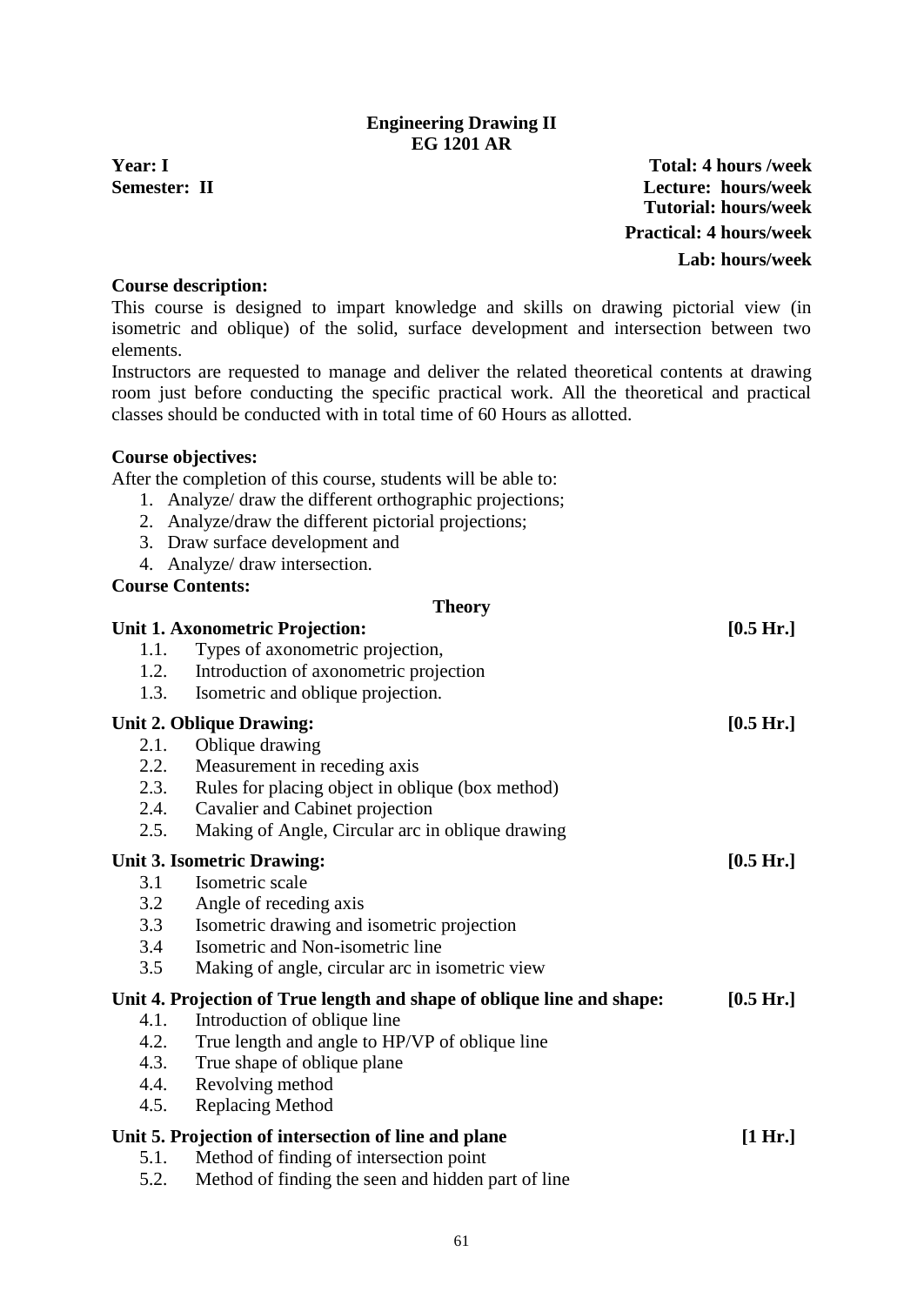| 5.3.<br>Method of finding the angle between plane and line                                                                                                                                                                                                                                                                                                        |                      |
|-------------------------------------------------------------------------------------------------------------------------------------------------------------------------------------------------------------------------------------------------------------------------------------------------------------------------------------------------------------------|----------------------|
| Unit 6. Projection of Intersection plane and plane:<br>Line of intersection<br>6.1.                                                                                                                                                                                                                                                                               | [0.5 Hr.]            |
| 6.2.<br>Seen and hidden part of plane<br>Finding the dihedral angle between two planes<br>6.3.                                                                                                                                                                                                                                                                    |                      |
| Unit 7. Projection of points and line on the surface of geometrical solids:<br>Finding the points and lines by generating method<br>7.1.<br>7.2.<br>Finding the points and line by cutting plane method                                                                                                                                                           | [0.5 Hr.]            |
| Unit 8. Projection of intersection between line and geometrical solids:<br>Projection of piercing point by generating method<br>8.1.<br>8.2.<br>Projection of piercing point by cutting plane method                                                                                                                                                              | [0.5 Hr.]            |
| <b>Unit 9. Section:</b><br>Introduction of section and its needed<br>9.1.<br>9.2.<br>Sectional plane and sectional views<br>9.3.<br>Projection of sectional views<br>Type of section- Longitudinal and cross section- Full section, half section, offset<br>9.4.<br>section, detail section etc.                                                                  | [0.5 Hr.]            |
| Unit 10. Projection of intersection between planes and simple geometrical solids and its<br>Surface development with true shape of cut portion:<br>10.1.<br>Introduction sectional plane and solid<br>10.2.<br>Understanding the development of surfaces<br>10.3.<br>Method of development<br>Method for development of cut surfaces<br>10.4.                     | [0.5 Hr.]            |
| Unit 11. Projection of intersection between surfaces of solids:<br>Introduction about surfaces of solids<br>11.1.<br>Type of cutting plane (Vertical/Horizontal projecting plane)<br>11.2.<br>11.3.<br>Determination of line/curve of intersection<br>After the intersection of two solids that shape will be occurring of touched at<br>11.4.<br>touched portion | $[1.5 \text{ Hrs.}]$ |
| <b>Practical (Class work sheet)</b><br><b>Sheet No 1:</b><br>1. Make the oblique view using by models or work pieces.<br>2. Make oblique view by six models on flat or inclined surfaces.<br>3. Make oblique view by six models on round and inclined/flat surfaces.                                                                                              | $[10 \text{ Hrs.}]$  |
| <b>Sheet No 2:</b><br>1. Make the isometric view by models or work pieces.<br>2. Make oblique view by six models on flat or inclined surfaces.<br>Make oblique view by six models on round and inclined/flat surfaces.<br>3.                                                                                                                                      | [10 Hrs.]            |
| <b>Sheet No 3:</b><br>1. Find the true length of oblique line by revolving method. (At least three exercise on<br>true length by revolving method)<br>2. Find the true shape of oblique plane (Triangle) by replacing (Auxiliary view) method                                                                                                                     | [3 Hrs.]             |
| <b>Sheet No 4:</b>                                                                                                                                                                                                                                                                                                                                                | [3 Hrs.]             |

1. Perform projection drawing of intersection of line a triangular plane showing the point of intersection,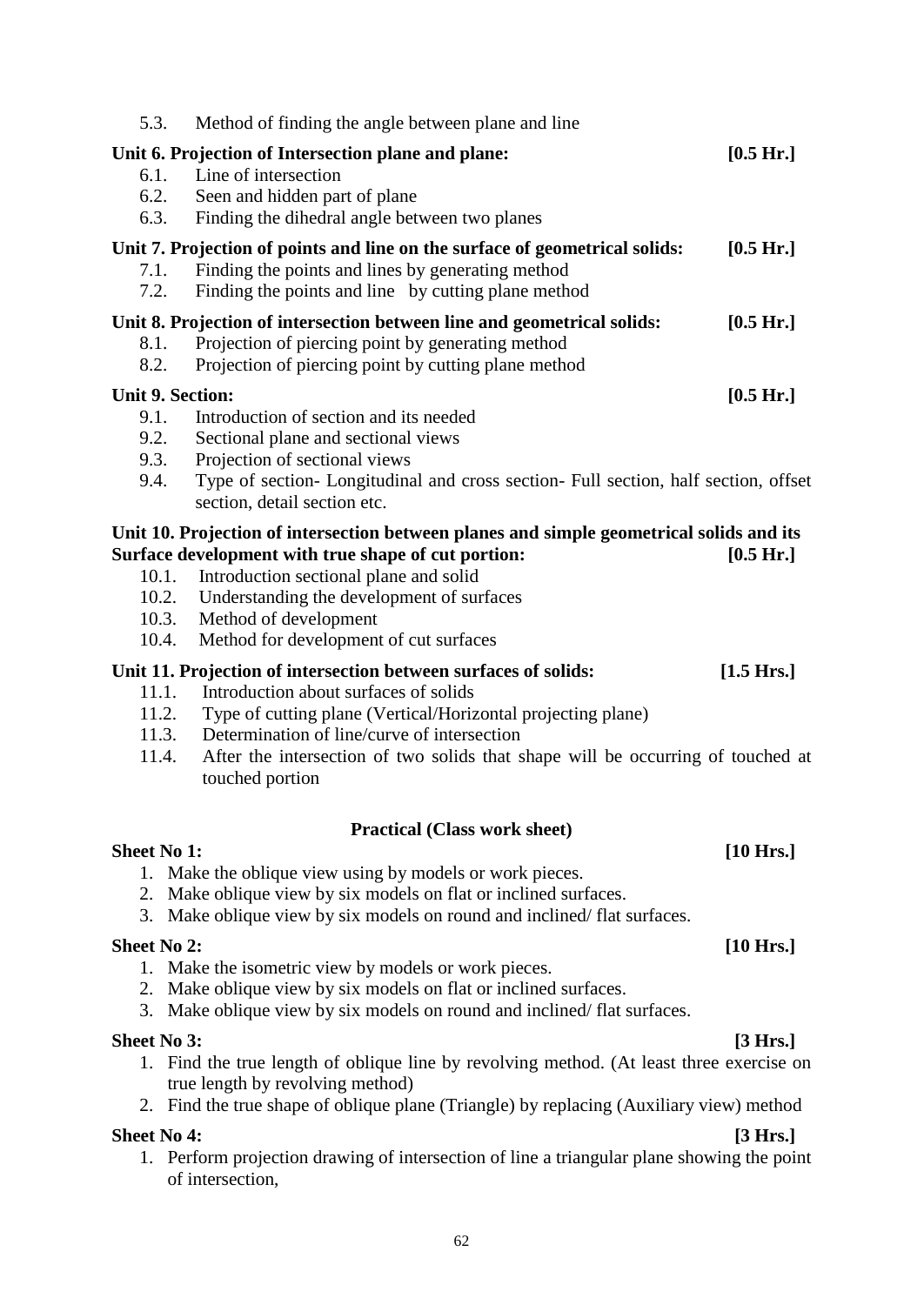2. Draw true shape of plane and angle between plane and line on the edge of given plane (At least two exercises should be done).

# **Sheet No 5: [3 Hrs.]**

Perform projection drawing of intersection plane and plane (two triangular planes) showing line of intersection and dihedral angle between two planes. (At least three exercises should be done).

# **Sheet No 6: [1 Hr.]**

1. Perform projection drawing of pyramid and cone with line(s) and point(s) of the surface finding in HP or VP as missing in one plane.

# **Sheet No 7: [3 Hrs.]**

1. Perform projection drawing of full section and half sectional view of model which has through hole (At least two exercises should be done of this topic).

# **Sheet No 8: [2 Hrs.]**

1. Draw intersection between line and cylinder, pyramid cone, and sphere, showing the piercing points.

# **Sheet No 9: [10 Hrs.]**

- 1. Perform/draw square prism, pentagonal prism, hexagonal prism, cylinder and cone cut by a vertical projecting plane (Inclined to HP and perpendicular to VP) with true shape.
- 2. Perform/draw square, pentagonal, hexagonal, base pyramid, cone and sphere cut by a vertical projecting plane (inclined to HP and perpendicular to VP) with true shape.
- 3. Exercise on above mentioned pyramid and cone cut by a horizontal projecting plane (inclined to VP and perpendicular to HP)
- 4. Perform/draw surface development of prism (Triangular, square, pentagonal, hexagonal base), cylinder at simple position (uncut state).
- 5. Perform/draw surface development of pyramid and cone after the cut by sectional plane (truncated solid).

# **Sheet No 10: [8 Hrs.]**

Perform/draw projection drawing of intersection of two surfaces of two solids (intersection of two solids) on:

- 1. Vertical (right) prism and horizontal prism of different size.
- 2. Vertical (right) cylinder and horizontal cylinder of different size.
- 3. Vertical (right) cylinder and horizontal prism.
- 4. Vertical (right) cone and prism.
- 5. Vertical (right) cone and cylinder.
- 6. Vertical (right) pyramid and prism.

# **References:**

- 1. Luzzadar W. I Fundamental of Engineering drawing. Prentice-Hall of India.
- 2. S. Bogolyubov and A. Voinov, Engineering drawing. Mir Publishers, Moscow.
- 3. S. K Bogolyubov, Exercises in Machine Drawing. Mir publishers, Moscow.
- 4. K. Venugopal Engineering Drawing and Graphics, New age international (p) Ltd. India.
- 5. Gill P. S. Engineering Drawing, S. K. Kataria and sons India.
- 6. M. B. Shah and B.C. Rana, Engineering Drawing, Pearson India.
- 7. N. D. Bhatta and Panchal V.M. Engineering Drawing Charotar publishing House India.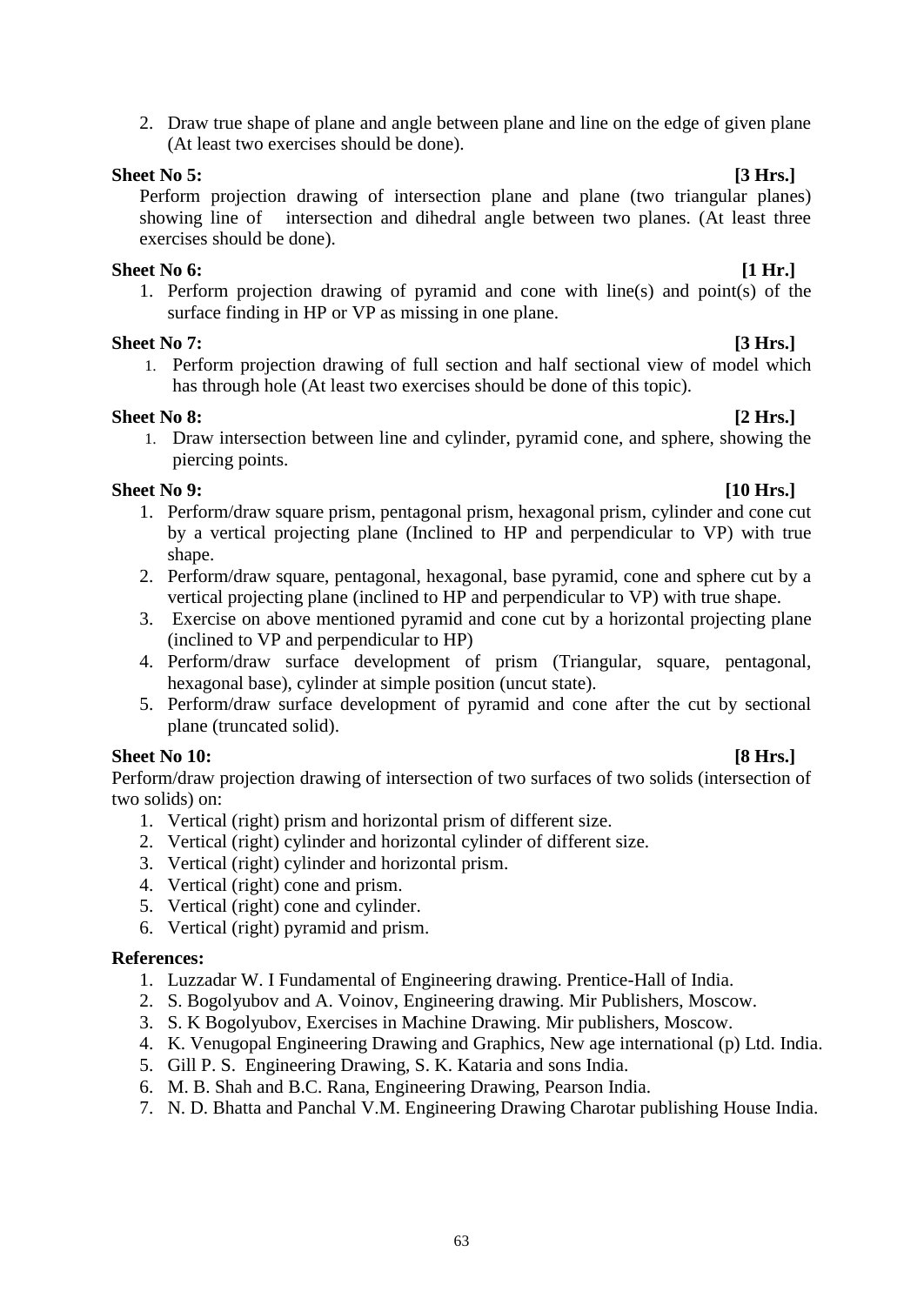# **Applied Mechanics EG 2102 CE**

<span id="page-65-0"></span>**Year: I Total: 6 hours /week Semester: II Lecture: 3 hours/week Tutorial: 2 hours/week Practical: hours/week Lab: 2/2 hours/week**

### **Course Description:**

This course focuses on analysis and effect of various types of forces on the particle and rigid body at rest. The course familiarizes with the frictional phenomenon on engineering problems. It includes the evaluation of properties of plane bodies as center of gravity and moment of inertia. The course focuses on the analysis of internal forces/stresses in beams and trusses.

### **Course Objectives:**

After the completion of this course, students will be able to:

- 1. Understand the basic laws of motion, vector and its laws, concept of particle and rigid body and application of equations of static equilibrium;
- 2. Describe the different types of forces that may act on the body, resolve the forces; determine resultant of a given force system;
- 3. Understand the laws of friction forces, be familiar with the frictional force on the body and analysis of typical problems;
- 4. Be familiar with the distributed forces (Centre of gravity, Centroid, Moment of Inertia) and be able to determine CG and MI for simple plane and solid figures;
- 5. Be familiar with structures (beam and truss), support systems, loading systems, be able to evaluate the reactions and forces in the truss members;

#### **Course Contents:**

#### **Theory**

#### **Unit 1: Introduction: Forces Acting on Particle and Rigid Body [6 Hrs.]**

- 1.1 Definition of Mechanics and scope of Applied Mechanics
- 1.2 Concept of Particle, Rigid Body, Deformable Body
- 1.3 Review of vectors and its laws;
- 1.4 Definition of a force, units, representation by a vector and by Bow's notation, Characteristics of a Force and its Effects,
- 1.5 Classification of Forces Based to Plane and Line of Action: Internal, External, Translational, Rotational, Coplanar, Non-Coplanar, Concurrent, Non-Concurrent, Like Parallel and Unlike Parallel Forces.
- 1.6 Resolution and Composition of Forces: Methods of resolution, Perpendicular Components and Non-Perpendicular Components,
- 1.7 Principle of Transmissibility of Forces
- 1.8 Resolution of a Force in to a Force and a Couple
- 1.9 Moment of a Force: Definition, Measurement of Moment of a Force, Units, Geometrical Interpretation of Moment, Classification of Moments According to Direction of Rotation, Sign Convention, Law of Moments, Varignon's Theorem of Moment and its Application,
- 1.10 Couple: Definition, Units, Measurement of a Couple, Properties of Couple, its use.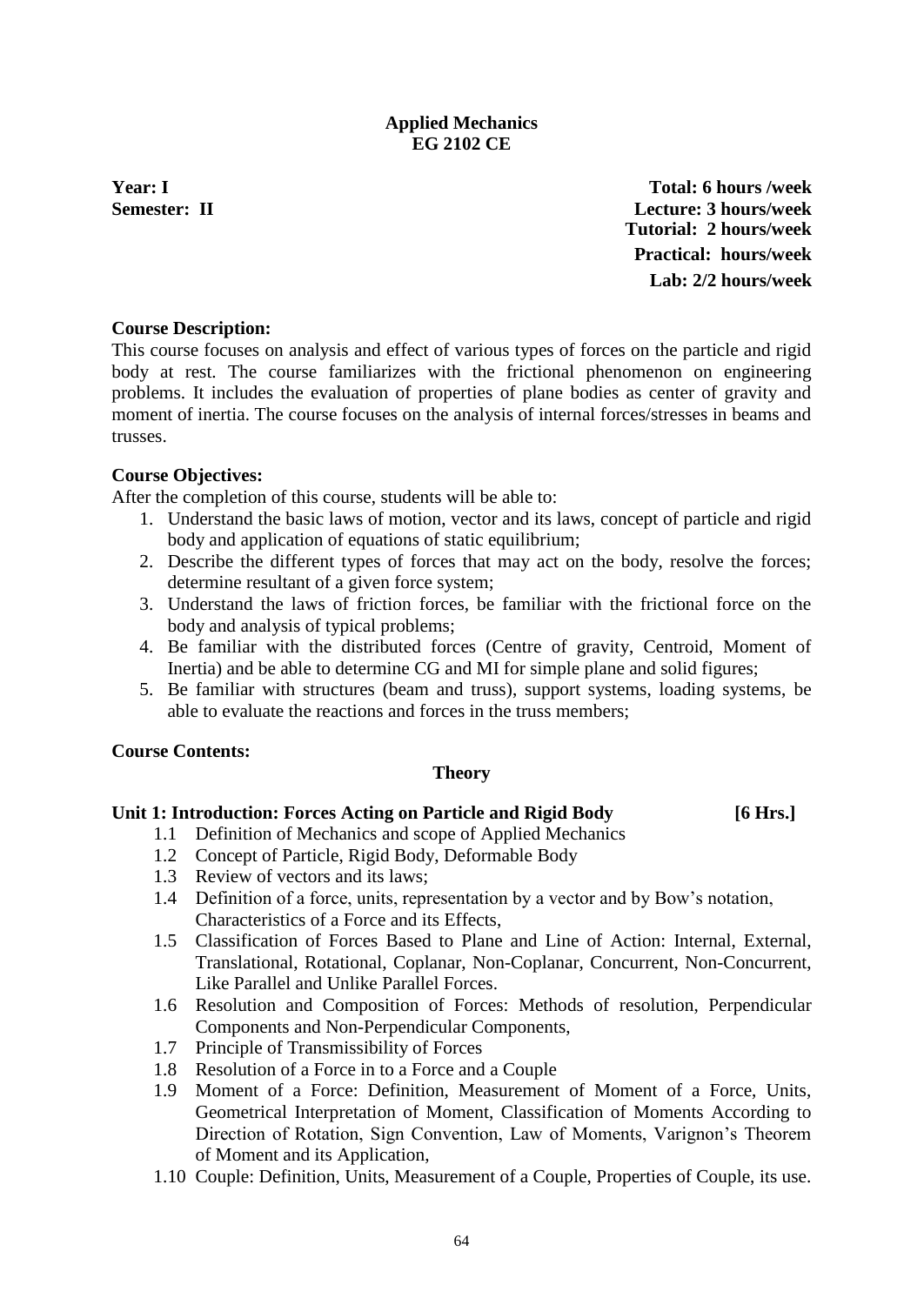### Unit 2: Equilibrium of Forces: [8 Hrs.]

- 2.1 Conditions of Equilibrium for a Particle and Rigid Body;
- 2.2 Analytical and Graphical Conditions of Equilibrium for Concurrent, Non-Concurrent and Parallel Force System;
- 2.3 Free Body Diagrams, Construction of Free Body Diagrams
- 2.4 Equations of Static Equilibrium: Two and Three Dimensional analysis of Particle, Two Dimensional analysis of Rigid Body
- 2.5 State and Prove: Triangle Law of Forces, Parallelogram law of Forces
- 2.6 Polygon Law of Forces and Lami's Theorem, Application of Lami's Theorem to Solve Various Problems.
- 2.7 Equivalent Forces: Definition of Equilibrant, Differentiate Resultant and Equilibrant,
	- Equilibrant of Concurrent and Non-Concurrent force System.
- 2.8 Resultant and Equilibrium of Moments and Couples

### Unit 3: Friction: *5 Hrs.*

- 3.1 Friction: Definition, Causes, Advantages, Disadvantages, Types, and Force of Friction.
- 3.2 Laws of Friction: Static and Dynamic Friction and Their Coefficients
- 3.3 Different status (No Friction, Certain Friction, Impending Motion and Motion)
- 3.4 Sliding and Tipping Condition of the Body
- 3.5 Angle of Friction and its Meaning, Angle of Repose, Relation between Angle of Friction Angle of Repose and Coefficient of Friction.
- 3.6 Equilibrium of Bodies on Level Plane; Equilibrium of Bodies on Inclined Plane:
- 3.7 External Forces Parallel to the Plane, External Forces in Inclined Plane.

# Unit 4: Centre of Gravity (CG) and Centroid: [5 Hrs.]

- 4.1 Concept of Centre of Gravity, Center of Mass, Centroid (Plane Figures), Axis of Symmetry,
- 4.2 Centroid of Composite lines (straight line, arc, semicircle and quarter circle)
- 4.3 Centroid of Composite Figures (Rectangle, Triangle, Circle/Semi-circle/Quarter circle /Circular sector, Parabola/Semi-parabola and Ellipse)
- 4.4 Centroid of Area under curve by the method of Integration
- 4.5 Centroid of Built-up Plane Figures
- 4.6 Center of Gravity of Simple Solids: Cylinder, Sphere, Hemisphere, Cube, Cone and Rectangular Block (Ready to use formulae).

### Unit 5: Moment of Inertia (MoI): [7]

#### **Hrs.]**

- 5.1 Concept of Moment of Inertia, First Moment and Second Moment of Area
- 5.2 Axial and Polar Moment of Inertia
- 5.3 Moment of Inertia of Regular Areas (Rectangle, Triangle, Circle and Ellipse) about their Centroidal axes
- 5.4 Perpendicular and Parallel axis Theorems for Moment of Inertia
- 5.5 Moment of Inertia of Composite Area
- 5.6 Radius of Gyration
- 5.7 Application of Moment of Inertia in Engineering Problems
- 5.8 Concept of Principal Moment of Inertia and Application in Engineering Problems.
- 5.9 MoI of L, T, I- and channel sections. Section modulus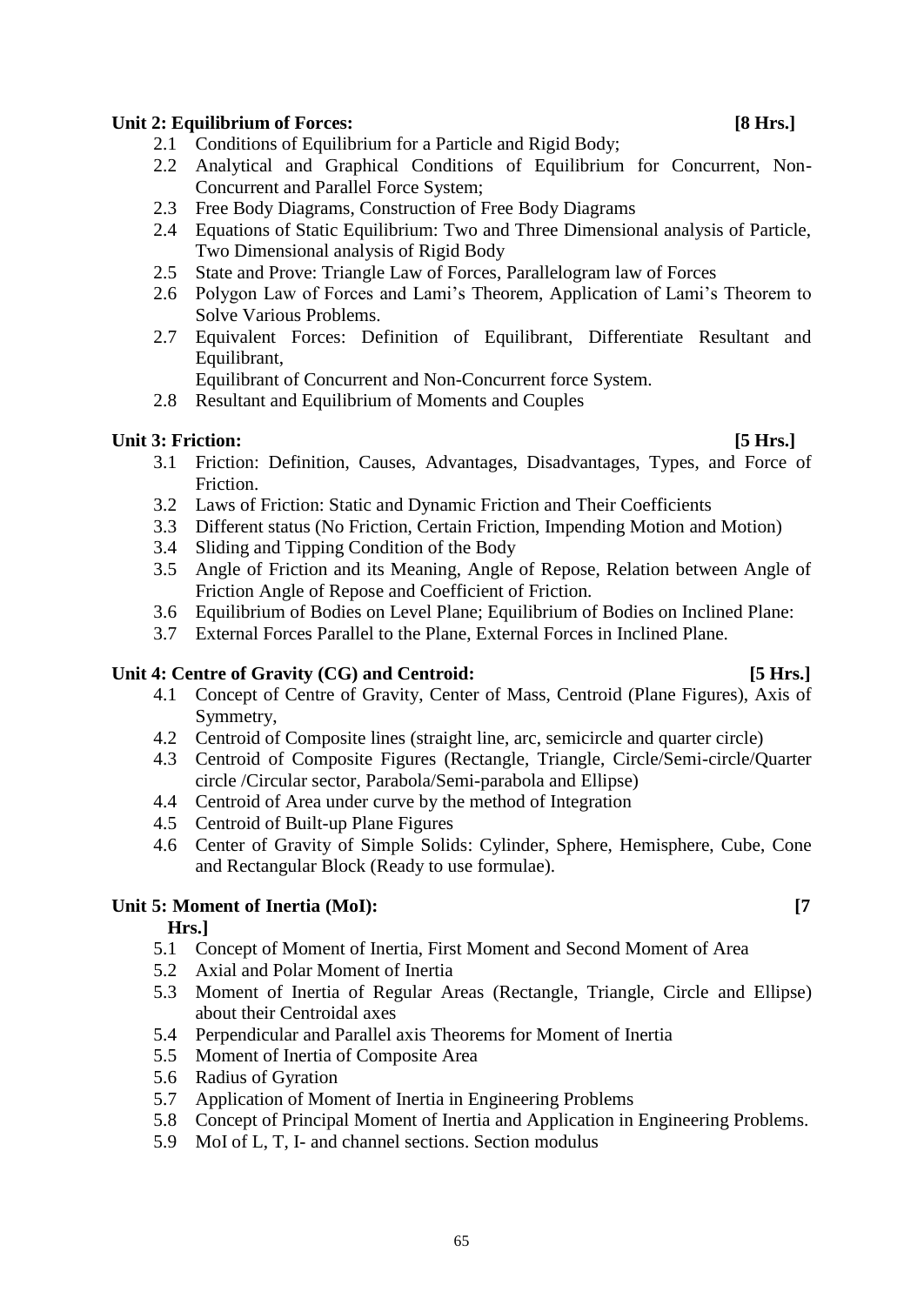# **Unit 6: Analysis of Statically Determinate Beams: [3 Hrs.]**

- 6.1 Definition of Structure and Mechanism
- 6.2 Plane and Space Structures
- 6.3 Determinacy and Stability (Static and Geometric) of the Structures. Degree of freedom.
- 6.4 Different types of Load and Support in the Structures
- 6.5 Definition and Types of Beam
- 6.6 Calculation of Support Reactions: Examples on Beams, Trusses, Links and Beams with Internal Hinge

### **Unit 7: Axial Force, Shear Force and Bending Moments [6 Hrs.]**

- 7.1 External and internal forces (Axial Force, Shear Force, and Bending Moment) in the Structural Members: Definition of Axial Force (AF), Shear Force (SF) and Bending Moment (BM), Sign Convention and Calculations and Plotting.
- 7.2 Concept of Superposition of AF, SF and BM in Beams.
- 7.3 Relationship between Load, Shear Force and Bending Moment
- 7.4 Calculations of AF, SF and BM and Draw Corresponding Diagrams for Cantilever, Simply Supported and Overhanging Beams Subjected to Uniformly Distributed Load (UDL), Concentrated and Uniformly Varying Load (UVL).

### **Unit 8: Analysis of Statically Determinate Plane Truss [5 Hrs.]**

- 8.1 Concept and definition of Trusses, Joints Formation and Load Transfer Mechanisms in the Truss. Classification: Prefect, imperfect, redundant and deficient, relation between members and joints, assumption in the analysis.
- 8.2 Types of Truss Based on Their Uses
- 8.3 Calculation of Member Force by the Method of Joints: Examples with Merits and Demerits.
- 8.4 Calculation of Member Force by the Method of Sections: Examples with Merits and Demerits.

### **Tutorials: [30 Hrs]**

Assist students for conceptual & critical problem solving

- 1. Problems on vectors addition, subtraction, multiplication, projection of vectors and components
- 2. Problems on characteristics of force and their effects on rigid bodies
- 3. Resolution of forces into different components
- 4. Simple problems on transmissibility of forces
- 5. Problems on parallel forces, couples and moments
- 6. Equilibrium of forces: Problems related to triangle law of forces, parallelogram law of forces polygon law of forces and Lami's theorem. Equilibrium of concurrent, nonconcurrent and parallel force system. Resultant and equilibrant force. Moments, couples, resultant of parallel forces and moments.
- 7. Problems related to equilibrium of bodies on level plane; equilibrium of bodies on inclined planes considering frictional forces and external forces parallel to the plane, inclined to the plane.
- 8. Problems related to CG composite lines: straight line, arc, semicircle and quarter circle. CG of composite figures: Rectangle, triangle, circle/semi-circle/quarter circle/circular sector, parabola/semi-parabola and ellipse. CG of Area under curve by the method of integration.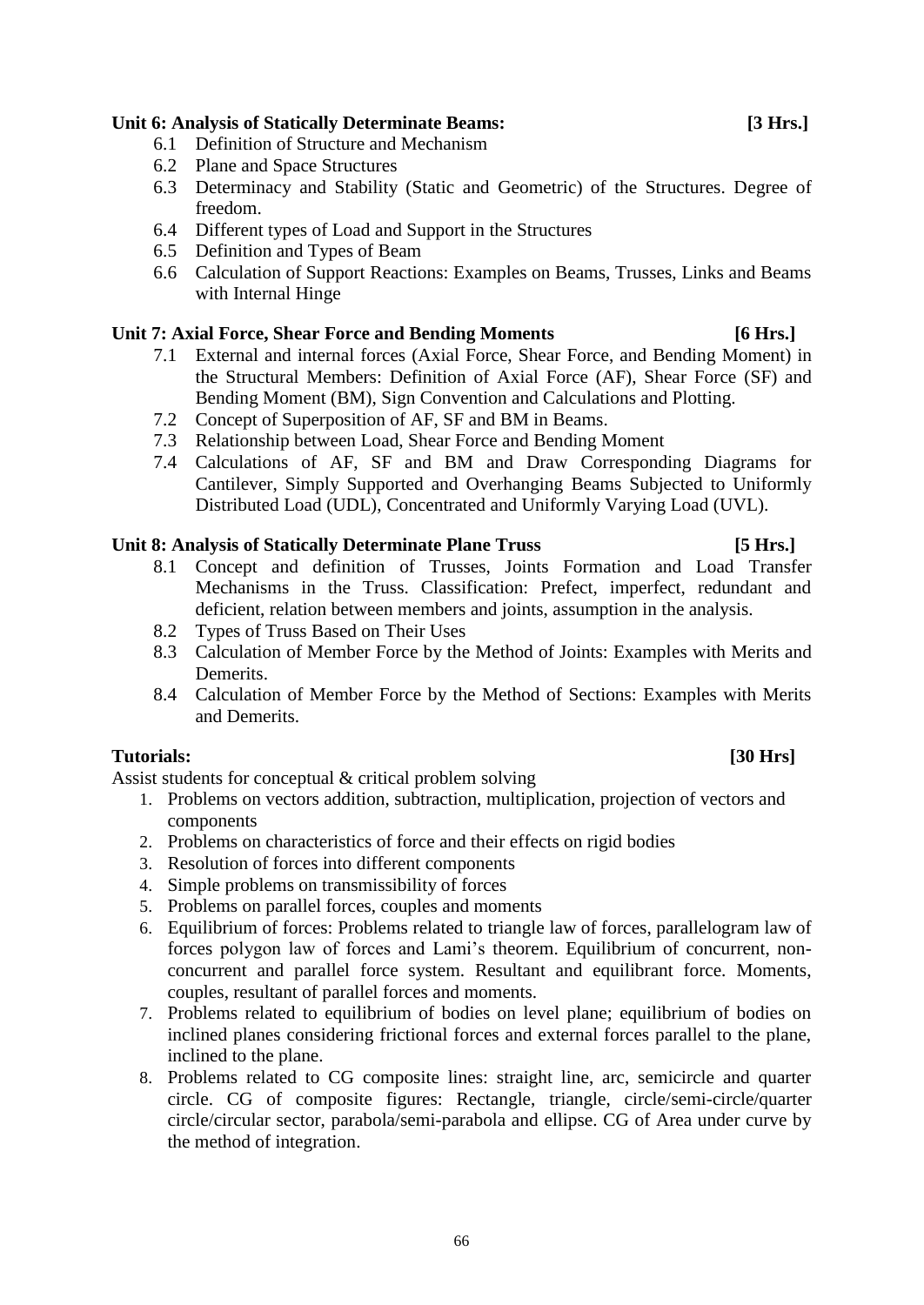- 9. Problems related to MoI of regular areas: Rectangle, triangle, circle/semicircle/quarter/circle and ellipse. Perpendicular and parallel axis theorems. MoI of simple composite areas.
- 10. Problems on reactions of beams, trusses, links in beams, beams with internal hinge, portal frame.
- 11. Problems on calculations of AF, SF, BM and plotting for cantilever, simply supported, overhanging beams subjected to UDL, Concentrated and UVL.
- 12. Problems related to calculation of member force by the method of joints in simple trusses. Determination of member force by the method of sections for simple trusses.

# **Practical (Laboratory) [15 Hrs]**

- 1. Verify Triangle law of forces, Parallelogram law of forces and Lami's theorem
- 2. Verify Principle of Moments
- 3. Determine Centroid of Plane Figures (Rectangle, Triangles, Circle and Ellipse, L-Section, I-Section)
- 4. Determine Moment of Inertia by Flywheel
- 5. Determine Support Reactions of Simply Supported and Cantilever Beam with different types of Loading
- 6. Determine Support Reactions and Member Force of Simply supported Truss
- 7. Determine shear force at different sections on a simply supported beam under points loads
- 8. Determine bending moment at different sections on a simply supported beam under different types of loading.

# **Textbooks:**

- 1. R. S. Khurmi, "*Applied Mechanics and Strength of Materials"*, Nirja Construction and Development Pvt. Ltd., Ram Nagar, New Delhi
- 2. F. P. Beer & E. R Johnston Jr, "*Vector Mechanics for Engineers - Statics*", McGraw-Hill
- 3. I. H. Shames, "*Engineering Mechanics - Statics and Dynamics*", New Delhi, Prentice Hall of India
- 4. R. C. Hibbeler, "*Engineering Mechanics*", McMilan Publishing Company, New York

# **References:**

- 1. M. R. Dhital, "*A Course Manual on Applied Mechanics I (Statics)",* IOE, Pulchowk Campus
- 2. R. Suwal, "*A Text Book of Applied Mechanics"*, R & R Engineering Consultancy Pvt. Ltd

# **Evaluation Scheme**

| Unit           | <b>Chapters</b>                                        | <b>Hours</b> | <b>Marks</b> |
|----------------|--------------------------------------------------------|--------------|--------------|
|                | Introduction: Forces Acting on Particle and Rigid Body | 6            | 12           |
| $\overline{2}$ | <b>Equilibrium of Forces</b>                           |              | 16           |
| 3              | Friction                                               |              | 8            |
| 4              | Centre of Gravity (CG) and Centroid                    |              | 8            |
|                | Moment of Inertia (MoI)                                |              | 12           |
| 6              | Analysis of Statically Determinate Beams               |              |              |
| 7              | Axial Force, Shear Force and Bending Moments           |              | 12           |
| 8              | Analysis of Statically Determinate Plane Truss         |              |              |
| <b>Total</b>   |                                                        |              | 80           |